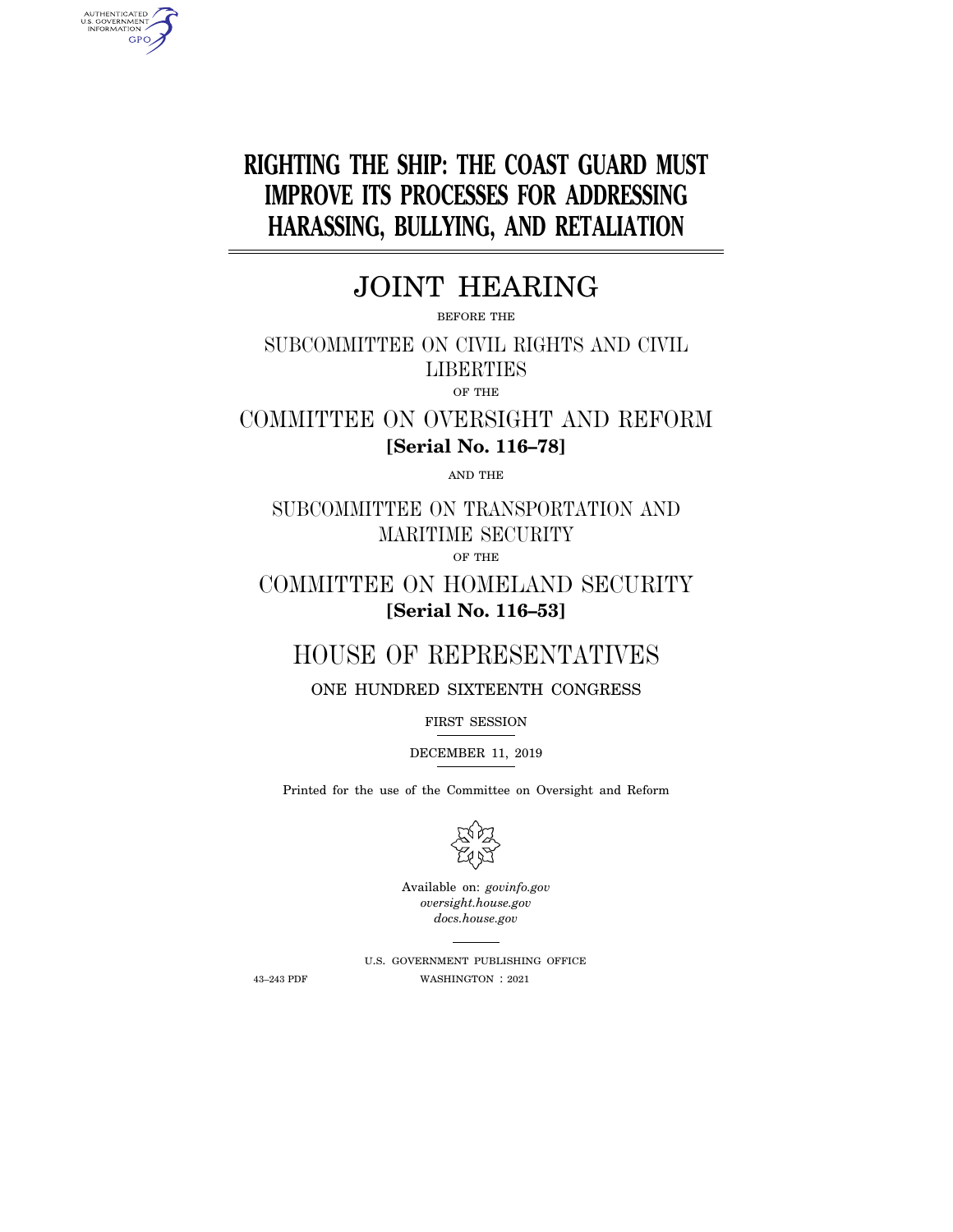## COMMITTEE ON OVERSIGHT AND REFORM

#### CAROLYN B. MALONEY, New York, *Chairwoman*

ELEANOR HOLMES NORTON, District of Columbia WM. LACY CLAY, Missouri STEPHEN F. LYNCH, Massachusetts JIM COOPER, Tennessee GERALD E. CONNOLLY, Virginia RAJA KRISHNAMOORTHI, Illinois JAMIE RASKIN, Maryland HARLEY ROUDA, California KATIE HILL, California DEBBIE WASSERMAN SCHULTZ, Florida JOHN P. SARBANES, Maryland PETER WELCH, Vermont JACKIE SPEIER, California ROBIN L. KELLY, Illinois MARK DESAULNIER, California BRENDA L. LAWRENCE, Michigan STACEY E. PLASKETT, Virgin Islands RO KHANNA, California JIMMY GOMEZ, California ALEXANDRIA OCASIO-CORTEZ, New York AYANNA PRESSLEY, Massachusetts RASHIDA TLAIB, Michigan

JIM JORDAN, Ohio, *Ranking Minority Member*  PAUL A. GOSAR, Arizona VIRGINIA FOXX, North Carolina THOMAS MASSIE, Kentucky MARK MEADOWS, North Carolina JODY B. HICE, Georgia GLENN GROTHMAN, Wisconsin JAMES COMER, Kentucky MICHAEL CLOUD, Texas BOB GIBBS, Ohio RALPH NORMAN, South Carolina CLAY HIGGINS, Louisiana CHIP ROY, Texas CAROL D. MILLER, West Virginia MARK E. GREEN, Tennessee KELLY ARMSTRONG, North Dakota W. GREGORY STEUBE, Florida FRED KELLER, Pennsylvania

DAVID RAPALLO, *Staff Director*  CANDYCE PHOENIX, *Chief Counsel*  AMY STRATTON, *Clerk* 

CONTACT NUMBER: 202-225-5051 CHRISTOPHER HIXON, *Minority Staff Director* 

SUBCOMMITTEE ON CIVIL RIGHTS AND CIVIL LIBERTIES

JAMIE RASKIN, Maryland, *Chairman* 

WM. LACY CLAY, Missouri DEBBIE WASSERMAN SCHULTZ, Florida ROBIN L. KELLY, Illinois JIMMY GOMEZ, California ALEXANDRIA OCASIO-CORTEZ, New York AYANNA PRESSLEY, Massachusetts ELEANOR HOLMES NORTON, District of Columbia

CHIP ROY, Texas, *Ranking Minority Member*  THOMAS MASSIE, Kentucky MARK MEADOWS, North Carolina JODY HICE, Georgia MICHAEL CLOUD, Texas CAROL D. MILLER, West Virginia FRANK KELLER, Pennsylvania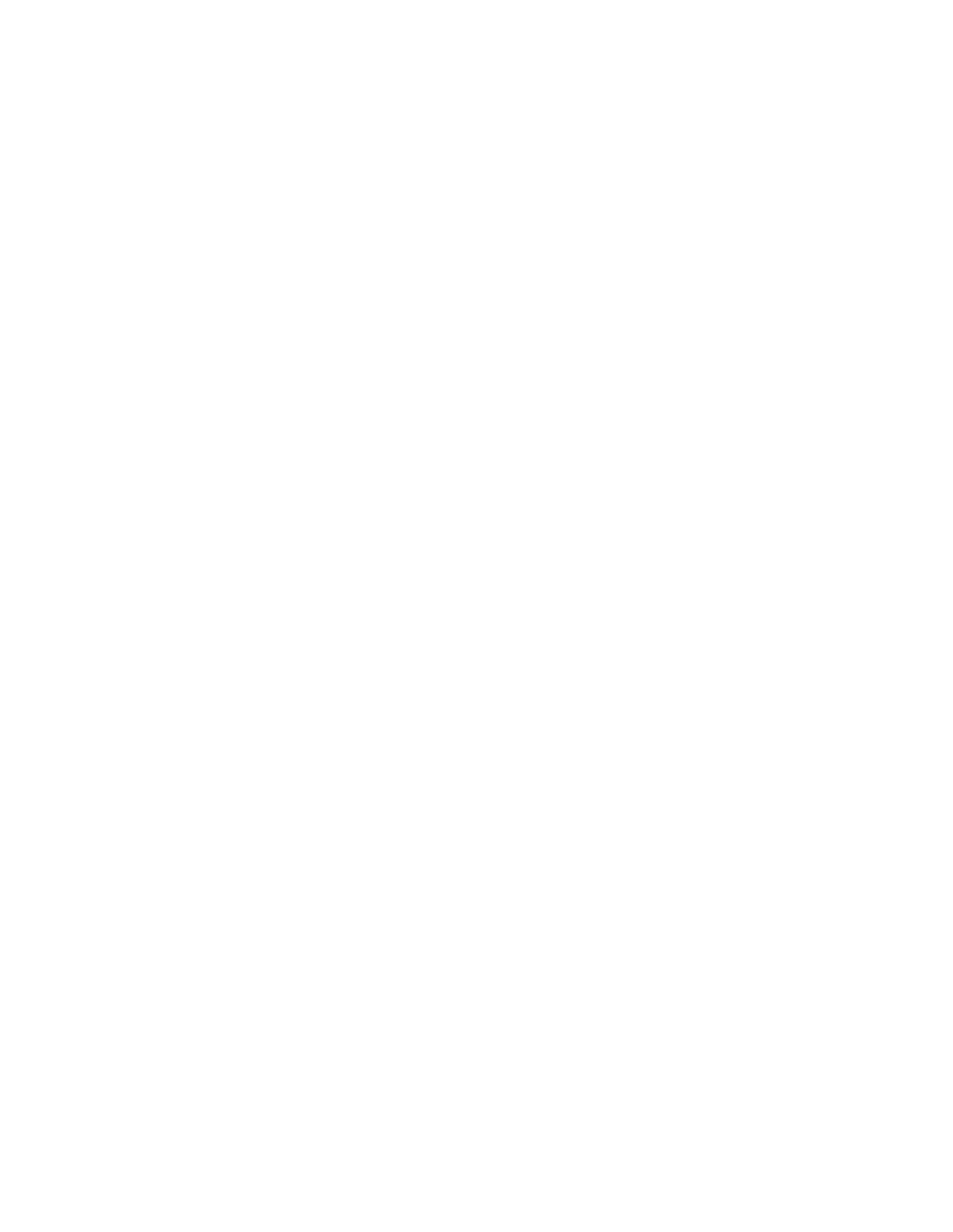## COMMITTEE ON HOMELAND SECURITY

BENNIE G. THOMPSON, Mississippi, *Chairman*  SHEILA JACKSON LEE, Texas JAMES R. LANGEVIN, Rhode Island CEDRIC L. RICHMOND, Louisiana DONALD M. PAYNE, JR., New Jersey KATHLEEN M. RICE, New York J. LUIS CORREA, California XOCHITL TORRES SMALL, New Mexico MAX ROSE, New York LAUREN UNDERWOOD, Illinois ELISSA SLOTKIN, Michigan EMANUEL CLEAVER, Missouri AL GREEN, Texas YVETTE D. CLARKE, New York DINA TITUS, Nevada BONNIE WATSON COLEMAN, New Jersey<br>NANETTE BARRAGÁN, California VAL BUTLER DEMINGS, Florida

MIKE ROGERS, Alabama PETER T. KING, New York MICHAEL T. MCCAUL, Texas JOHN KATKO, New York MARK WALKER, North Carolina CLAY HIGGINS, Louisiana DEBBIE LESKO, Arizona MARK GREEN, Tennessee VAN TAYLOR, Texas JOHN JOYCE, Pennsylvania DAN CRENSHAW, Texas MICHAEL GUEST, Mississippi DAN BISHOP, North Carolina

HOPE GOINS, *Staff Director*  CHRIS VIESON, *Minority Staff Director* 

## SUBCOMMITTEE ON TRANSPORTATION AND MARITIME SECURITY

J. LUIS CORREA, California, *Chairman* 

EMANUEL CLEAVER, Missouri DINA TITUS, Nevada BONNIE WATSON COLEMAN, New Jersey NANETTE DIAZ BARRAGÁN, California VAL BUTLER DEMING, Florida BENNIE G. THOMPSON, Mississippi *(ex officio)* 

DEBBIE LESKO, Arizona, *Ranking Member*  JOHN KATKO, New York MARK GREEN, Tennessee DAN BISHOP, North Carolina MIKE ROGERS, Alabama *(ex officio)* 

ALEX MARSTON, *Subcomittee Staff Director*  KYLE KLEIN, *Minority Subcomittee Staff Director*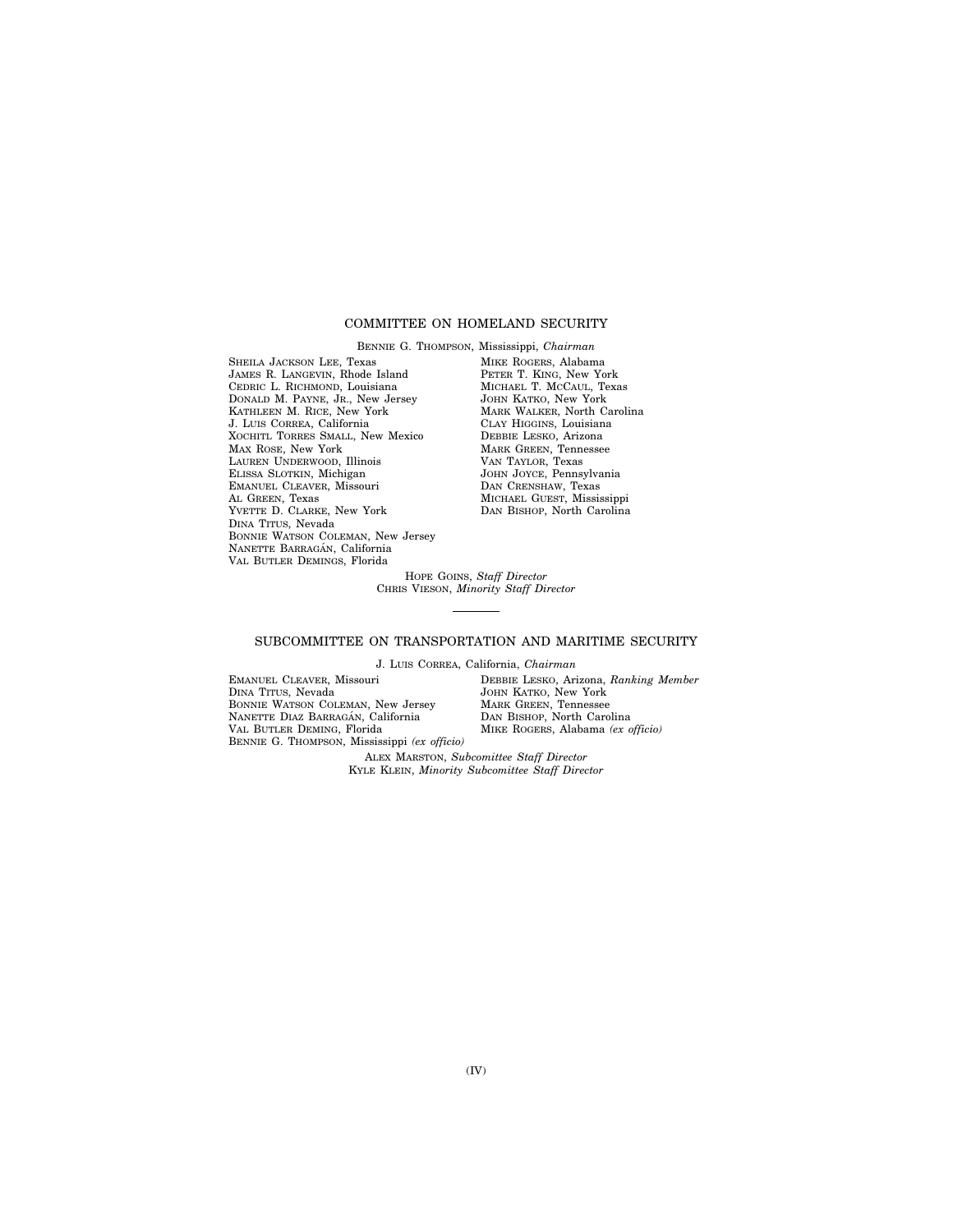## C O N T E N T S

Hearing held on Date, 2020 .................................................................................... 1

 $\overset{\text{Page}}{1}$ 

#### WITNESSES

| Lt. Cmdr. Kimberly Young-McLear, Ph.D., Permanent Commissioned Teach-<br>ing Staff, United States Coast Guard Academy                                        | 14 |
|--------------------------------------------------------------------------------------------------------------------------------------------------------------|----|
| Mr. Jackson Eaton, Deputy Assistant Inspector General for Special Reviews<br>and EvaluationsDepartment of Homeland Security Office of Inspector Gen-<br>eral |    |
|                                                                                                                                                              | 16 |
| Vice Admiral Michael McAllister, Coast Guard Deputy Commandant for Mis-<br>sion Support, United States Coast Guard                                           |    |
| Oral Statement                                                                                                                                               | 44 |
| Written opening statements and statements for the witnesses are available<br>in the U.S. House of Representatives Document Repository at:<br>docs.house.gov. |    |

#### INDEX OF DOCUMENTS

<sup>\*</sup> DHS response memo to an OIG report; submitted by Rep. Lesko.

<sup>\*</sup> QFRs: to Lt. Cmdr. Young-McLear at the U.S. Coast Guard; submitted by Rep. Thompson.

<sup>\*</sup> QFRs: to Vice Admiral McAllister at the U.S. Coast Guard; submitted by Rep. Thompson.

<sup>\*</sup> QFRs: to Vice Admiral McAllister at the U.S. Coast Guard; submitted by from Rep. Hice.

*Documents entered into the record during this hearing, and Questions for the Record (QFR's) with responses are available at: docs.house.gov.*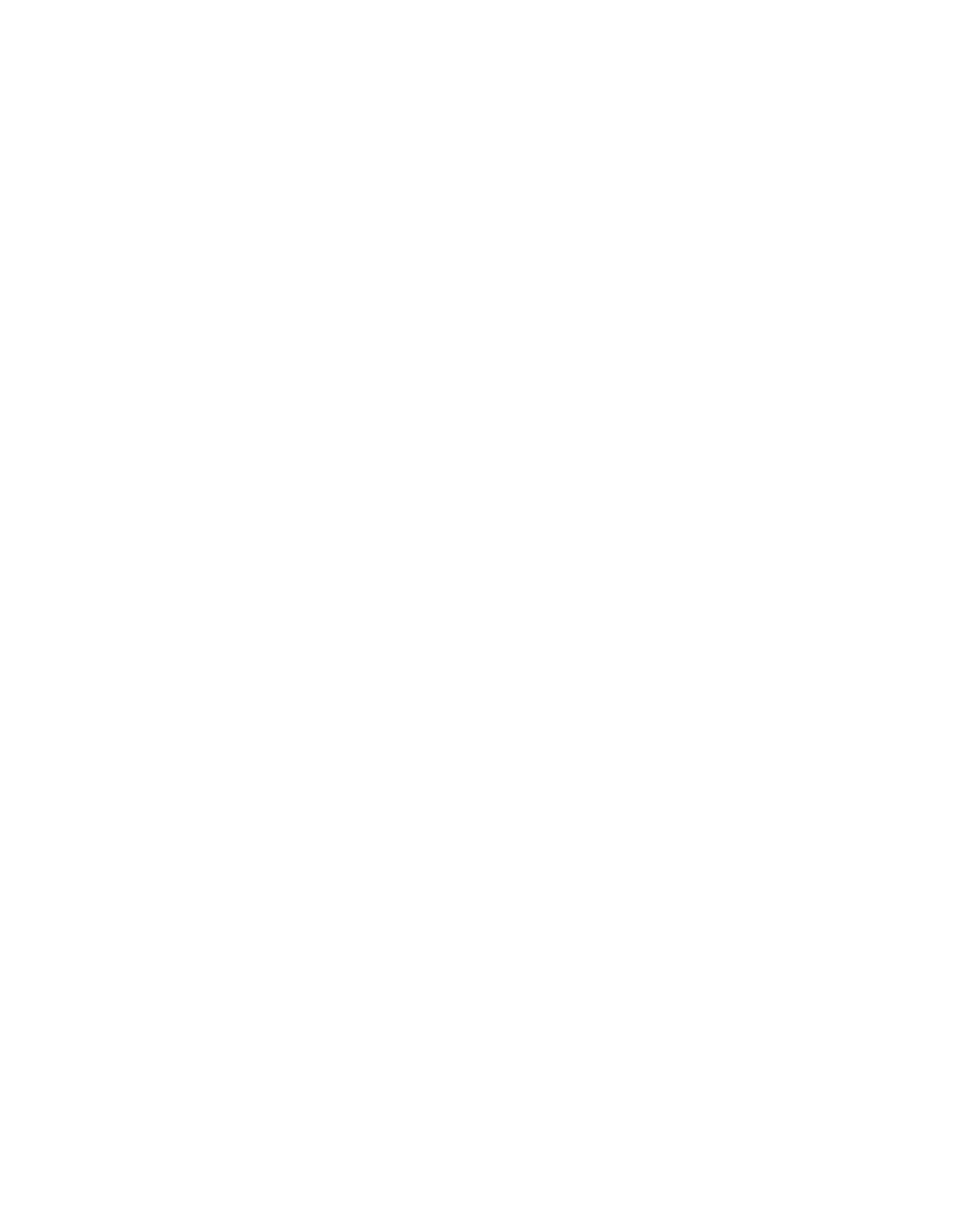## **RIGHTING THE SHIP: THE COAST GUARD MUST IMPROVE ITS PROCESSES FOR ADDRESSING HARASSING, BULLYING, AND RETALIATION**

### **Wednesday, December 11, 2020**

HOUSE OF REPRESENTATIVES, SUBCOMMITTEE ON CIVIL RIGHTS AND CIVIL LIBERTIES, COMMITTEE ON OVERSIGHT AND REFORM SUBCOMMITTEE ON TRANSPORTATION AND MARITIME SECURITY, COMMITTEE ON HOMELAND SECURITY

*Washington, D.C.* 

The subcommittees met, pursuant to notice, at 10:10 a.m., in room 2154, Rayburn House Office Building, Hon. Jamie Raskin, (chairman of the subcommittee) presiding.

Present: Representatives Raskin, Maloney, Thompson, Correa, Clay, Cleaver, Kelly, Watson Coleman, Gomez, Ocasio-Cortez, Demings, Norton, Roy, Lesko, Massie, Katko, Hice, Bishop, Cloud, Miller, Keller, and Jordan.

Also present: Representative Courtney.

Mr. RASKIN. Subcommittee will come to order.

Good morning, everyone. Without objection, the chair is authorized to declare a recess of the committee at any time.

Today's joint subcommittee hearing is convening with Homeland Security Subcommittee on Transportation and Maritime Security on how the Coast Guard is handling complaints of harassment and bullying.

I ask unanimous consent that Congressman Joe Courtney of Connecticut be allowed to sit with the subcommittee on the dais to ask questions of the witnesses and to participate fully in this hearing, and without objection, so ordered.

I will now make my opening statement before I turn to the ranking member.

Welcome, everyone, to today's joint hearing with the Committee on Oversight and Reform Subcommittee on Civil Liberties and Civil Rights, and the Committee on Homeland Security Subcommittee on Transportation and Maritime Security.

I want to first start by saying our subcommittee has been actively involved in working on ways to stop hate violence so I was dispirited to read the news of yet another anti-Semitic lethal attack which took place in New Jersey several hours ago. We send the victims' families our sympathy and our solidarity.

Today's investigation was spearheaded by Chairman Bennie Thompson, who leads the Committee on Homeland Security, and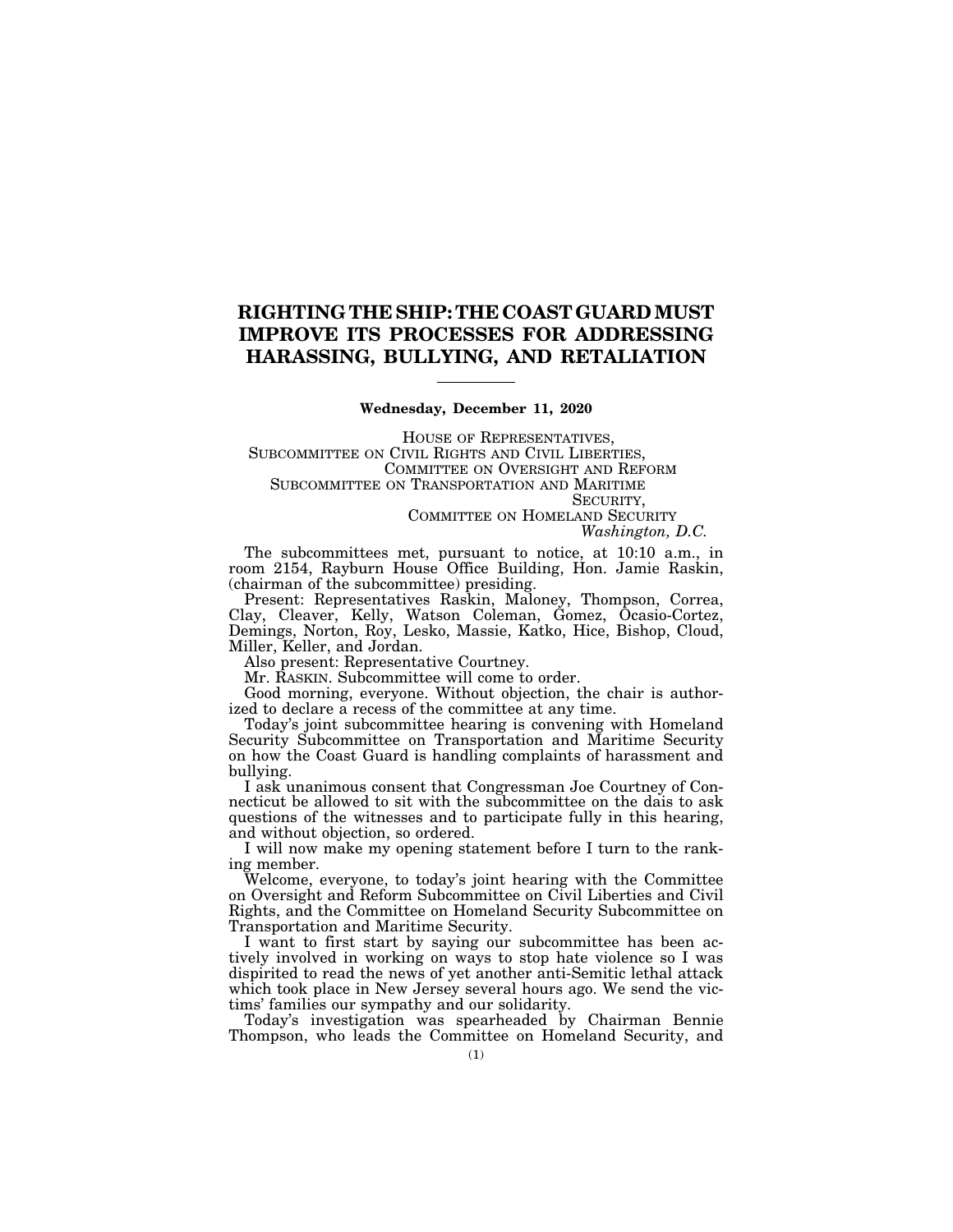by our own late chairman, Elijah Cummings, in close consultation with Connecticut Representative Courtney.

Chairman Cummings served as the chairman of the Transportation Infrastructure Committee's Subcommittee on Coast Guard and Maritime Transportation for four years.

He was deeply troubled by the results of a 2017 report finding inequitable outcomes for minority cadets including lower graduation rates and higher levels of discipline.

Elijah was also disturbed by the Inspector General's finding that a member of the military assigned to the Coast Guard Academy faculty suffered retaliation for reporting harassment and bullying, and he wanted to know what was being done to address the retaliation and to ensure that the allegations were being handled properly.

The findings of the committee's joint investigation are now clear. Coast Guard military leadership has failed to promptly, thoroughly, and impartially address harassment, bullying, and retaliation allegations at the Academy.

Furthermore, Coast Guard leadership has refused to hold anyone accountable for these systemic failures.

Lieutenant Commander Kimberly Young-McLear, who will testify today, is a faculty member at the Coast Guard Academy. She served in the Coast Guard for 16 years, holds a Ph.D. in systems engineering, and is on the permanent faculty there. She is among the very best our Nation has to offer.

In 2016, Lieutenant Commander Young-McLear alleged she was suffering harassment and bullying. Her allegations were handled through the Coast Guard's anti-harassment process.

However, rather than promptly and impartially determining whether or not her allegations were true, the Coast Guard swept her allegations under the rug.

A senior officer then communicated to her that her allegations had been investigated three times and that each time the allegations were not substantiated. That was not accurate.

The Coast Guard had not investigated any of these allegations fully. But the Coast Guard spread this misinformation far and wide, sowing doubt among Lieutenant Commander Young-McLear's colleagues about the legitimacy of her complaints, further isolating her from her peers in the workplace.

Nevertheless, she persisted and took her allegations to the Office of the Deputy Commandant from Mission Support. The Coast Guard finally conducted an investigation that verified her complaint of bullying and found that she had suffered work interference and her performance had been undermined.

And yet, senior Coast Guard officials inexplicably concluded that her allegations were unsubstantiated.

Finally, to add injury to insult, Lieutenant Commander Young-McLear was retaliated against for making the original allegations of harassment and bullying.

Anti-harassment and anti-bullying processes can be effective only if complainants can trust that the complaints will be handled properly.

The many failures identified by our investigation sent a clear signal to Coast Guard personnel that coming forward with allegations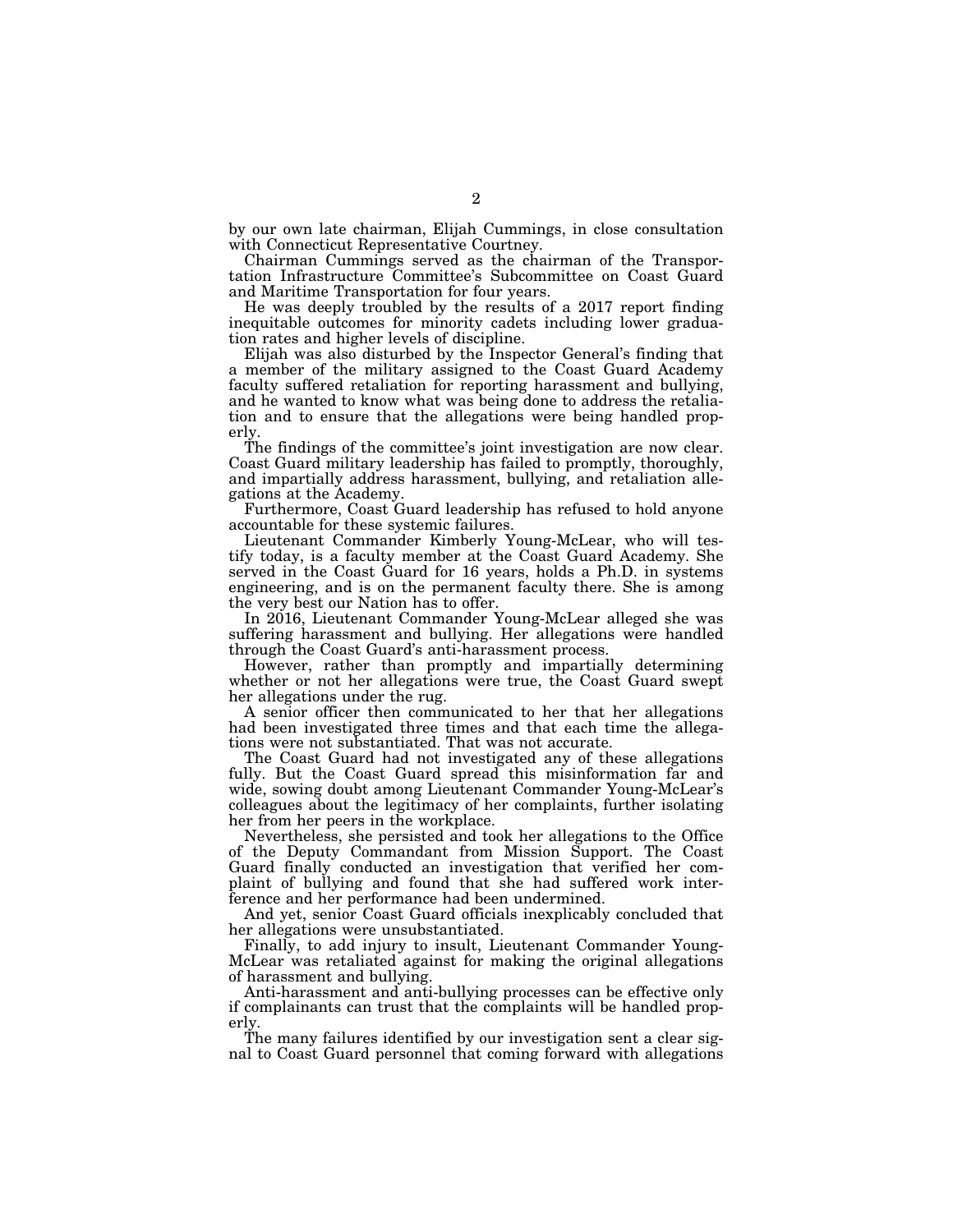of harassment or bullying is pointless and even potentially damaging to one's career.

I also want to note that our staff reached out to the manager who allegedly harassed and bullied the lieutenant commander. But he refused to speak with our committee.

I would like to thank Lieutenant Commander Young-McLear for her service to our Nation and her bravery in speaking out and being here with us today.

I also want to thank the Office of the Inspector General for their work on this issue.

Unfortunately, despite our repeated requests for his testimony, the commandant of the Coast Guard, Admiral Karl Schultz, refused to attend this hearing or to account for whether the Coast Guard will act to ensure that no other Coast Guard member suffers as Lieutenant Commander Young-McLear has suffered.

According to the Coast Guard's Civil Rights Manual, quote, ''Command leadership is ultimately responsible for the Coast Guard's civil rights outcomes,'' unquote.

The commandant is the ultimate leader of the Coast Guard. His refusal to appear here today casts doubt on how seriously the Coast Guard is taking the disturbing findings of the Inspector General and of this committee.

But rest assured, we take it very seriously, as our late beloved colleague, Elijah Cummings, did. We will continue to take it seriously and we will insist on the systematic changes that are necessary to address all of the efficiencies we have identified and to make certain that this anti-harassment policy is real.

With that, I happily yield now to Mr. Roy.

Mr. ROY. I thank the chairman. I appreciate the opportunity address this issue in this hearing and I really want to thank the witnesses, particularly Admiral McAllister, who will come in the second panel, and Lieutenant Commander Young-McLear for your service to our Nation.

Each day, the men and women of the United States Coast Guard risk their lives to keep our country safe and we commend you for taking an oath to do so.

I represent a district in Texas that, while not a coastal district, Texas is, obviously, a coastal state and we have got a bunch of proud members of the Coast Guard who are working diligently and particularly there dealing with the flow of dangerous narcotics and the cartels that operate along our border and the Coast Guard is right there on the front lines. So, we really do appreciate any others—members of the Coast Guard who are here in this room as well and thank you for your service.

The Coast Guard does play a vital role in protecting our Nation's borders, maritime environment, and economy. In an average day, the men and women of the Coast Guard conduct 45 search and rescue operations, saving on average 10 lives.

But that is not all. The Coast Guard stops migrants from entering the country illegally, conducts vessel security boardings, prevents foreign vessels from illegally entering the United States' waters, prevents drugs from entering our country.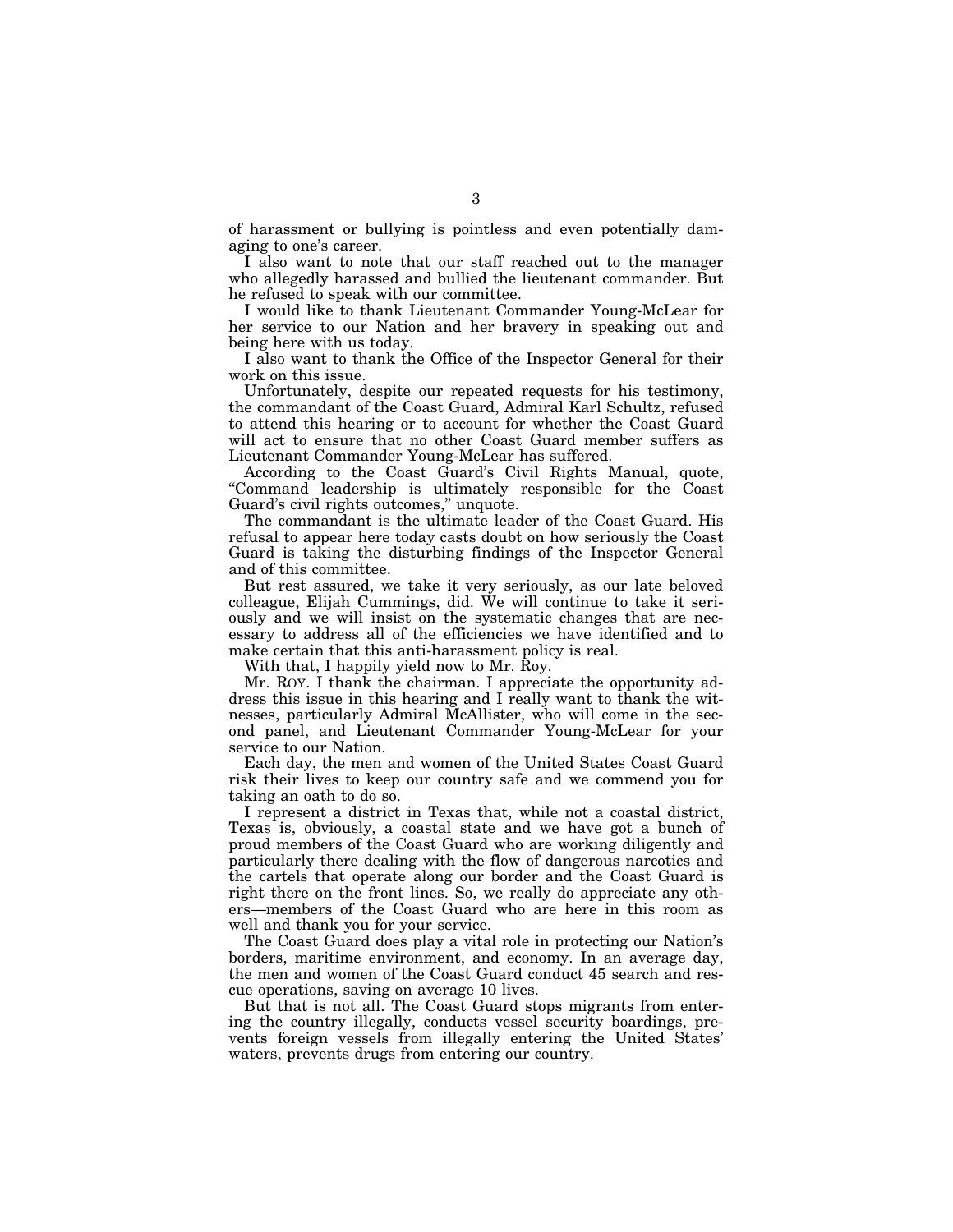In an average day, members of the Coast Guard interdict 874 pounds of cocaine and 214 pounds of marijuana. I am sure most of us watched the Coast Guard's video in July.

It showed members of the Coast Guard Cutter Munro jumping into a submarine packed with cocaine in the middle of the eastern Pacific Ocean.

The sub contained five suspected drug smugglers and 17,000 pounds of cocaine with a street value of over \$230 million.

This is the story of a broken system that we have addressed many times in this committee. It is also the story of a Coast Guard that is on the front lines dealing with a broken system.

And I might add, if we were to do our job as a country, instead of wasting time through political shenanigans as we have been seeing unfolding heavily over the last there months, then we would secure the border of the United States. We would give more tools to the Coast Guard to be able to do their job.

That narco sub was one of 14 drug-smuggling vessels the Coast Guard intercepted between May and July of this year off the coast of Mexico, Central America, and South America.

That is just one example of the heroic actions members of the Coast Guard take every day to protect the safety of our Nation's borders and waterways.

Today, my Democratic colleagues have called this hearing to showcase—not to showcase the valiant efforts of the Coast Guard but to demand this branch of our military make changes to its bullying and harassment policies.

Now, to be clear, we should not tolerate a single act of bullying or harassment against a member of any branch of our armed services.

If a member of our armed services experiences bullying or harassment, they should have an avenue to report these behaviors and actions to remedy the situation should be taken immediately.

My Democratic colleagues released a report this morning, I think, or are about to release a report—I don't know if the chairman could confirm that or not.

Mr. RASKIN. Yes, it has been released.

Mr. ROY. OK. And released a report that found that the Coast Guard military leadership failed to conduct prompt, thorough, and impartial investigations of allegations of harassment and bullying.

These are troubling allegations and I am certainly glad that we are going to be able to address them with those in this hearing today.

But the Democrats also found that significant improvements to policies and procedures are needed to ensure full and consistent enforcement of anti-harassment and hate incident policies.

These conclusions are based off of observations made by the majority from studying two cases of allegations of harassment and bullying.

I would note that the GOP—we got the information, I believe, over the weekend and did not sign on to the report because we thought it was more important to take more information in and looking into the report. Doesn't mean that the allegations don't have some merit.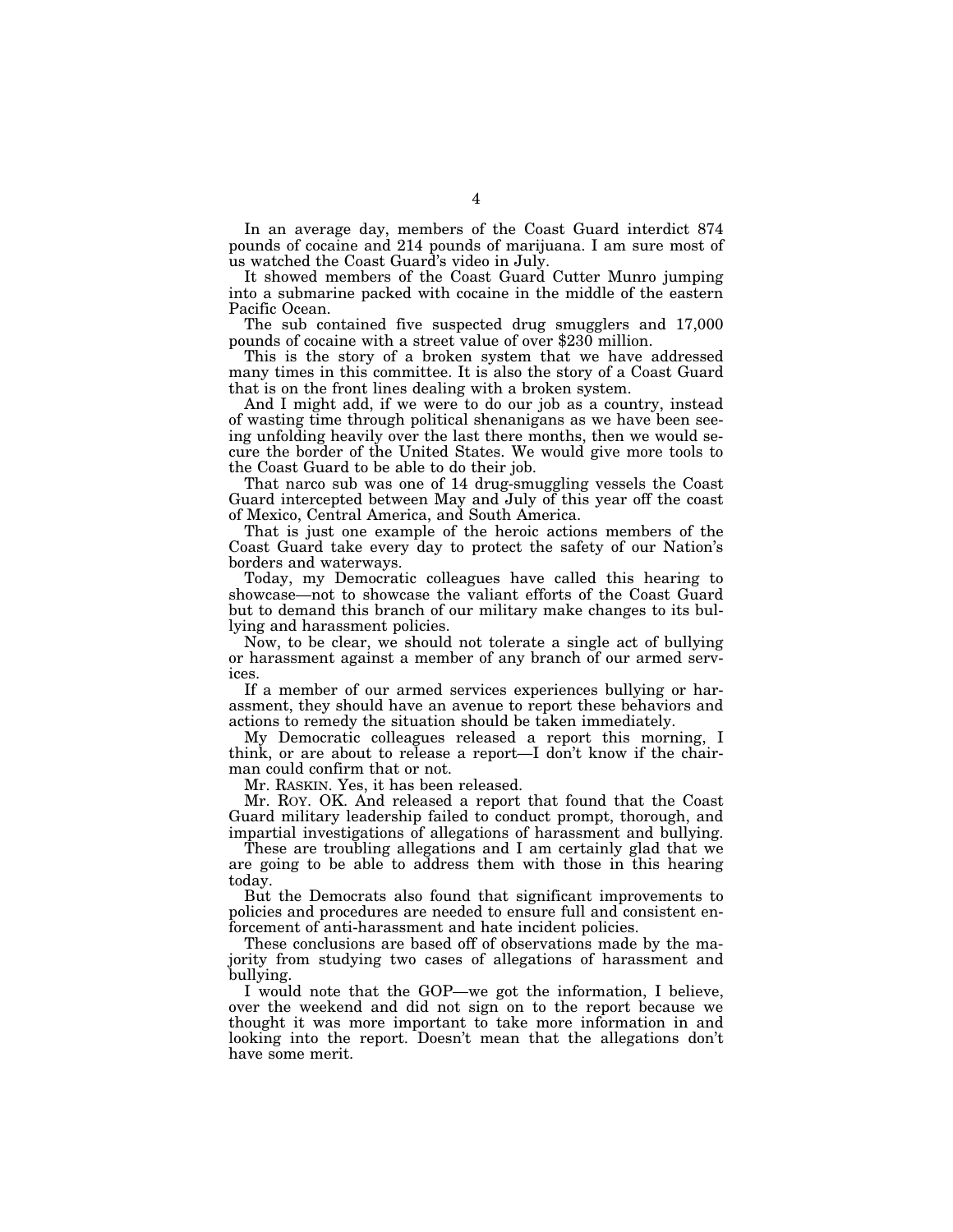But when we get these things on a Saturday—and this is the point I was making a little earlier—we are constantly now spending our time dealing with a nonstop 24-hour-a-day impeachment effort which is consuming the time of the Judiciary Committee, the Oversight Committee, and the members of this body.

And then we get a report on Saturday on something that is important as the allegations that we are currently seeing here. And we have got to have the time to be able to look at that, digest it, and make the right opinion.

So, I am glad we are going to have the hearing. But I would have suggested that maybe we should have a report after we have the hearing and that we take in this information because that is how hearings should operate.

I hope the testimony today provided can supply a wider basis upon which it make these conclusions and if there are, indeed, issues which the policies and procedures governing allegations of harassment and bullying are investigated at the Coast Guard they, of course, should be fixed.

And with that, I yield back to the chairman.

Mr. RASKIN. Thank you kindly, Mr. Roy.

I recognize now Homeland Security Subcommittee Chairman Correa for his opening statement.

Mr. CORREA. Thank you, Mr. Chairman.

I want to, in many ways, join Mr. Roy in commending the Coast Guard for a great job they do. As you know, most of their work is to protect this country and, as you know, most of the narcotics entering this country now are through the sea.

My committee have also learned that the north—that the Coast Guard actually goes as far as North Korea. They are actually helping us enforce sanctions on North Korea.

They are doing a great job and as I hear this discussion and I read this issue it reminds me of the days when I was chair of a similar committee in the state senate where I had jurisdiction over the California National Guard.

A few years ago, they had similar issues, and at that time we had the general of the California National Guard, General Baldwin, step up to the committee and say, you know what, we have issues.

We are doing a good job in the state of California but we recognize these issues and we are going to join in with your committee, the chairman said to me, and we are going to fix these issues and we are going to make sure that the—that the California National Guard is no longer tarnished by these challenges and we will move ahead.

Years later, California National Guard continues to do a great job but they are doing it much, much better. The challenges they had were history, and that is what we are supposed to do.

A department, an agency, doing a great job but not perfect. We have to acknowledge those shortcomings that we have. We have to learn from our mistakes. We have to respect and acknowledge the service of each and every member of that service and move ahead.

So, again, I want to thank Chairman Raskin, Subcommittee Ranking Members Roy and Lesko, and our full committee chairs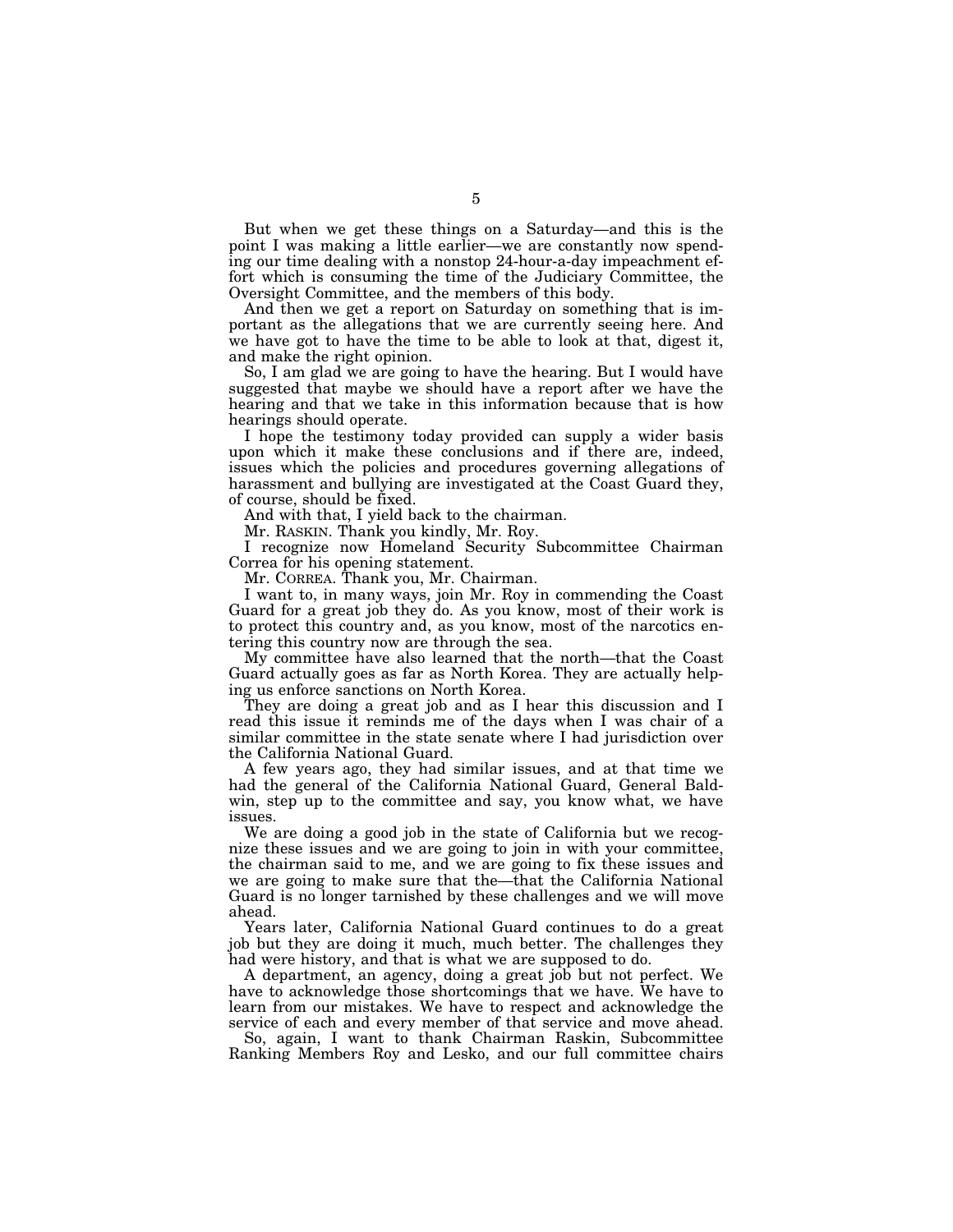and our ranking members and our distinguished witnesses for being here today. Welcome.

I also want to wish and acknowledge the outstanding leadership of the late chairman of Oversight Reform, Elijah Cummings.

Mr. Cummings, his commitment to ensuring the Coast Guard and the Coast Guard Academy did the best job possible, exemplified the highest values. His commitment to those goals is admirable, and today, we are going to continue his work.

I want to acknowledge, of course, Lieutenant Commander Kimberly Young-McLear, one of our witnesses here today. Thank you for your leadership strength. Thank you for being here today.

Sixteen years in the Coast Guard, service to our country exemplary. During the lieutenant commander's career, she utilized her background in STEM and her passion for inclusion as a catalyst for change and innovation in the Coast Guard.

Among her contributions and achievements are as follows: serving as a special assistant to the deputy secretary of the Department of Homeland Security; tours of duty dedicated to naval engineering, maritime, and safety; serving as chair of the Coast Guard Academy Cyber and Leadership Diversity Advisory Council; and leading an award-winning research initiative focused on utilizing social media for large-scale disaster response during Hurricane Harvey and Hurricane Irma; earning a Ph.D. from George Washington University in systems engineering with a post-doctoral research focusing on protecting critical infrastructure from cyber threats in the maritime domain, and boy, we need your expertise; spending countless hours educating, mentoring, and supporting cadets to achieve their highest potential in all aspects of life; dedicating yourself to the new London, Connecticut community through the development of an outreach program for local middle school students aimed at closing gaps among underrepresented students in cybersecurity.

I want to sign you up for my district. Serving on the education subcommittee of the local chapter of the NAACP; being recognized by the NAACP as a recipient of the Roy Wilkins Renowned Service Award for your significant contributions to civil rights and equal opportunity, and continuing to serve honorably as a visiting scholar at the Cybersecurity and Infrastructure Security Agency.

Lieutenant Commander Young-McLear, I want to thank you for all your service and your courage in coming here today.

Thank you very much.

And today, we will examine how the Coast Guard handles allegations of harassment, bullying, and retaliation, and I would like to briefly summarize Lieutenant Commander Young-McLear's allegations of how they were handled to show how current policies, procedures, have failed to support and protect complainants who rightfully seek justice and accountability for offenses.

I look forward in learning more about the processes and the shortcomings and, more importantly, I want to make sure we all join together to fix what is not working.

Mr. Chair?

Mr. RASKIN. Thank you so much, Mr. Correa.

I yield now for her opening statement to the Homeland Security Subcommittee's ranking member, my friend, Mrs. Lesko.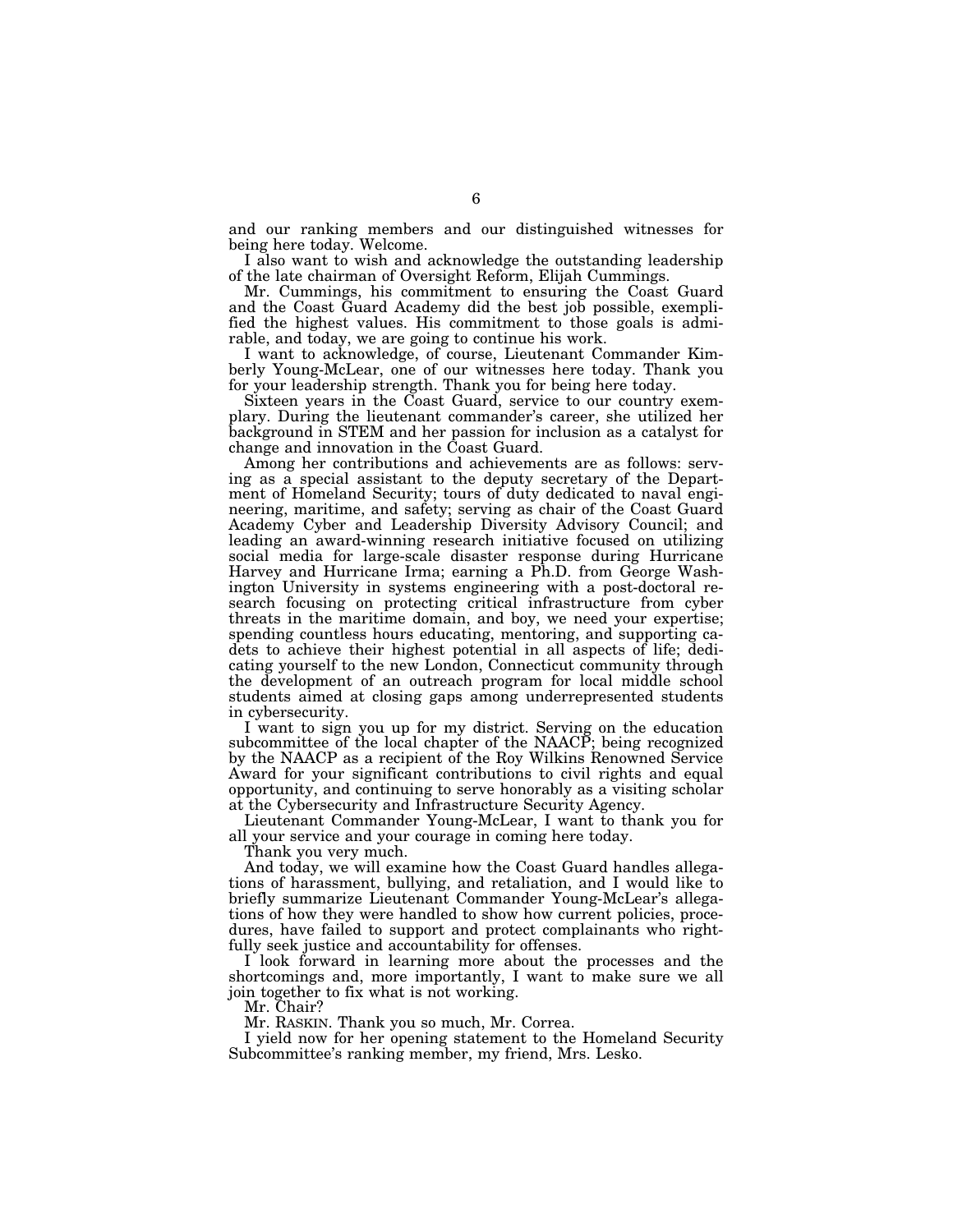Mrs. LESKO. Thank you, Mr. Chairman, and good morning to everyone and welcome to the witnesses not only on this panel but the witness on the next panel.

Thank you, Mr. Chairman. The hearing we are holding today is certain to cover important issues related to diversity and culture within the United States Coast Guard and, more specifically, the Coast Guard Academy.

We all recognize the need to ensure a positive and safe workplace within the Coast Guard. Bullying and retaliation are not acceptable in any workplace and I want to acknowledge the findings by the Inspector General's office substantiating a single instance of retaliation.

However, I would also like to acknowledge that the Coast Guard has been responsive to the Inspector General's recommendations including correcting the complainant's officer evaluation review addressing training gaps for handling allegations and investigations of harassment and bullying as well as clarifying the need for discretion in such investigations.

This is not a partisan issue and I look forward to discussing some of the Coast Guard's work in this space at today's hearing and from hearing from the witness.

The majority has spent considerable time and expense on an investigation into a matter that was already investigated by the inspector general and remediated by the Coast Guard.

Much of the one-sided report they released to the public today draws on recollections of staff, not actual transcripts. It fails to include input from several fact witnesses that were a party to the matter.

Finally, many of the report's recommendations have already been implemented by the Coast Guard. The rest may or may not be feasible.

But we don't know because the majority has not afforded the Coast Guard an opportunity to review the report or provide feedback, and the individuals named in the report were not given notice of their inclusion before the majority released their names today.

I have to say I am also disappointed that the Chairman Raskin, in his opening statement, has sought to disparage the reputation of Admiral Schultz, a military service chief and distinguished fourstar admiral with over 40 years of service in our Nation.

This is especially disappointing because the Coast Guard has continually several times offered to have Vice Admiral McAllister testify and he will be on the second panel today only because the minority party asked him to be here.

I am pleased to see that Vice Admiral McAllister here today as the minority witness on the second panel. As the deputy commandant of Mission Support, he is the most knowledgeable and appropriate witness to address the topic of today's hearing.

Despite being offered as a witness to the majority multiple times, he is here today only because, as I have said, the minority invited him in an effort to get the Coast Guard's perspective on the facts of this issue.

Over the last several years, the Coast Guard has taken steps to improve the diversity and foster an inclusive workplace at the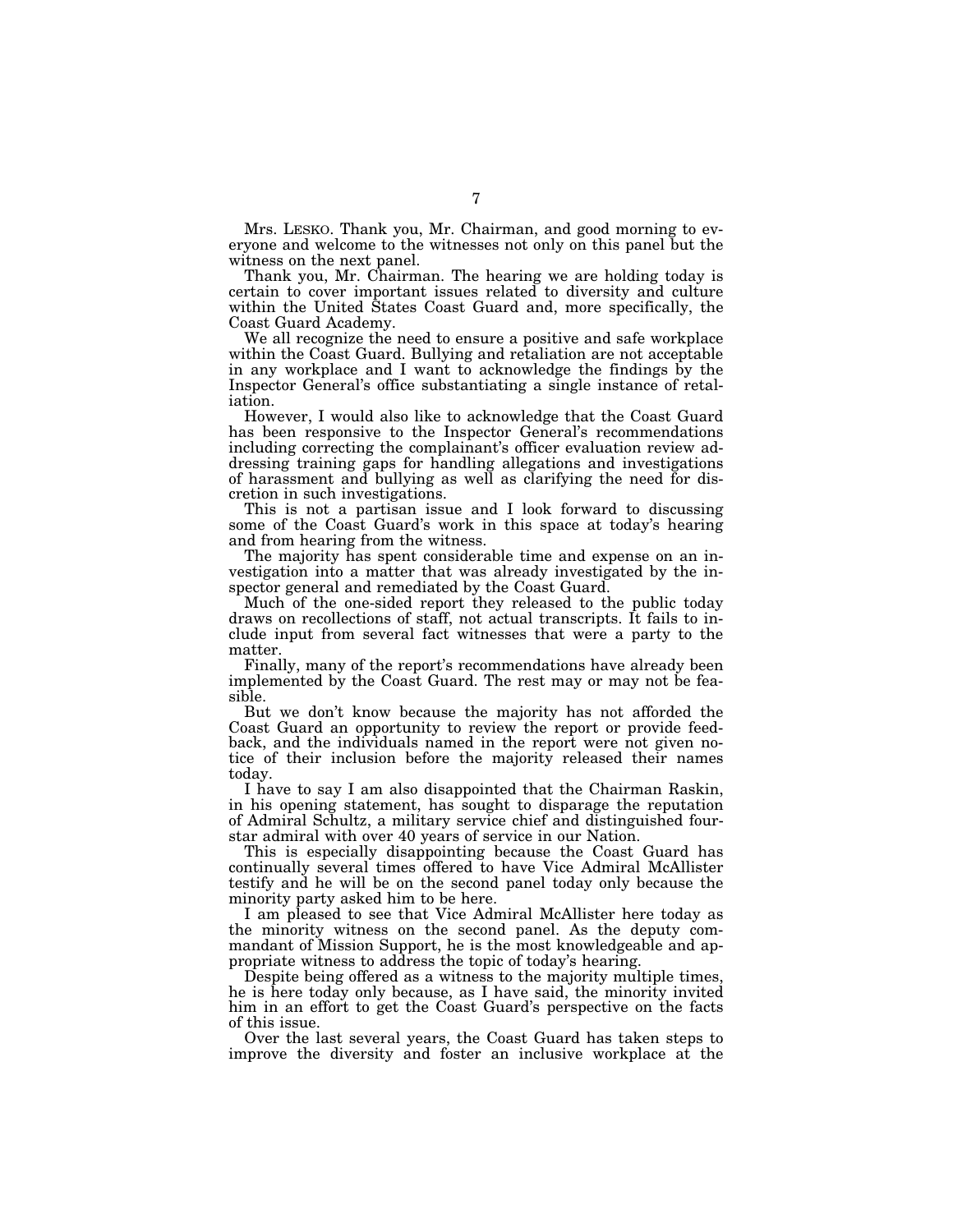Academy where service members, civilians, and cadets can conduct their mission free of harassment and discrimination.

For instance, the Coast Guard Academy is the first service academy to partner with the Center for Urban Education at USC to address gender and race-related gaps in student learning outcomes.

The Academy stood up a Center for Inclusive Learning and Teaching to enhance the learning environment for minority faculty and cadets. It also created an equity assessment report to track the impact of policy changes on cadet outcomes.

I raise these examples, and I know the vice admiral will speak to other examples, because I want the record to reflect the positive actions the Coast Guard has taken to enhance diversity and inclusiveness.

There is always more to be done. Don't get me wrong. And it should be done on this issue, and I know the Coast Guard is committed to always improving.

Rather than dropping a one-sided report on our doorstep right before the hearing and refusing to entertain substantive input by the minority, why can't we all work together to achieve our common objectives on this important issue?

In summary, we want to ensure that all people are treated fairly. No one should face harassment or bullying in the work force and I applaud the Coast Guard's positive actions to enhance diversity and inclusiveness while also acknowledging more can always be done to improve.

It is also important to recognize the heroic and self-sacrificing actions by the Coast Guard and its leadership each and every day.

Mr. Chairman, thank you, and I yield back the balance of my time.

Mr. RASKIN. And thank you very much.

I am now happy to recognize the chair of the full Oversight Committee, Mrs. Maloney, for her opening statement.

Chairwoman MALONEY. Thank you, and I thank the subcommittee chairman for his leadership.

This hearing follows years of oversight of the Coast Guard, led by our two—our late chairman, Elijah Cummings. He strongly supported the Coast Guard and was extremely proud of the men and women serving our country. He also held the Coast Guard to the high standards that we should expect of all branches of our military.

Joining us in this critical oversight has been our good friend, Chairman Thompson, of the Committee on Homeland Security, who jointly conducted this 18-month investigation into the Coast Guard's handling of harassment, bullying, and retaliation.

I also commend my good friend and colleague, Representative Joe Courtney, who has been a partner in this effort and an advocate for his constituent, Lieutenant Commander Young-McLear, and was his special guest at the last State of the Union. She was his guest.

This morning, the committee—the committees are issuing a joint staff report finding that allegations of bullying and harassment have not been investigated promptly, thoroughly, or impartially at the Coast Guard.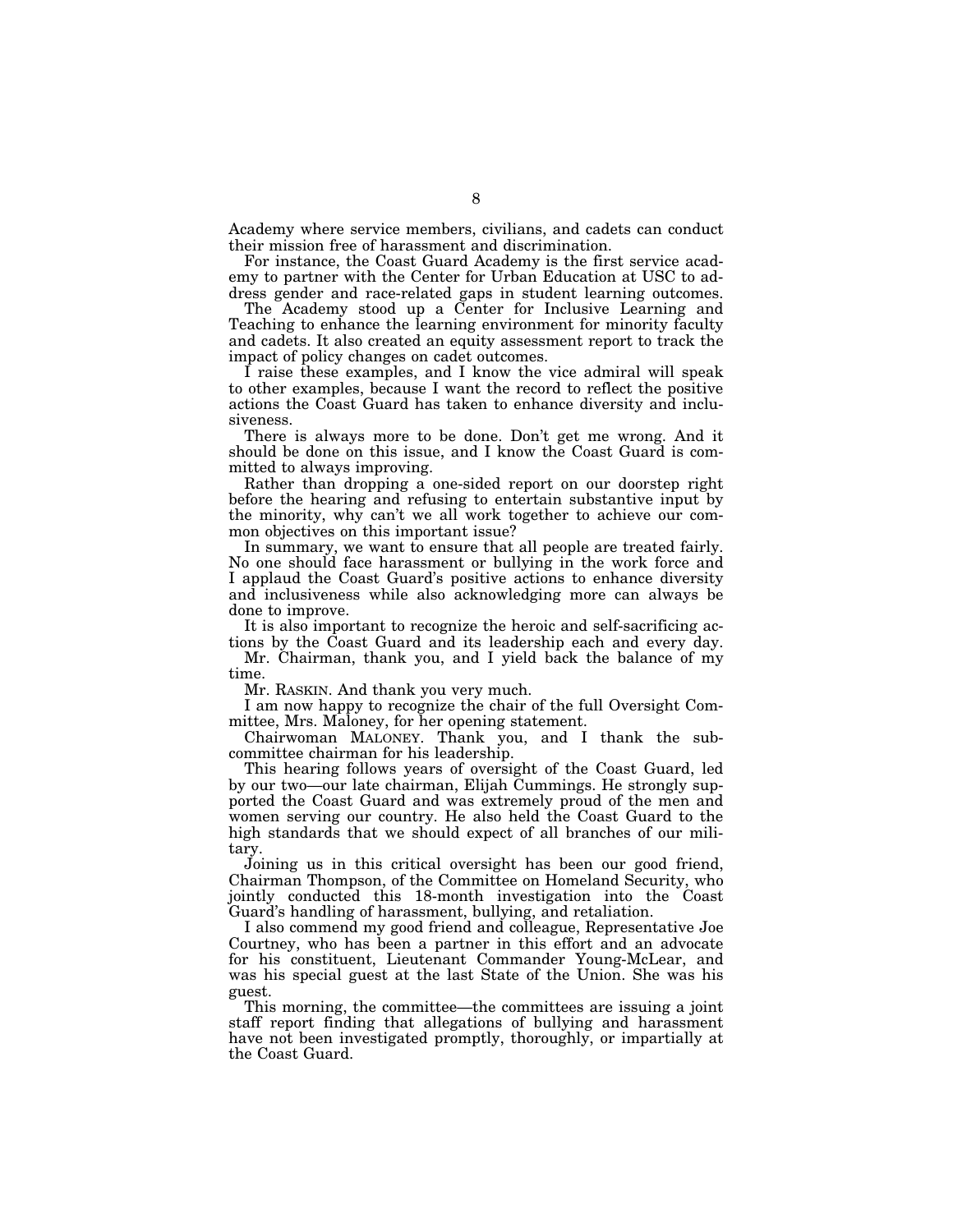The report details weak policies that fail to require investigators to be trained adequately or to prohibit actions that could have a chilling effect on investigations.

Most troubling, however, the report also reveals numerous actions by senior Coast Guard officials that demonstrate confusion and disregard for Coast Guard procedures for handling allegations of harassment and bullying.

Committee staff examined in depth the case of a whistleblower, Lieutenant Commander Kimberly Young-McLear, who is testifying with us today.

She is a member of the Permanent Military Faculty at the Coast Guard Academy. She holds a doctorate and is presently on detail to the Cybersecurity and Infrastructure Security Agency at DHS.

Thank you for your service and your accomplishments and we are very proud of your willingness to serve and I look forward to your testimony.

My colleagues have detailed how the Coast Guard failed to examine allegations of harassment and bullying that took place over five years and I want to talk briefly about the importance of effective policies and procedures and accountability for addressing these types of allegations.

The men and women who serve in the Coast Guard have a critical mission to keep this country safe and secure. They should be able to carry out their mission without being harassed or bullied and without fear of retaliation when they report abusive behavior.

We need effective anti-harassment and anti-bullying programs carried out promptly and impartially by senior leadership.

This is essential to ensuring that Coast Guard men and women have the workplace they deserve where they can be fully effective in their jobs that frequently require them to put their own lives on the line in the service of our Nation.

The investigative staff report shows that the Coast Guard does not have effective anti-harassment and anti-bullying programs or accountability programs in place.

This failure has harmed individuals like the lieutenant commander who is appearing here today. This failure also may be contributing to an environment in which according to a 2019 Rand study the Coast Guard had a 12 percent lower retention rate after 10 years of service for both female officers and enlisted personnel from 2005 to 2016 as compared to male service members.

As the new chair of the Oversight Committee, let me be clear that whistleblowers are absolutely critical to the committee's mission to combat waste, fraud, and abuse across the Federal Government and I will continue our committee's long bipartisan tradition of supporting them.

Retaliation against whistleblowers is not only prohibited by policy, it is illegal. When other employees see whistleblowers retaliated against, as the lieutenant commander was, they are less likely to come forward themselves to report wrongdoing including national security vulnerabilities.

So, this hearing is extremely important to the national security of our country. I would just like to conclude that I am a strong supporter of the military. I come from a military family. My father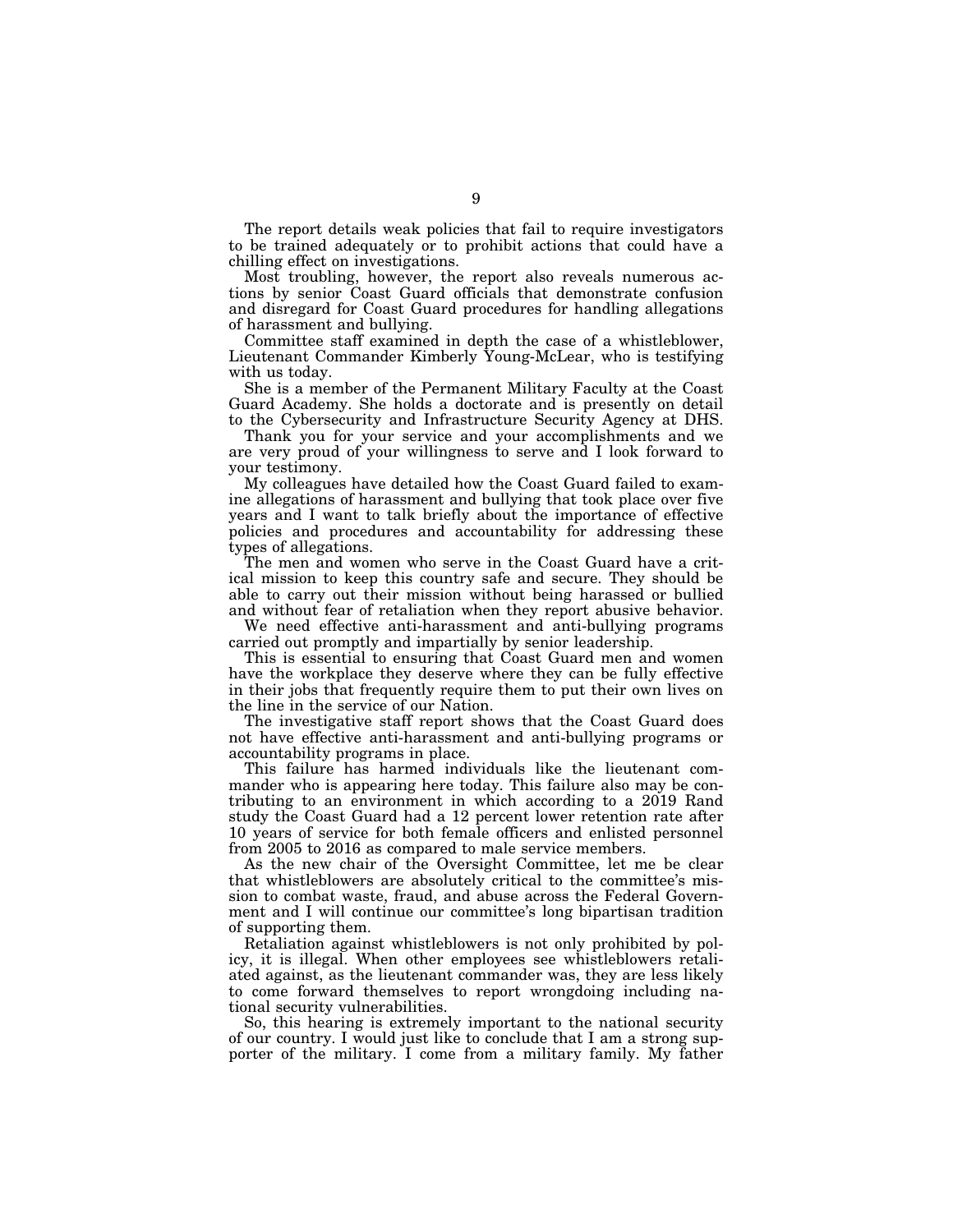served in World War II, my brother in Vietnam, and my husband during peacetime.

But I am very distressed by these allegations. I am a strong advocate of women in the military. But they cannot serve to their full potential if they face harassment, discrimination, and not responsive environment to the concerns that they bring to the great military that this country has.

I look forward to the hearing today, to your testimony, and to the Coast Guard's testimony, and I yield back.

Mr. RASKIN. Thank you, Madam Chairwoman.

I am delighted now to recognize the Homeland Security full committee chairman, Bennie Thompson, for his opening statement. We are delighted to have you with us.

Mr. THOMPSON. Thank you very much, Mr. Chairman.

I am happy to be here simply because it has been a long time coming. As already been said, this issue should not have taken so long for us to get to this point. But nonetheless, patience is a virtue and I really thank Lieutenant Commander Young-McLear for her perseverance. Most people would have given up.

So, in that spirit, I know it is not easy for any whistleblower to come forward publicly. But doing so after having already suffered retaliation requires exceptional courage, determination, and a commitment to the well being of fellow service members.

Today's hearing is a result of the tireless work and leadership of the late chairman of the Committee on Oversight and Reform, Elijah Cummings, and his dedicated staff.

Throughout his tenure in Congress, Chairman Cummings was a staunch supporter of the Coast Guard. Chairman Cummings served as chairman of the Coast Guard and Maritime Transportation Subcommittee on the Committee on Transportation and Infrastructure from 2007 to 2010 and pushed the Coast Guard Academy to increase its recruitment and retention of cadets from minority communities.

He also was a fierce defender of civil rights and pressed the Coast Guard to root out bullying, harassment, and discrimination in its ranks.

Chairman Cummings knew that the Coast Guard work force needed to reflect the diversity of this great nation and I couldn't agree more.

Congress will greatly miss his leadership in ensuring that the Coast Guard truly is always ready.

I would like to thank Chairwoman Maloney and her staff for picking up and carrying forward Chairman Cummings' work on these issues.

I, too, have long been invested in the success of the Coast Guard and its critical homeland security missions which include maritime law enforcement, drug and migrant interdictions, port security, and the protection of the U.S. security and sovereignty throughout the world.

I have also advocated for the Coast Guard to do more, to do better represent the country it serves and perhaps nowhere is that more important than at the Coast Guard Academy.

The Academy shapes the future leaders of the Coast Guard as the largest source of its officer corps. That is why I am pleased that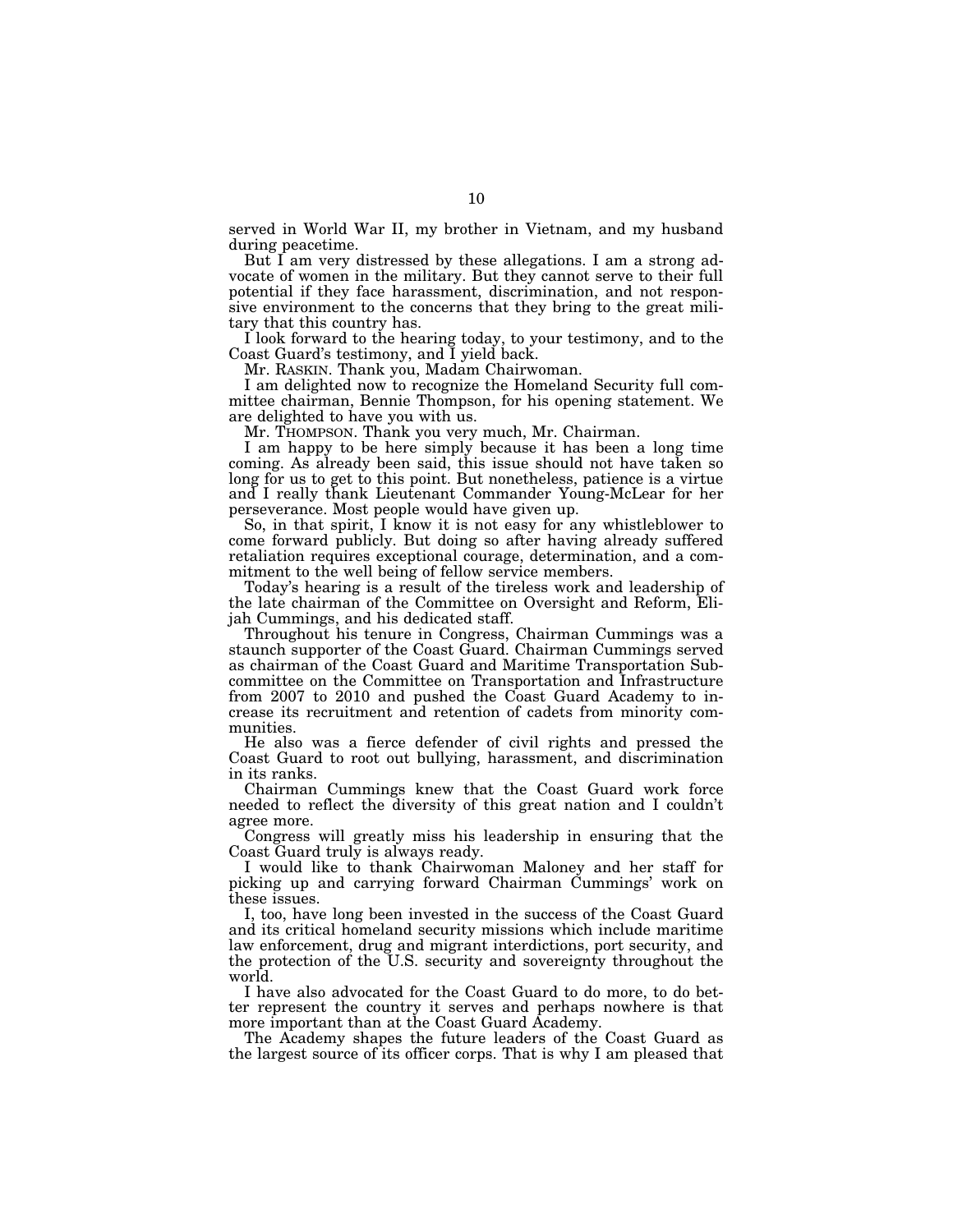this year's Coast Guard Authorization Act incorporated language based on my bill, the Coast Guard Academy Act, which I introduced in June of this year with Chairman Cummings, Correa, and Richmond as co-sponsors.

That language requires the Coast Guard to develop a plan to implement the recruit and retention of minority cadets at the Academy and assess how to implement a congressional nomination process among other measures.

Creating an equitable climate at the Coast Guard Academy for both cadets and faculty is critical to the future success of the institution and the greater service.

Such a climate can only exist if allegations of harassment and bullying are investigated appropriately and when whistleblowers are free to come forward without fear of retaliation.

As such, I am dismayed that the Academy's leadership retaliated against Lieutenant Commander Kimberly Young-McLear after she made complaints about workplace bullying and harassment for years while serving as a faculty member at the Academy.

The DHS Office of Inspector General substantiated the retaliation occurred in a report issued last December. The complaint processes failed her as Coast Guard leadership failed to truly investigate her allegations, which ultimately contributed to the retaliation she experienced.

To date, the Coast Guard has not held anyone accountable for failing to investigate the lieutenant commander's claims or for the retaliation she suffered.

Unfortunately, her story is not an isolated incident. The committee has been made aware of similar recent occurrences of bullying, harassment, inequitable treatment across the service including two other instances of whistleblower retaliation substantiated by the DHS Inspector General.

Lieutenant Commander Young-McLear, again, I am grateful to have you here today to share your story with us. I admire your bravery in coming forward and continuing to share your experiences despite the Coast Guard's repeated efforts to simply turn the page.

It is time for the service to take your experiences and the finding of the DHS Office of Inspector General seriously. Repeated instances of substantiated retaliation demand the commandant's immediate attention.

It is unfortunate that Admiral Shultz refused our repeated requests to testify before the committee today. His refusal to testify today is the latest in a series of actions by the Coast Guard and the Department of Homeland Security to stonewall the investigative efforts of our committee over the past 18 months.

The Coast Guard has produced incomplete and heavily redacted documents related to our committee's investigation without any explanation for the redactions, which is unacceptable.

This document is unacceptable, which you can see on the screen. There is not much you can get from a document produced in that manner. The lack of transparency and resistance exhibited by the Coast Guard and its leadership during the course of our investigation has truly been troubling.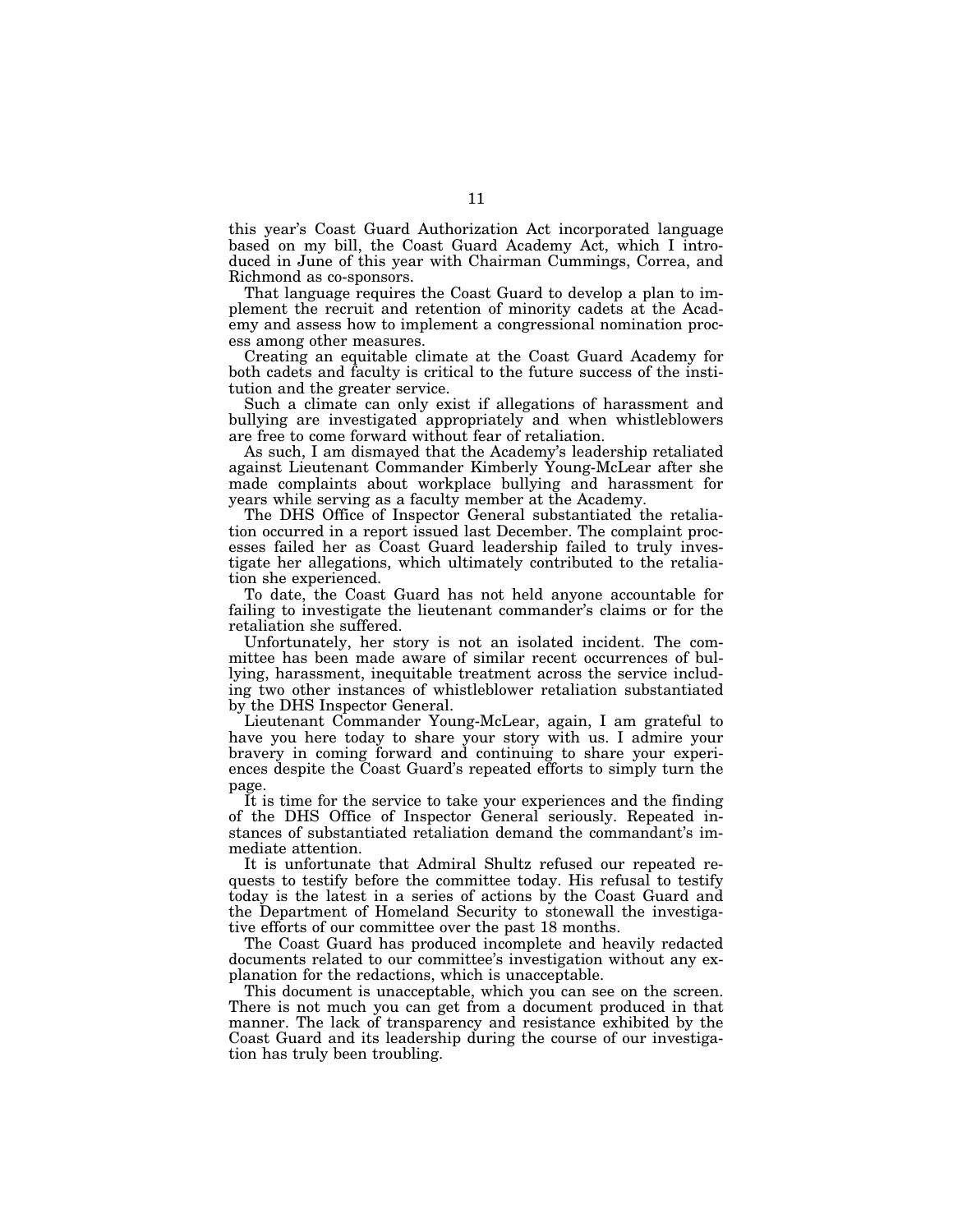Lieutenant Commander, it is telling that you have the courage to join us today to share your story despite more than four years of adversity and retaliation and, yet, the commandant is not here to speak for the Coast Guard. His absence is telling.

I would like to close by noting that the Coast Guard's biggest asset is not its fleet but its people. If the service does not know how to take care of its own people, it cannot execute its critical mission to protect our homeland.

The climate and cultural challenges at the Coast Guard Academy should not solely alarm the leadership at the Academy but also at Coast Guard headquarters.

The culture at the Academy permeates the rest of the service. That is why it is critical that Coast Guard leadership address this serious matter now.

And in closing, I understand the mission of the Coast Guard and I applaud them for doing a good job. I am a Katrina survivor. A lot of people the Coast Guard helped in my district. A number of hurricanes and other natural disasters—the Coast Guard is always there.

But, you know, we have to get everything right. We just can't get some things right. And so I am concerned that anybody in this country who lives in this country, especially who is a member of our armed services, who has taken and oath of office to defend our rights as Americans also has rights for themselves.

And so it is in that spirit that we need to get this right. I look forward to the testimony from the witnesses and I, again, thank Chairwoman Maloney and others for getting us to this point. It is absolutely necessary for us to get it right.

And I yield back, Mr. Chair.

Mr. RASKIN. Thank you very much, Chairman, for your thoughtful remarks.

We are going to turn now to the introduction of the witnesses and for that I am going to call on Mr. Courtney, who represents New London, Connecticut, and therefore, the Training Academy to introduce his constituent.

Mr. COURTNEY. Thank you, Mr. Chairman, and I want to thank yourself and all the committee members for the opportunity to participate in today's hearing.

It is an honor this morning to introduce Lieutenant Commander Kimberly Young-McLear, whose presence today is another example of her outstanding service to the Coast Guard and her steadfast commitment to the goal of an inclusive Coast Guard where every service member is valued.

I am not going to repeat her gold-plated resume. I want to thank all of the other members on both sides this morning, again, walking through her amazing educational and service accomplishments.

What I wanted to just sort of share is that, you know, having the opportunity and the privilege to get to know her over the last couple years is that it is clear to me that the day she raised her right hand and took the oath to defend and uphold the Constitution of the United States and join the Coast Guard, moving up through the ranks at the Officer Candidate School in New London to, again, become part of the leadership of the Coast Guard, she has made a positive difference at every juncture, whether it is in the service,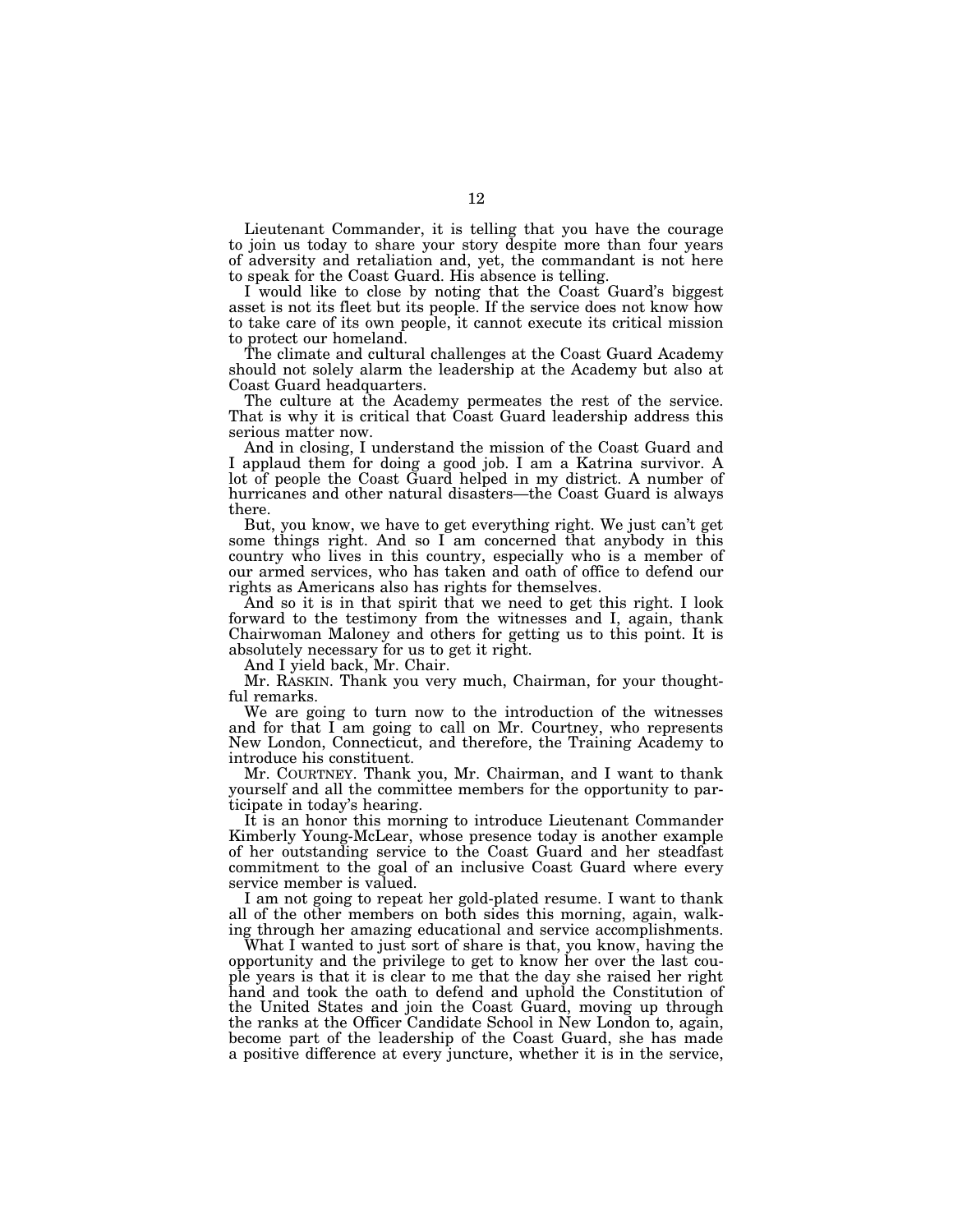whether it is at the Academy on the campus, or whether it is in the community of New London.

I want to thank Mr. Correa for mentioning the fact that she, again, initiated a STEM program for middle school students who are underrepresented in terms of getting into that critical skill set for future opportunities for America's work force.

And I would just note that because of that work she was honored along with her team with the Coast Guard Captain Niels P. Thomsen Innovation Award for cultural change for the great work that she did there.

But I also want to make the point that she is not alone. Today, she is joined by a dozen or so of her colleagues who ventured down from New London to be here today because they know the positive difference that she makes and what she is talking about here today is not an isolated incident.

The IG report clearly documents that we are talking about a systemic issue and again, I want to recognize them, particularly her wife, Gale Young-McLear, who is here today, and because, again, I think every, you know, breath she takes is always focused on advancing the mission of the Coast Guard, I just want to say that that came from—that fidelity to the mission of the Coast Guard came from the fact that she was raised by two parents who are here this morning as well, Andrew and Jackie McLear, who are sitting in the front row, who are both veterans of the U.S. Air Force and, obviously, instilled in her the values of service and commitment to the country.

So, again, we are just so amazed and honored by your incredible service and, as the chairwoman pointed out, I was honored to bring her to the State of the Union Address back in January.

She interacted with dozens of members of the House in uniform. She was an outstanding Ambassador for the Coast Guard and I wrote to the commandant to tell him about that experience—that, you know, again, she should make all of us proud in terms of the work that she does to advance this critical important service that does such great work for our country.

And with that, I yield back.

Mr. RASKIN. Thank you very much.

I know everyone is on the edge of their seat waiting to hear from the lieutenant commander at this point. I want to, in just one sentence, to introduce our other very fine witness, Mr. Jackson Eaton, who is the deputy assistant inspector general for Special Reviews and Evaluations at the Department of Homeland Security Office of the Inspector General. So, Mr. Eaton, thank you very much for joining us.

Lieutenant Commander, you are now recognized for your statement.

Forgive me, but if you would both rise and raise your right hand. I have got to swear you in.

Do you swear or affirm that the testimony you are about to give is the truth, the whole truth, and nothing but the truth, so help you God?

[Witnesses are sworn.]

Mr. RASKIN. Let the record show the witnesses both answered in the affirmative. Thank you.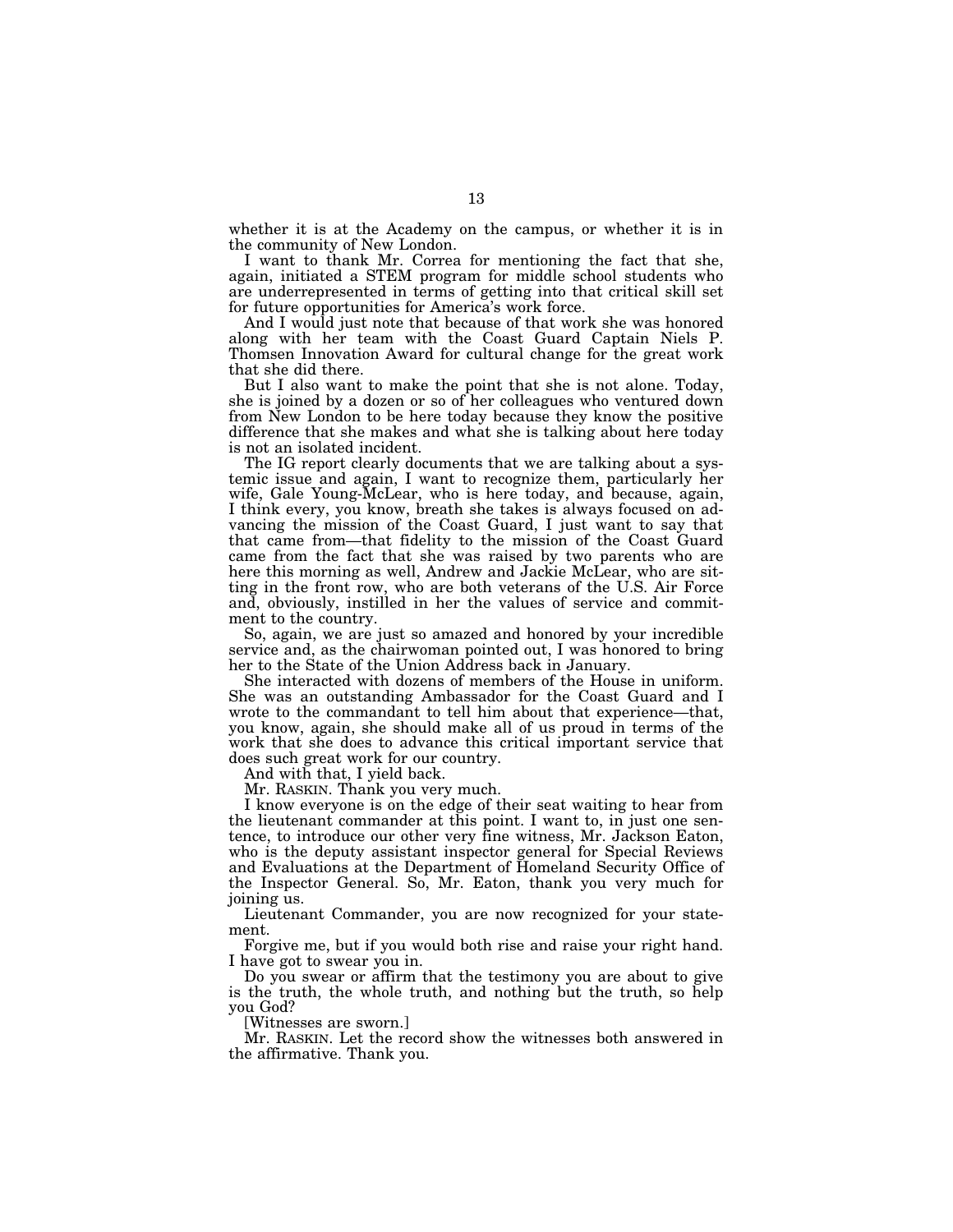Please be seated and speak directly into the microphones and, without objection, your written statements will be made part of the record.

And Lieutenant Commander Young-McLear, you are now recognized to give your oral presentation.

## **STATEMENT OF KIMBERLY YOUNG-MCLEAR, PH.D., PERMA-NENT COMMISSIONED TEACHING STAFF, UNITED STATES COAST GUARD ACADEMY**

Ms. YOUNG-MCLEAR. Well, first, good morning, Chairman Raskin, Chairman Correa, Ranking Member Roy, Ranking Member Lesko, and distinguished members of the committees and subcommittees.

Thank you for this opportunity to share with the public and to Congress on the Coast Guard's handling of bullying, harassment, and retaliation allegations.

I am incredibly proud to serve alongside the Coast Guard individuals, thousands of us, who are brave and talented who go to extraordinary lengths to serve and safeguard our Nation.

However, if individuals serving the Coast Guard are not safe in the workplace, whether because they are facing sexual assault, hazing, bullying, harassment, discrimination, and retaliation, then we are actively impeding our ability to carry out our missions fully.

The Coast Guard's lack of accountability, transparency, and integrity with respect to these types of allegations are just some of the barriers to achieving a fully thriving work force.

As it pertains to specific allegations I have made over the past five years, I will testify today about my experiences and the actions of several captains, two senior Executive Service civilians, and seven admirals I believe could have and should have ensured our policies and the law were followed.

I have devoted more than 16 years serving my country in the U.S. Coast Guard. I am currently serving on a new detail at the Cybersecurity and Infrastructure Security Agency, CISA, as a visiting scholar.

Prior to joining the faculty at the Coast Guard Academy, I served in a variety of rewarding assignments including as marine inspector, industrial manager, and special assistant to the deputy secretary of the Department of Homeland Security.

Throughout my career, I have consistently earned the respect of shipmates at both the deck plate level and at more senior levels. In fact, it was not uncommon for admirals and other senior Coast Guard leaders to reach out to me directly, seeking out my expertise and judgment on a range of topics from operations to work force culture.

As you can imagine, I was deeply humbled, honored, and excited when I was first offered the opportunity to serve as a member of the Permanent Commission teaching staff to develop our next generations of leaders.

Once I began teaching, however, I was subjected to degrading comments, often used as a scapegoat, and my work was constantly undermined.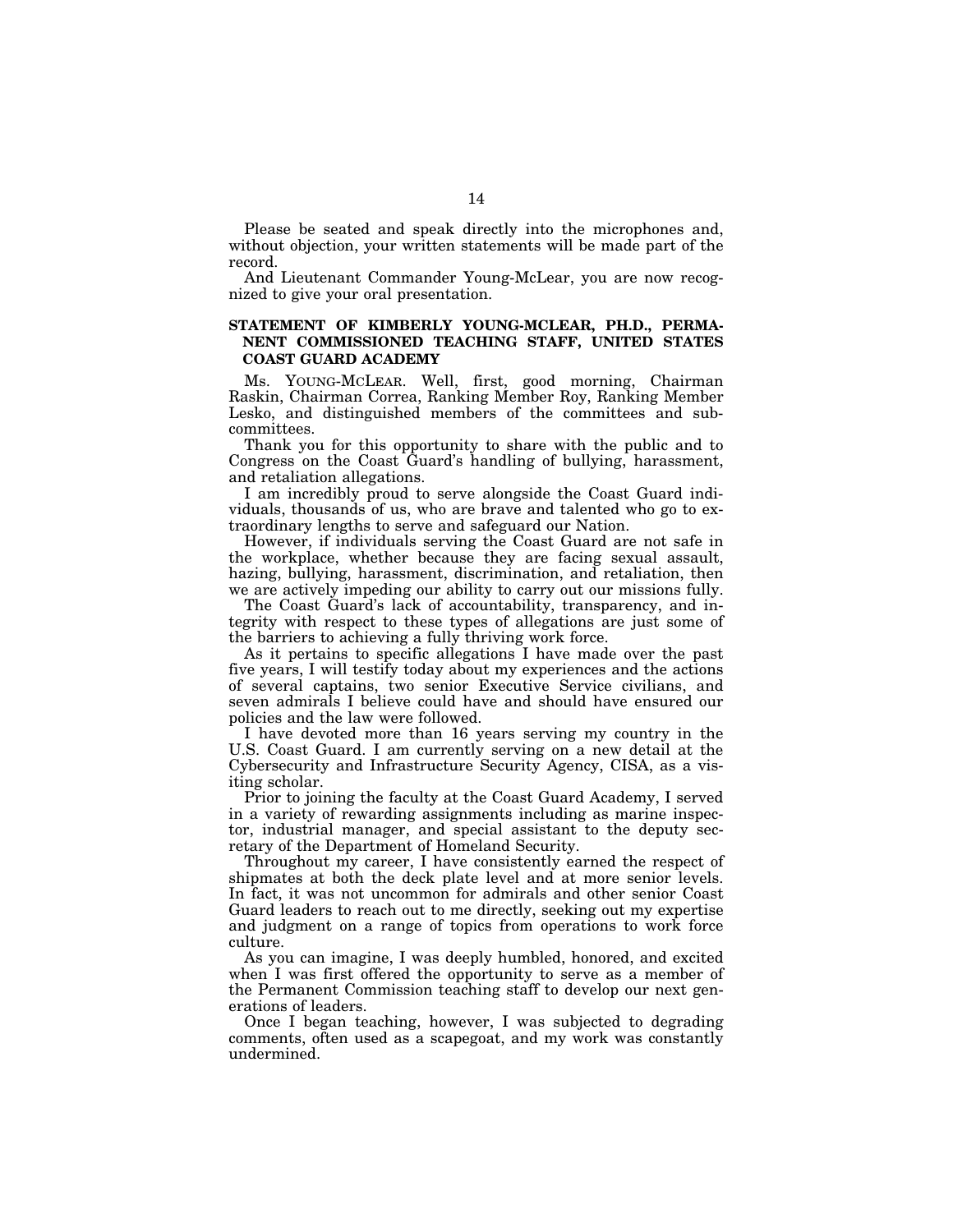The actions of every individual in my Coast Guard Academy chain of command, including by two admirals, fostered a climate of additional abuse and isolation.

That behavior eventually escalated into bullying and harassment and transformed an exciting work opportunity into a hostile work environment where I was targeted and retaliated against.

By June 2016, after enduring two years of abuse and participating in two disturbingly inadequate and humiliating investigations by the Coast Guard Academy, I was certain that what I was experiencing defied our core values, numerous policies, and even, potentially, laws.

The more I reported the escalating abuses to the chain of command, even above the Academy, the further I was targeted, harassed, and retaliated against.

By March 2017, Admiral Paul Zukunft, the former commandant, received four correspondence detailing years of my allegations. As the abuses against me escalated well into 2018, I had exhausted each of the Coast Guard's civil rights and bullying complaint processes.

Ultimately, the Coast Guard failed to provide a safe working environment and failed to hold those responsible accountable, despite evidence of wrongdoing and knowledge of our culture.

The psychological, emotional, and financial toll this has had on my wife and me cannot be overstated. The suicide rate for active duty U.S. military members in 2018 was the highest on record since the Department of Defense began noting these deaths in 2001.

Given the alarming suicide rates in the military, I, actually we, all have the duty to ensure that our working environments at a minimum are safe from abuses.

For these reasons and more, it is unfathomable and deeply heartbreaking that I was denied a formal written apology and an opportunity to discuss with our current commandant, Admiral Karl Schultz, ways in which the Coast Guard can learn from my case to ensure these abuses never happen to anyone else.

Since the DHS OIG whistleblower retaliation report was released a year ago, many Coast Guard individuals who are overwhelmingly talented devoted people of color, women, and LGBTQ have reached out to me to share their experiences and to convey that these systemic issues up and down the ranks are not unique to the Coast Guard Academy.

I would like to acknowledge the support of courageous colleagues, cadets, and community members. I would like to especially thank my wife, parents, and other family members here in attendance, all of whom are veterans.

To conclude, I would like to acknowledge the tragic loss of Congressman Elijah Cummings. He was a civil rights hero and one of the Coast Guard's most outspoken advocates.

I sincerely hope that my testimony here today can shed light not only on some of the injustices that have occurred within the Coast Guard but also highlight where we can improve our service culture such that we can best serve the American people.

Mr. RASKIN. Thank you very much for your testimony. Mr. Eaton?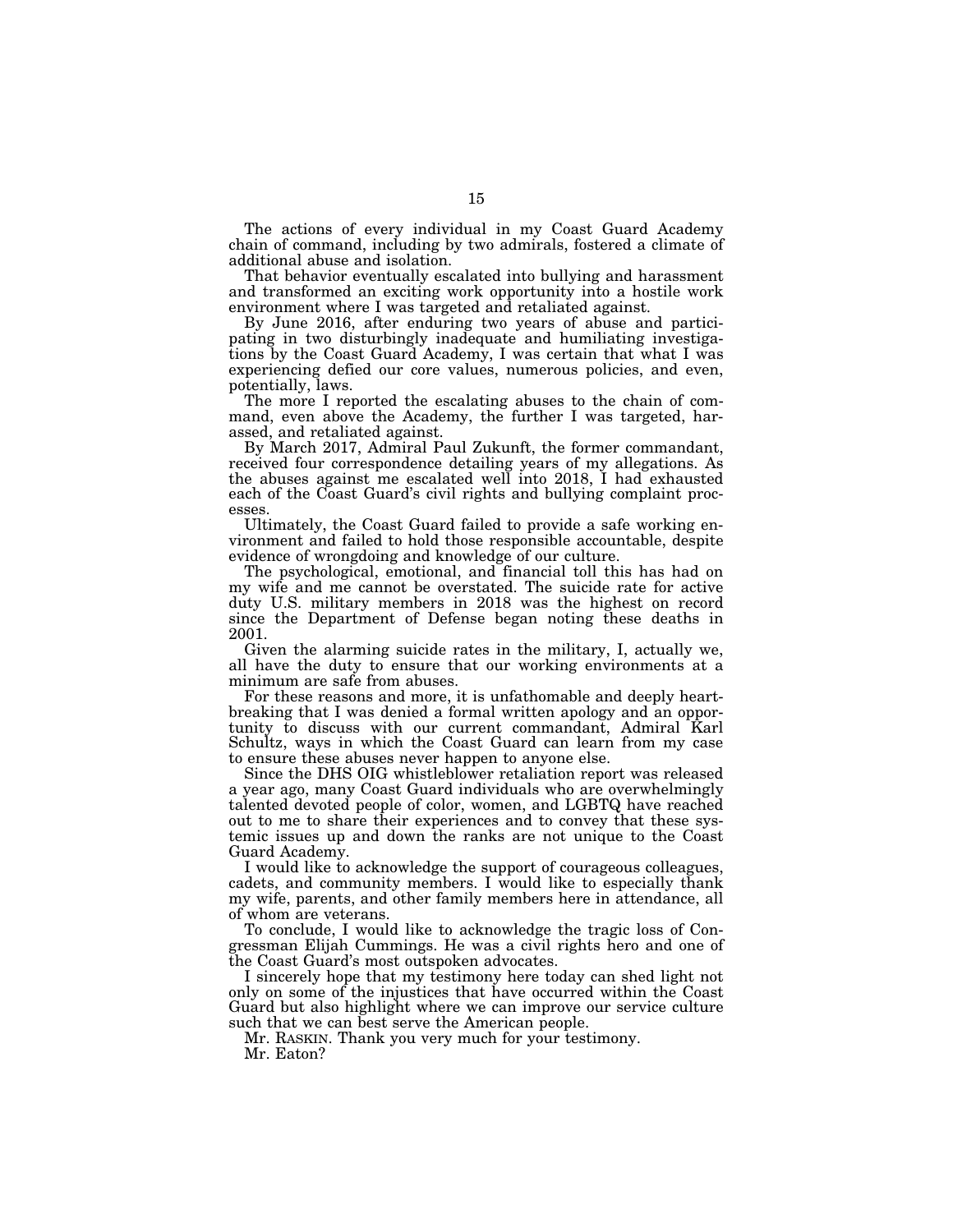## **STATEMENT OF JACKSON EATON, DEPUTY ASSISTANT IN-SPECTOR GENERAL FOR SPECIAL REVIEWS AND EVALUA-TIONS, DEPARTMENT OF HOMELAND SECURITY OFFICE OF INSPECTOR GENERAL**

Mr. EATON. Good morning, Chairman Raskin, Chairman Correa, Chairwoman Maloney, Chairman Thompson, Ranking Member Roy, Ranking Member Lesko, and Ranking Member Jordan, and members of the subcommittees.

Thank you for the opportunity to testify today on behalf of the Office of Inspector General for the Department of Homeland Security.

I understand that the subcommittees have been examining the Coast Guard's handling of complaints of harassment, discrimination, and bullying, and that the subcommittees believe our whistleblower retaliation report of December 4, 2018, may provide a case study into the issue.

While I cannot offer an assessment of whether the issues presented in our report are indicative of broader problems throughout the Coast Guard, I am happy to provide an overview of our specific investigation.

When we published our report the name of our complainant was confidential. The complainant subsequently consented to the release of her name publicly and I can disclose that Lieutenant Commander Kimberly Young-McLear, appearing alongside me today, is the complainant from our report.

However, several other figures from the report, including her supervisors and colleagues, have not consented to the public release of their names and  $\tilde{I}$  will not be able to confirm or deny even indirectly the identities of these witnesses today.

In July 2015 and over the following 18 months, Lieutenant Commander Young-McLear submitted five sets of both informal and formal complaints alleging discrimination and harassment at the Coast Guard Academy.

Our interest was not in substantiating the merits of these complaints. Rather, it was to examine the Coast Guard's response to them.

Primarily, had the Coast Guard, in violation of the Military Whistleblower Protection Act, retaliated against Lieutenant Commander Young-McLear for making these complaints?

We found that it one case it had. Namely, she received low marks on her officer evaluation report. These marks could not be justified by any documented performance issues. Moreover, none of her peers had received a rating as low as hers and she herself had received higher marks in both prior and subsequent rating periods.

In addition to substantiating whistleblower retaliation on the part of certain Academy management officials, our investigation identified several other issues that are relevant to this subcommittee's hearing today.

For example, after Lieutenant Commander Young-McLear's second complaint in March 2016, the Coast Guard conducted a preliminary inquiry into her allegations. The investigator performing that inquiry recommended that a full administrative investigation be conducted.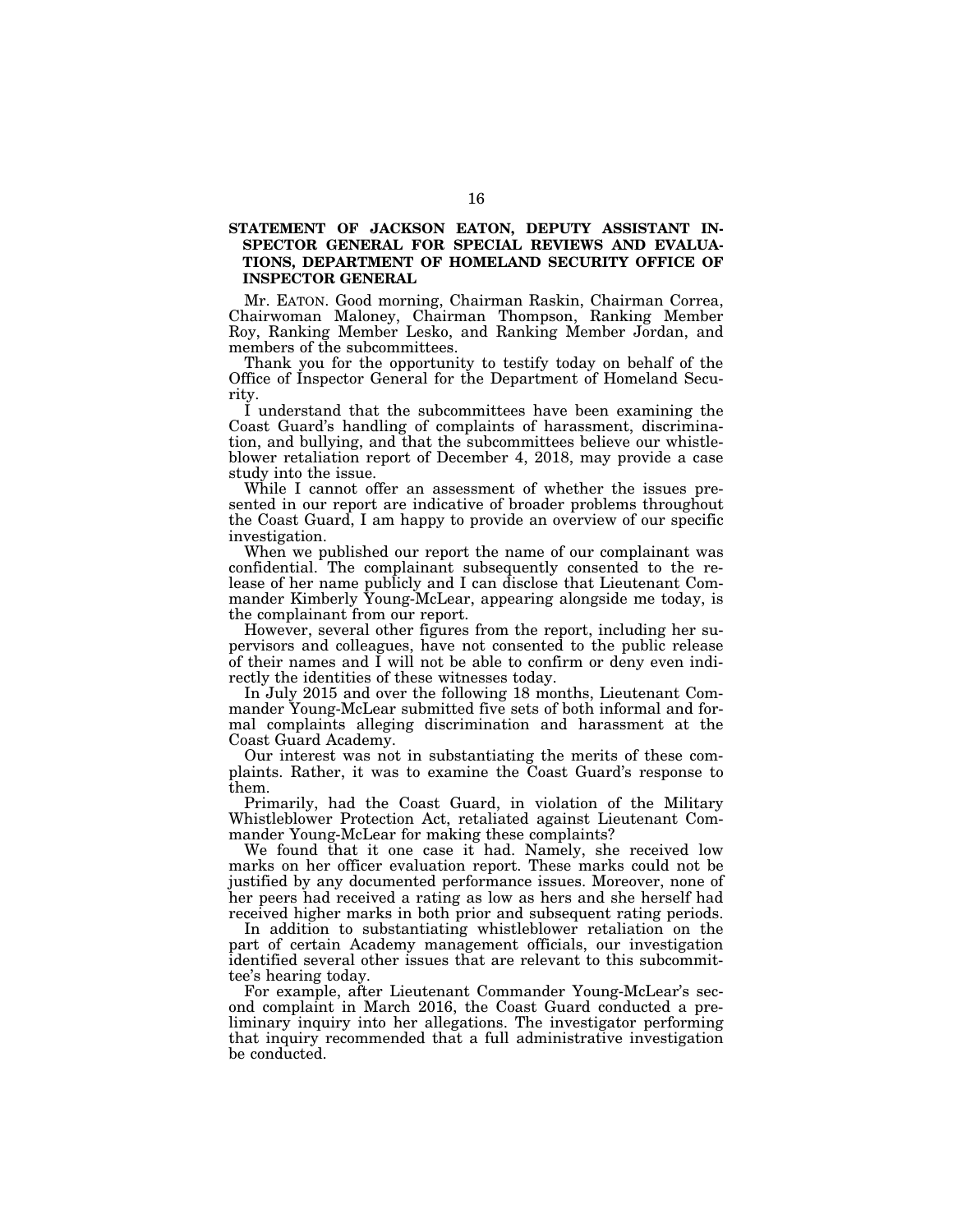However, no such investigation was convened. Instead, Academy officials initiated a more general and relatively superficial climate and culture survey of her academic department.

In addition, a similar situation occurred after Lieutenant Commander Young-McLear complained of further harassment and bullying in January 2017.

At that time, the Coast Guard conducted an administrative investigation which resulted in an outcome memo issued by a Coast Guard admiral addressing the harassment allegations.

While the investigators' conclusions were nuanced, including finding that, quote, ''There are several instances in which it seems her chain of command is harassing/bullying her,'' the admiral's memo characterizing the outcome of that investigation concluded that, quote, ''The allegations are unsubstantiated.''

The reasons for this admiral's decision, as well as a second admiral's finding that the bullying allegations were also unsubstantiated, are unclear in part because there was no requirement that commanders document their decisionmaking in writing.

Last, although the Coast Guard Civil Rights Manual required complaints of harassment to be treated confidentially to the extent possible, we found that one Academy official continued to discuss Lieutenant Commander Young-McLear and her complaints with colleagues, which may have given the appearance of improper coordination or influence.

We also found that this Academy official demonstrated a lack of understanding of what constitutes discrimination and did not appreciate the distinction between the military equal opportunity complaint process and the Coast Guard's harassment complaint process.

As a result of these findings, we made four recommendations to the department. The Coast Guard has implemented three of them.

Thank you for the opportunity to discuss the important work of the OIG. This concludes my testimony. I am happy to answer any questions you may have.

Mr. RASKIN. Thank you very much, Mr. Eaton, and we will now begin member questioning for five minutes. I am going to start. I want to thank you both for appearing and for your testimony.

Lieutenant Commander, you have handled this whole episode with remarkable dignity and grace, and we want to thank you for standing up to talk about the problems you experienced.

Let me just start a question with you. If someone were just to ask you in nonlegal language do you feel as if the Coast Guard responded in a fair and comprehensive way to the abuse you suffered, what would you say? How would you explain what happened?

Ms. YOUNG-MCLEAR. I would say the Coast Guard did not respond appropriately. In numerous instances there were conflicts of interest with how they assigned investigators.

The adequacy in terms of how in depth they collected evidence, how many witnesses they interviewed was lacking and just, really, just the humiliation of the process itself in terms of violating privacy and just really making a mockery of the process. So-

Mr. RASKIN. Do you feel it was unprofessional?

Ms. YOUNG-MCLEAR. It was unprofessional.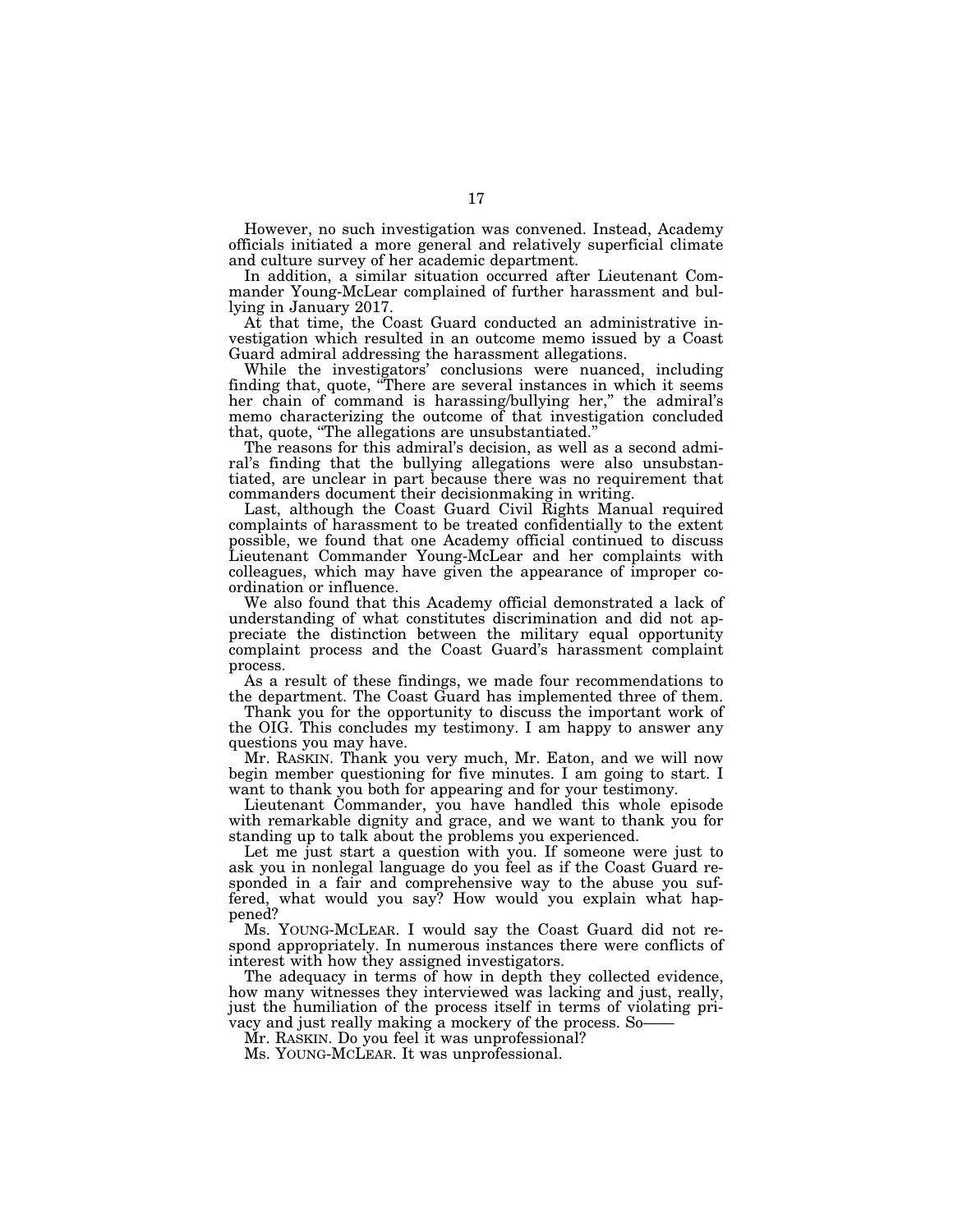Mr. RASKIN. And do you feel that it was not designed to accomplish an accurate assessment of what actually took place?

Ms. YOUNG-MCLEAR. Yes.

Mr. RASKIN. Mr. Eaton, your office found that Coast Guard officials retaliated against Lieutenant Commander Young-McLear by lowering her officer evaluation report—her performance review after she raised the discrimination and harassment complaints against her supervisor. Is that right?

Mr. EATON. Yes, sir.

Mr. RASKIN. OK. Can you describe what the evidence was for your finding that she had been downgraded?

Mr. EATON. So, in evaluating the OER, we identified that she had received three ranks of five. There is a numerical scoring on that OER. Those ranks—those rankings were not documented by performance issues.

We also identified that her peers had received numerical ranks of six, which is a higher rating, and that Lieutenant Commander Young-McLear herself had received rankings of six in the ratings period before and subsequent to the rating period that it——

Mr. RASKIN. So, if you think of it like a report card you would see a row of sixes, then she makes her complaint, and then it drops down to three. Is that right?

Mr. EATON. To a five. Three—there were three numerical scores of five. There are a number of different——

Mr. RASKIN. From sixes to fives. Is that right?

Mr. EATON. Right.

Mr. RASKIN. OK. And did this retaliation that you found violate the Military Whistleblower Protection Act?

Mr. EATON. We found that it had, yes.

Mr. RASKIN. You did? OK. And how did that affect your career, Lieutenant Commander?

Ms. YOUNG-MCLEAR. So, I want to clarify. So, as a permanent military faculty member, the perspective that I have is it is—it is really about dignity and the purpose of the document is to accurately to describe what our performances are.

So, that is the first factor is it is supposed to document—it is an official document that is supposed to capture your—the true impact of your performance. Generally speaking, for officers that is really the document that we use in our records to denote who is going to be promoted, unlike the enlisted work force. So——

Mr. RASKIN. It is critical to your promotion-

Ms. YOUNG-MCLEAR. It is absolutely critical and because of a the scale one through seven and changes between sixes to fives, what may seem subtle to some has a drastic impact in terms of if you are up for recommendations for a command or a promotion.

Mr. RASKIN. OK. So, after the finding of the bullying and harassment and the retaliation, did the Coast Guard correct your officer evaluation report? Did they—

Ms. YOUNG-MCLEAR. So, the corrections were made on the numerical values only after the OIG report.

Mr. RASKIN. After the OIG report. OK. So, it was made. So, now it has been corrected but it wasn't corrected at the time?

Ms. YOUNG-MCLEAR. Yes, only the numerical scores.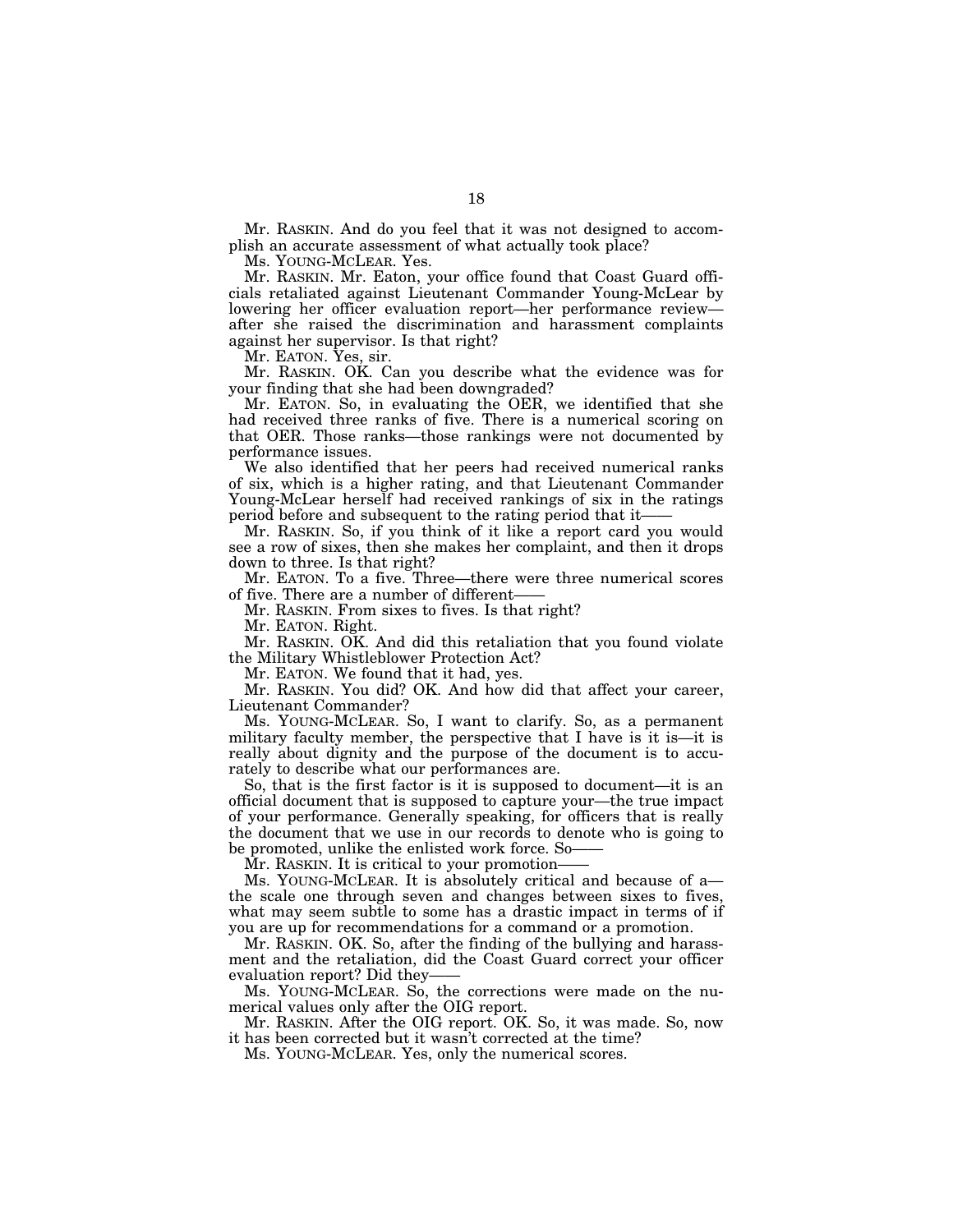Mr. RASKIN. OK. Mr. Eaton, to your knowledge, has the Coast Guard held accountable any of the senior officials which your office found had engaged in the retaliation in violation of the Whistleblower Protection Act in the military?

Mr. EATON. No, it has not.

Mr. RASKIN. OK. In fact, according to the IG's most recent semiannual report, I quote, ''No actions were taken against any of the officials involved in this substantiated retaliation. DHS told OIG that one official retired early this year but was not subject to any disciplinary action regarding this matter.''

Mr. Eaton, I thank you and the IG's office for your work, and Lieutenant Commander, I want to thank you for your service to America and your service to Congress and coming forward to discuss this.

And I now yield to Mr. Roy for five minutes for his questions.

Mr. ROY. I thank the chairman.

First say I don't think there is anyone down here who is looking—everybody hear good, the questions? OK.

A quick question for Mr. Eaton. Can a whistleblower come directly to the IG if they believe they have experienced retaliation? Mr. EATON. Yes, sir.

Mr. ROY. Does the IG provide any training or notices for how a whistleblower can contact the IG? How does that work?

Mr. EATON. Our office has a whistleblower coordinator. There is also a hotline complaint that—hotline number that whistleblowers can contact our office.

Mr. ROY. Other than hearing directly from the whistleblower, how else does the IG become involved in cases of whistleblower retaliation?

Mr. EATON. Generally, it is from whistleblower complaints. I am not aware that there have been any other cases. But if we were referred of an instance, that might be something our office would investigate.

Mr. ROY. When the IG receives a report of whistleblower retaliation, what protocols and procedures do the IG follow to investigate the claims?

Mr. EATON. We have an intake process, sir, where the complaint is evaluated to determine whether it meets a prima facie case of whistleblower retaliation.

If it does, we then open an investigation. If we do not, we may refer that complaint to another component or an office for investigation.

Mr. ROY. OK. In the case of Lieutenant Commander Young-McLear, how did the IG go about investigating the allegations of whistleblower retaliation?

Mr. EATON. After we processed the initial complaint, we opened our investigation. We began with the process of requesting documents in November 2017 and February 2018. We then conducted interviews in May 2018. Mostly in May 2018, sir.

Mr. ROY. How long did the investigation take?

Mr. EATON. It took a little over a year.

Mr. ROY. OK. Did relevant individuals involved in this particular case get an opportunity to review the report prior to its publication?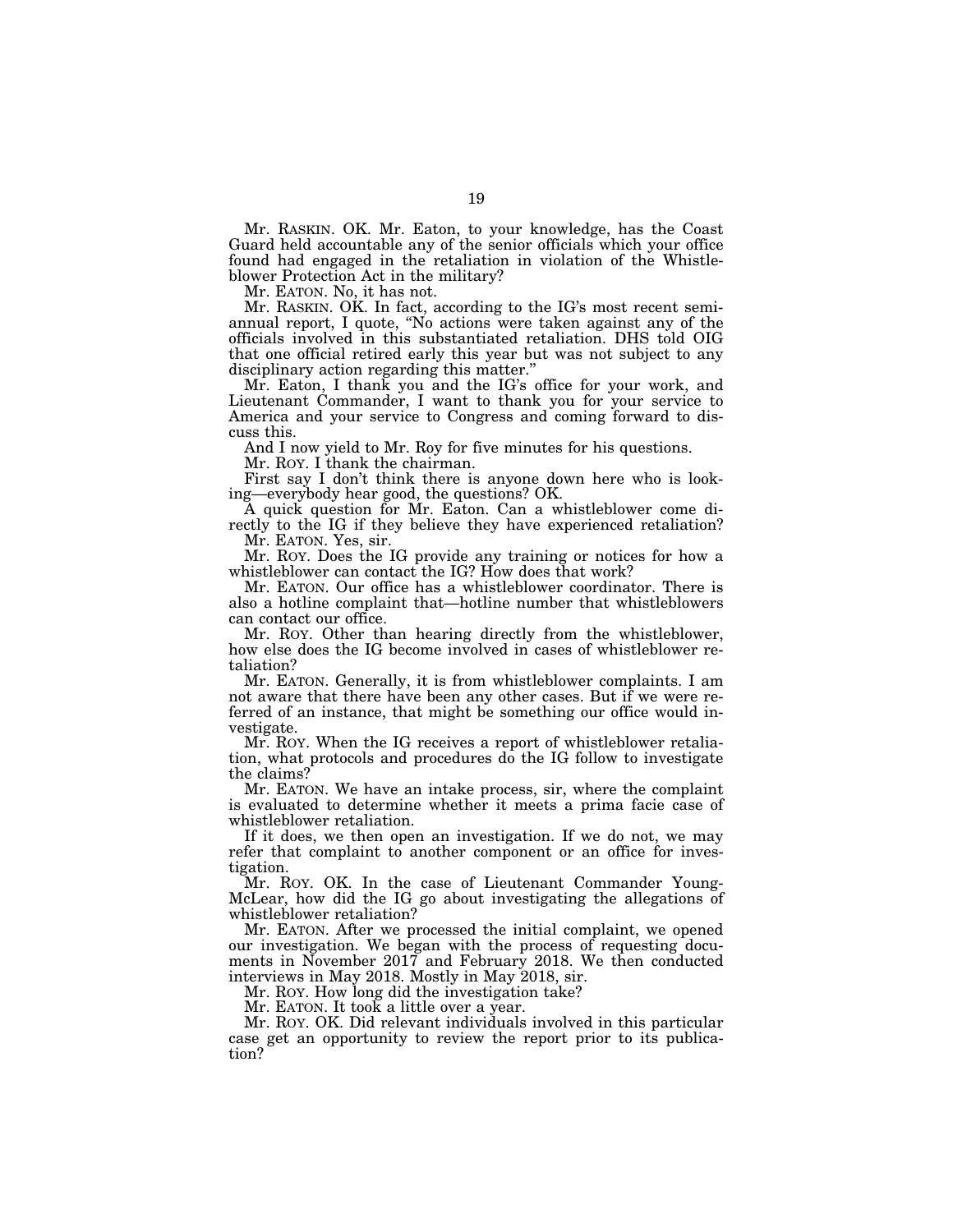Mr. EATON. I am sorry. Say it one more time.

Mr. ROY. Did relevant individuals who was involved in the case get an opportunity to review the report prior to its publication?

Mr. EATON. We do not issue a report prior to publication. No, sir. Mr. ROY. But there—was there any chance for people to review what your report would be, the people who were relevant in the investigation?

Mr. EATON. I am not aware of an ability for them to review the report. They, obviously, were able to answer questions when they discussed the case with our investigators.

Mr. ROY. Did the Coast Guard receive an opportunity to review any report produced by the IG?

Mr. EATON. When we published the report we did provide a copy of that report to the department, which then provides it to the Coast Guard.

Mr. ROY. But after publication?

Mr. EATON. Correct.

Mr. ROY. So, when you were producing your report you didn't go to the Coast Guard to have any input on the report? You just produced the report?

Mr. EATON. For these whistleblower retaliation reports, yes, sir.

Mr. ROY. Did the IG change any part of the report based on any feedback received from any—anyone sought, whether it was the Coast Guard or anyone else?

Mr. EATON. There may have been corrections in the draft as interviews were conducted or documents reviewed. But I am not aware of anything of the kind you are saying, sir.

Mr. ROY. Lieutenant Commander Young-McLear, did you feel that the process that you dealt with respect to the Inspector General was that—did that process work the way you would think it should?

Ms. YOUNG-MCLEAR. Yes, I believe it did. It was a lengthy process and I also did not have any advanced notice as well when the report came out.

Mr. ROY. OK. I don't have any other questions, Mr. Chairman. Mr. RASKIN. Thank you very much.

Mr. Correa?

Mr. CORREA. Thank you, Mr. Chairman.

Lieutenant Commander Young-McLear, the history of your allegations and harassment and bullying is quite long and complicated due to the Coast Guard's failure to properly handle these allegations from the very beginning, and I would like to, if I can, review a little bit of that history.

July 2015, you contacted a civil rights service provider and indicated your intent to file a complaint under the military equal opportunity process, correct?

Ms. YOUNG-MCLEAR. Yes, that is correct.

Mr. CORREA. However, you engaged in alternative dispute resolution with the Academy dean and reached a resolution agreement. So, you did not file a formal complaint at that time?

Ms. YOUNG-MCLEAR. That is correct.

Mr. CORREA. That is correct. So, no investigation of any allegation was conducted at that time. Is that correct?

Ms. YOUNG-MCLEAR. That is correct.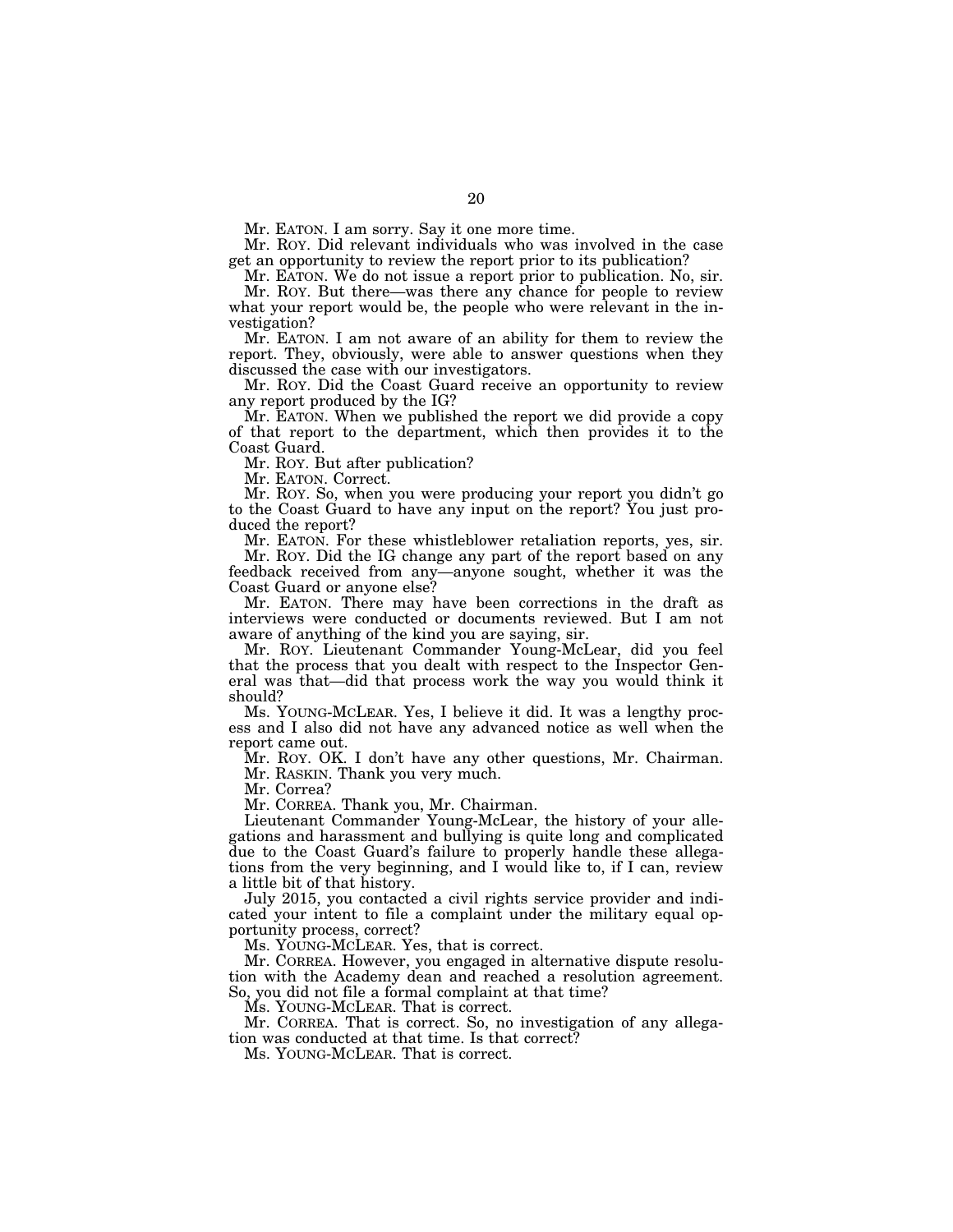Mr. CORREA. And then in March 2016, almost a year later, you alleged the resolution agreement had been breached and you were suffering harassment. These allegations were handled under the Coast Guard's anti-harassment process, correct?

Ms. YOUNG-MCLEAR. That is correct.

Mr. CORREA. Then a preliminary inquiry into these allegations found that, and I quote, ''This preliminary inquiry does not afford sufficient detail or depth to fairly conclude whether or not prohibited harassment has occurred,'' correct?

Ms. YOUNG-MCLEAR. That is correct. I was not aware of that information at that time.

Mr. CORREA. How about you, Mr. Eaton?

Mr. EATON. That is correct, sir.

Mr. CORREA. OK. And Mr. Eaton, although the preliminary inquiry recommended that an investigation of the allegations be conducted by someone, and I quote, "credentialed in human resources, EEO, civil rights and/or diversity and inclusion," that didn't happen?

Mr. EATON. That is correct, sir.

Mr. CORREA. And according to the Inspector General's report, no one ever, and I quote, ''ordered a subsequent investigation into the allegations'' raised by the lieutenant commander. Is that correct?

Mr. EATON. That is correct, sir.

Mr. CORREA. And instead, an admiral convened a climate and culture investigation. Is that correct?

Mr. EATON. Yes, sir.

Mr. CORREA. The committee's investigation has determined that the climate and culture investigation did not look into any specific allegations that the lieutenant commander made and in fact the investigator who conducted the climate and culture told the committee, and I quote, "I was expressly asked not to look at any individual.'' Is that correct?

Mr. EATON. I am not aware of that specific quote. But I do know that the climate and culture investigation was relatively superficial, as we said in our report.

Mr. CORREA. And yet, an admiral sent an email to the lieutenant commander that said, and I quote, ''Based on the command's review of the three inquiries investigations conducted by Dean Colella''—and a couple of other people whose names have been redacted—''we have determined that you have not been subject to substantiated harassment in that the climate and culture of the Coast Guard Academy management department is sound.''

This email was completely inaccurate. And yet, when the lieutenant commander tried to ask questions about this conclusion and restate her allegations, she was told by the admiral, and I quote, ''We need to move forward.'' Is this correct?

Ms. YOUNG-MCLEAR. Yes, that is correct.

Mr. CORREA. OK. Lieutenant Commander, explain to me how has this process made you feel?

Ms. YOUNG-MCLEAR. Humiliated. It——

Mr. CORREA. Justice?

Ms. YOUNG-MCLEAR. The Coast Guard processes, no, there has been zero justice in the Coast Guard processes, and even after the release of the OIG report this past December.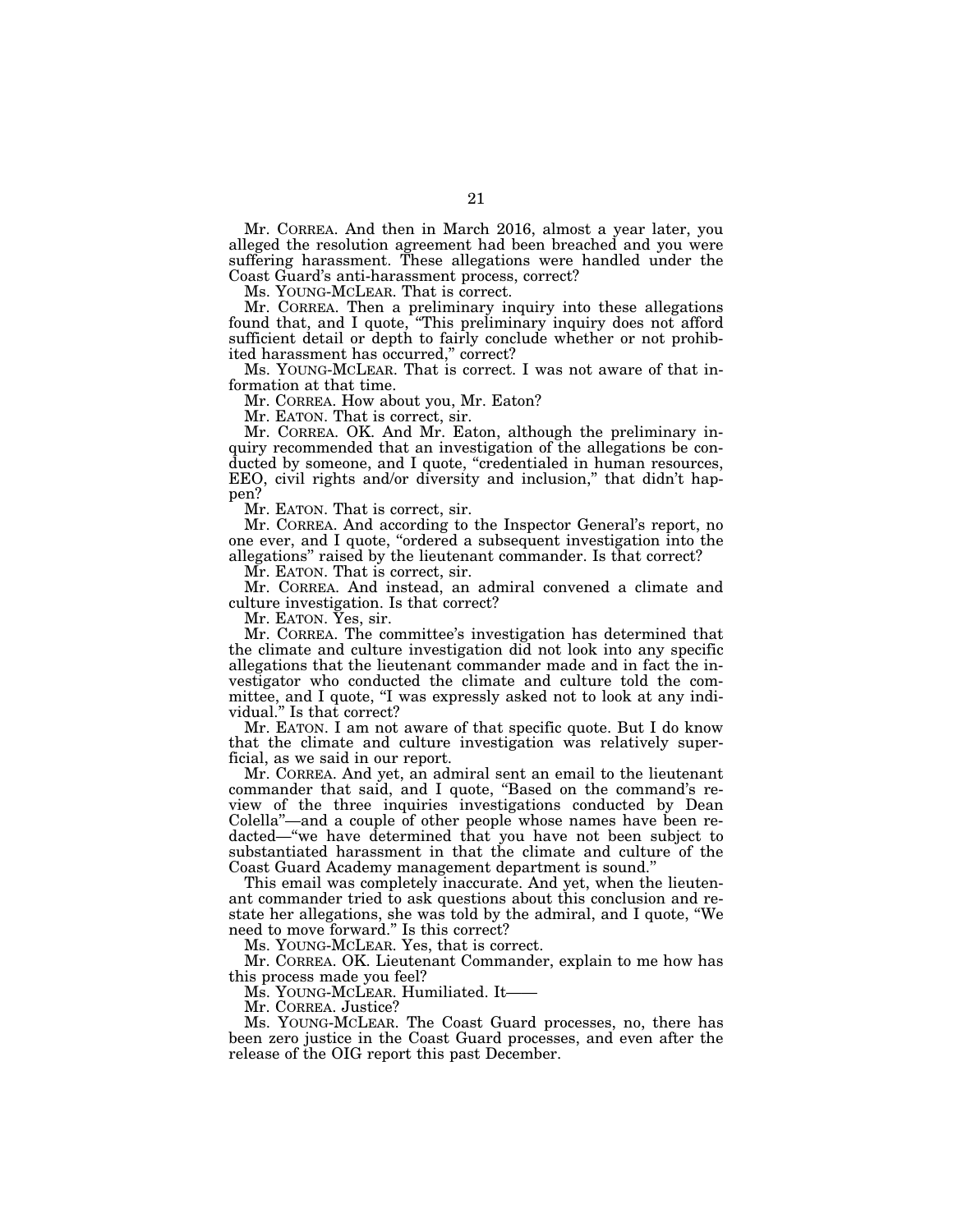Mr. CORREA. You are a loyal patriotic member of the Coast Guard. How did this process make you feel?

Ms. YOUNG-MCLEAR. After filing all the complaints that I did just throughout the long journey since 2014, it was devastating because I was really excited to teach at the Coast Guard Academy.

I was excited about being in a place where I can give back and serve and actually be in one place.

Mr. CORREA. You earned the opportunity to teach at the Coast Guard Academy.

Ms. YOUNG-MCLEAR. Yes.

Mr. CORREA. Thank you.

Mr. Chair, I yield. Madam Chair.

Chairwoman MALONEY. [Presiding.] The chair recognizes Representative Debbie Lesko from Arizona.

Mrs. LESKO. Thank you, Madam Chairman.

First, I want to say to you, Lieutenant Commander Young-McLear, that I am sorry that any of these things happened to you and I appreciate you being here today.

And my question—well, before I do a question, Madam Chair, I ask unanimous consent to enter into the record this DHS response memo to the OIG report, without-

Chairwoman MALONEY. So, granted.

Mrs. LESKO. Thank you very much, and I will just hand it to you. My first question is for Mr. Eaton. Mr. Eaton, I think you testified that three out of the four IG recommendations have been completed. Is that correct?

Mr. EATON. That is correct, ma'am.

Mrs. LESKO. And which one has not been completed?

Mr. EATON. During the course of our investigation we identified that in the Coast Guard's Civil Rights Manual that it refers service members with whistleblower retaliation complaints to file those complaints with the Office of Special Counsel.

That is actually incorrect. OIG has sole jurisdiction over whistleblower retaliation complaints under the Military Whistleblower Protection Act.

So, we recommended that the Coast Guard correct that. In its implementation memo I think that you just entered into the record the secretary indicated that would be corrected not just in the Civil Rights Manual but a separate discipline and good conduct.

I am not sure if that is the correct name but a separate manual. The Coast Guard has corrected it in the Civil Rights Manual but not yet the second one.

Mrs. LESKO. Well, thank you for that and in our next panel we have the Coast Guard, who can address that as well.

But I also have another question. You had mentioned in your previous testimony or your opening statement, I think, that the Office of Inspector General redacts names in its investigation reports unless you have the clear consent and permission of the people. Is that accurate?

Mr. EATON. That is correct. When we provide our reports to the department—the department's reports—we will unredact the names of certain responsible management officials in the event that the department considers it appropriate to take disciplinary action against those officials.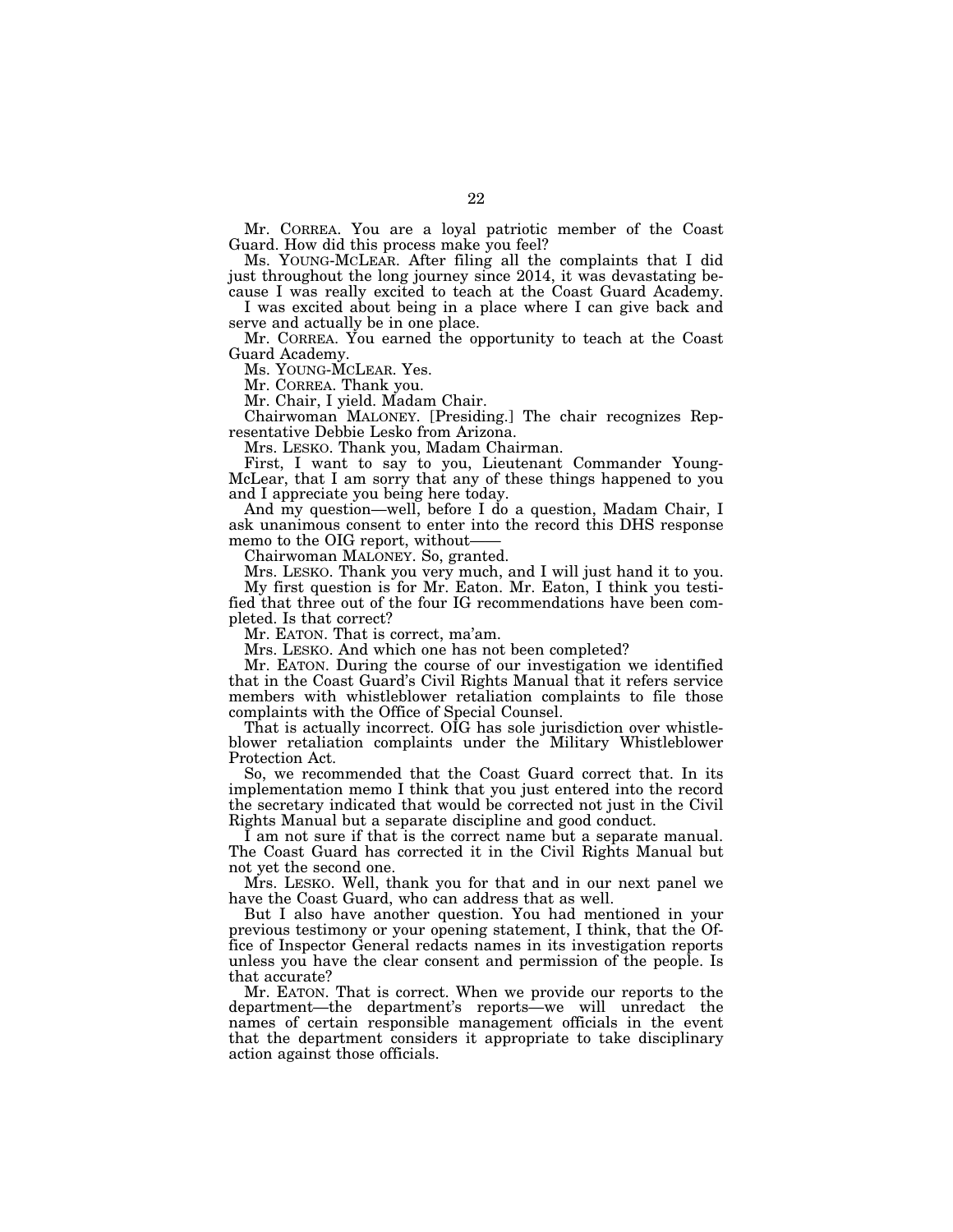Mrs. LESKO. And the reason that you redact names is because of what?

Mr. EATON. In order to encourage cooperation from witnesses when we conduct these investigations, including in this investigation we depend on the cooperation of witnesses and responsible management officials themselves.

Mrs. LESKO. And it is my understanding that the report that was published today by the majority party actually named names without asking the permission of the people, you know, to name the names and so that is a little troubling to me and, hence, the reason that I asked the question that I did.

I am going to save my questions—my other questions—for the Coast Guard when they come up to testify.

Thank you, both of you, and I yield back my time.

Chairwoman MALONEY. Thank you very much.

First, I would like to welcome and thank Lieutenant Commander Young-McLear for your service and for your bravery, really, of coming forward.

I also want to make clear in front of all who are watching this that—and, particularly, the Coast Guard leadership, that if as a result of your decision to come forward and speak about what you have experienced you have suffered any form of retaliation you must inform our committee. Retaliation against whistleblowing is illegal and will not be tolerated.

My first question for you, Lieutenant Commander, is was anybody held accountable in this process?

Ms. YOUNG-MCLEAR. No. Nobody was held accountable.

Chairwoman MALONEY. No one?

Ms. YOUNG-MCLEAR. To my knowledge.

Chairwoman MALONEY. And if someone was held accountable, do you think it would be a deterrence for happening to someone in the future, obviously?

Ms. YOUNG-MCLEAR. Yes, absolutely.

Chairwoman MALONEY. And you just went through five years of a really difficult situation. If you had it to do all over again, is there any way you could have made the system work better for you and for other people like you who are bringing complaints?

Ms. YOUNG-MCLEAR. Yes. I think that the civil rights processes to include also how we report bullying is completely broken.

I believe that someone should only have to report allegations once and they should be taken seriously, and we should afford them the opportunity of a thorough investigation that is not riddled in just humiliation.

I think that we have to take a serious look at why we have a culture that, despite evidence, despite the fact that laws were broken, policies were broken, that we are not holding people accountable. And I think until we actually get to a place of accountability, I don't think that we are actually going to improve.

Chairwoman MALONEY. And what would you recommend would be the accountability? Fines? What would you see as the accountability? Removal from office? Reassigned to different offices? What would you see the accountability that might stop this culture?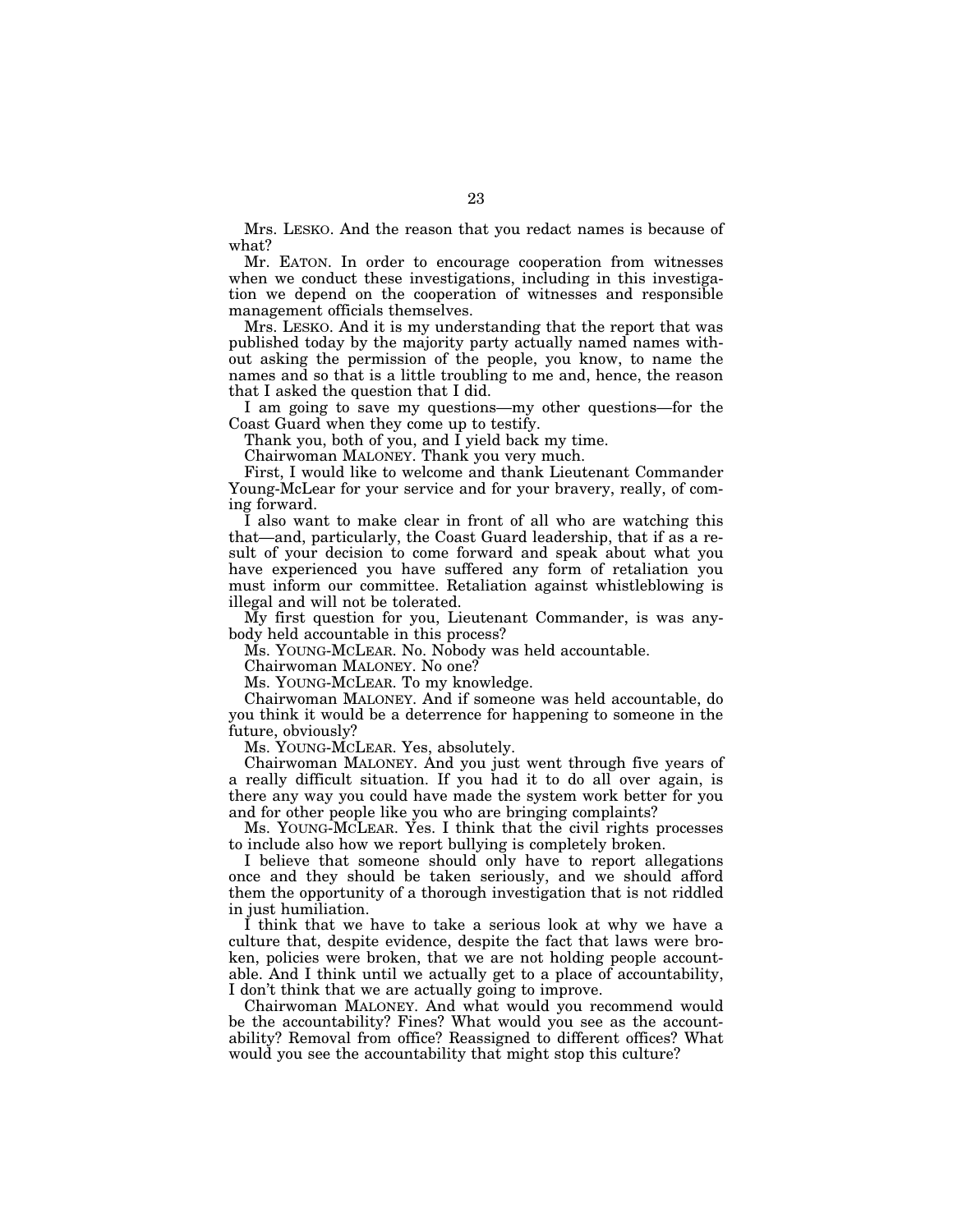Ms. YOUNG-MCLEAR. Well, I think, at a—at a minimum, we have policies for virtually everything in the military from if you are doing drugs you should be—and so on.

So, I think that harassing someone shouldn't be treated any differently than any of the other infractions that we have in our service and I think that we need to center on those who are being harmed.

So accountability, to me, looks like if someone needs to be removed from their positions that they don't continue to harm someone to include, potentially, removing them from the service. I think that is definitely worth looking into.

Chairwoman MALONEY. Now, in your experience, you filed several reports where the culture or the Coast Guard reported back that it is not a problem. It wasn't until you filed your complaint to the—to the Inspector General that action that resulted in a fair treatment happened.

Is that correct?

Ms. YOUNG-MCLEAR. That is correct.

Chairwoman MALONEY. So, three times you went through the process. Do you think it would be an improvement if you went to the IG right away instead of waiting five years or four years before-

Ms. YOUNG-MCLEAR. Yes. Based on what happened in my particular case, I thought that working with the Inspector General's office was professional. They had the right credentials and expertise and the outcome was certainly favorable.

The Coast Guard processes were the exact opposite and if I had to do it over again and if I had known about the Inspector General's office at that time, I would have filed sooner with the Inspector General's office.

Chairwoman MALONEY. But you could only file through the Inspector General's office until you had been retaliated against. As I understand it, you can only file to the IG's office for that, for harassment and bullying—well, let me ask you, Inspector General.

Is that correct? Could she have filed a harassment case with your or a bullying case to the IG's office or just a retaliation case?

Mr. EATON. You can file complaints of any sort, in a sense, against—excuse me, you can file complaints to the DHS OIG for any misconduct—waste, fraud, and abuse—including discrimination. However, we don't necessarily take every case.

So, a complaint like that might get referred back to the Coast Guard for action. If it is a case of retaliation that is a complaint that we have a specific unit, our whistleblower protection unit, which handled this case that can look at that.

Chairwoman MALONEY. Lieutenant Commander, if the IG had referred back your harassment case and bullying case, would that have made your life better or worse?

Ms. YOUNG-MCLEAR. Worse.

Chairwoman MALONEY. Worse. So, we have a problem here where the system is not working and if she files she could be retaliated again even more.

I have got to tell you, I admire you and I thank you for coming forward, and I want to ask you what gave you the strength to fight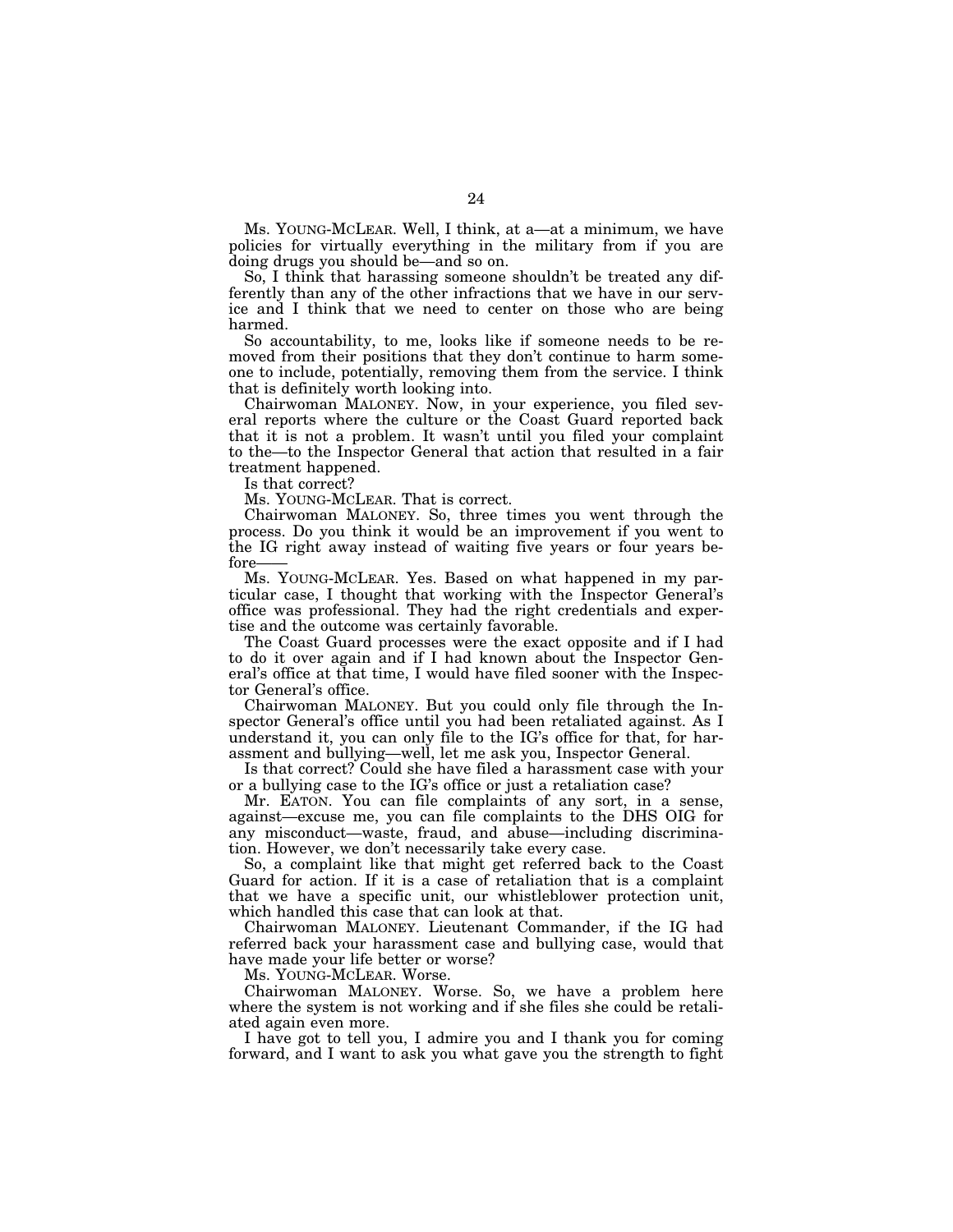the Coast Guard for five years for just treatment? Most people would have left.

So, you have tremendous courage and that is maybe one of the reasons why the retention numbers are not good in the Coast Guard—that people just leave if they feel they are not treated fairly.

But you fought back. What gave you the strength to fight back so effectively?

Ms. YOUNG-MCLEAR. My faith, love and support of my family and my wife, cadets. I just know in my heart that the future can be better. But it is going to require us to acknowledge or recognize it and fight for it.

So, I don't actually see it as I am fighting the Coast Guard. I see it as I am fighting for a better Coast Guard.

Chairwoman MALONEY. Thank you, and I yield back.

And the next is Mr. Katko from the great state of New York.

Mr. KATKO. Great state indeed. Thank you very much.

I am troubled by what I hear but I am also—I also think it is important to have this public hearing to discuss the issue, and you can't fix a problem until you raise the awareness and that is what you are doing today, all of you, and I commend you for doing that.

I have had nothing but great experiences with the Coast Guard over my 20-year career as a Federal prosecutor, especially my time in Puerto Rico. They were integral parts of what we did for organized crime and our parking lot at the U.S. Attorney's Office in Natorre was loaded with fast boats and things the Coast Guard seized from boats coming directly over from Colombia, which is only 500 miles away.

So, I know the value of the Coast Guard and it its importance to our national security and the security of our country. So, for you and all the other members out there that are members of the Coast Guard, I want to thank you for your service and tell you to keep chugging.

I am also glad to hear, Lieutenant Commander, that you are at CISA. I am chair of the Homeland Security Cybersecurity Subcommittee, or ranking member, and that is a critically important component of homeland security and I am glad to see people of your caliber are there and we need you there and I hope you want to stay there for a while because it is very, very important what you are doing there.

I am trying to get a feel for a couple of things. I want to talk about whether you have seen—what you have experienced at the Academy to your detriment is—is it confined to the Academy itself or is it a broader problem within the Coast Guard?

I know you have been in other posts besides that. So, can you tell me what your take is on that, whether it is just the Academy where the problem is or is it a pervasive problem?

Ms. YOUNG-MCLEAR. Yes, sir. So, from my experience, I have been in the Coast Guard for 16 years and before I was stationed at the Coast Guard Academy I was involved in a lot of diversity and inclusion initiatives.

When I actually reported to the Coast Guard Academy in 2014, there wasn't a Leadership Diversity Advisory Council, or an LDAC, stood up.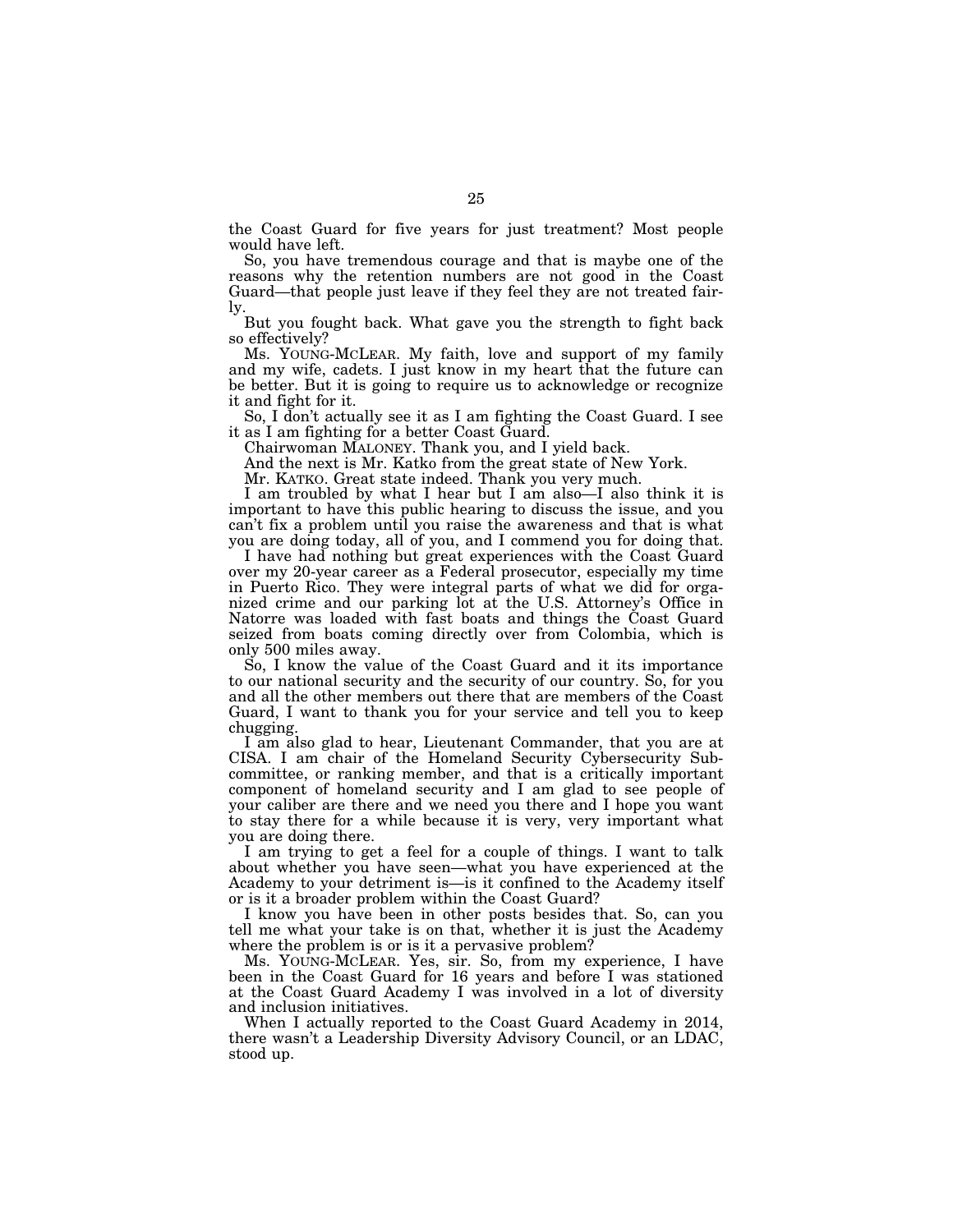The charter of the LDAC that was mandated Coast Guard wide in 2011 and it basically stated it is a group that is chartered to assess the climate and provide advice to the command on how to improve the climate.

So, it was just one of the indicators that I noticed that was lacking at the Coast Guard Academy, which was supposed to be a leadership hub for the entire service.

But I can say without a doubt and without hesitation that it is pervasive across our service. I am not saying that every individual in the Coast Guard experiences harassment. I am not saying it is pervasive in every unit.

But I think we have to lead from a systemic perspective. So, at the Coast Guard Academy I was—in my chain of command there was an assistant superintendent, one-star admiral. The commanding officer is a two-star admiral.

We have a board of trustees led by predominantly admirals and senior Executive Service civilians. Above that we have deputy commandant of mission support, which is a three-start admiral, and so on.

So, if you really look at what are the behaviors and how did people actually respond to my allegations, it far exceeds the Academy just in my singular case alone.

Then you really kind of look at that across the board and you say, well, if it is happening to a lieutenant commander who has her Ph.D., who worked for the deputy secretary, and so forth, who is passionate and dedicated, how are—how are we to say that it is not happening to other people who don't have the financial resources, who don't understand the convoluted EEO processes and the bullying processes, who don't have the psychological support, the family support, and so on?

So, since the OIG report has been released, dozens of people have contacted me articulating that it is not isolated to the Coast Guard Academy, and just from my own personal experience serving in the Coast Guard for 16 years on what I have seen.

So, I want to definitely be clear that I am not here to solely speak about the negative experiences I have had. But I have also been privy to a lot of the initiatives that I am confident Vice Admiral McAllister is going to be testifying about because I have been on the forefront of a lot of those initiatives.

In my opening statement I talked about it was routine for admirals to contact me to seek out my opinions and advice on our culture and that is—literally, a couple of days ago I got an admiral from—an email from a two-start admiral asking about what can we do to improve our culture and foster a little bit more transparency.

So, just from that lens alone, I have been privy to initiatives at Coast Guard headquarters. I have mentored officer candidates through OCS, through our program, attending HBCUs, and so on.

So, I am passionate about our service. I am passionate about our work force. And through those avenues I can say without a doubt that we have some cultural issues and we have to get to the bottom of why we have so many senior executives that are disregarding factful information and they also know it is actually causing harm to our people.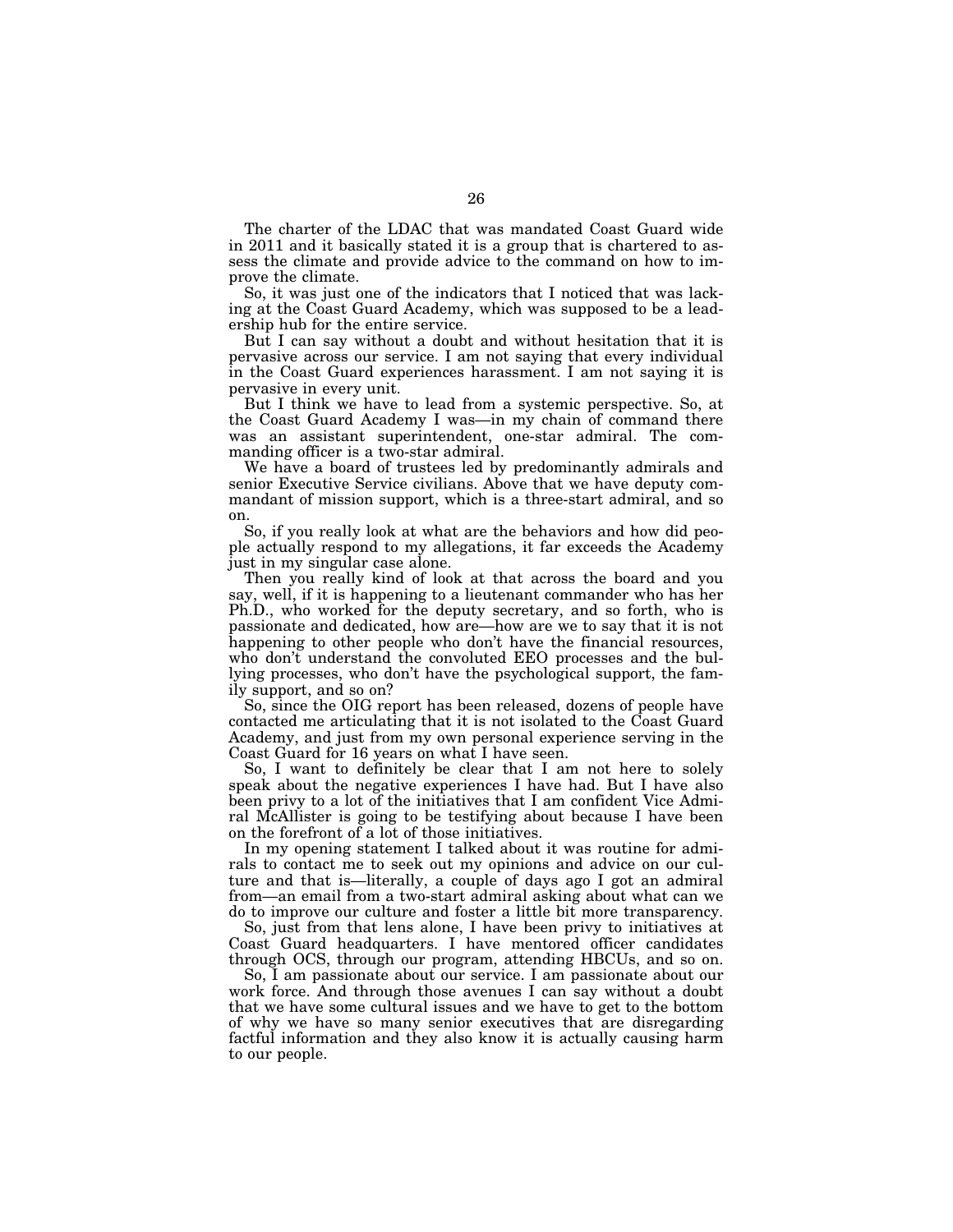Mr. KATKO. Thank you. That is an excellent summary and it gives us a good idea of what is going on.

I know I am going to be out of time and, unfortunately, I am not going to be here for the second panel. So, I hope one or more of my colleagues delve into this with the next panel.

I will note the other question I wanted to ask and hope one of my colleagues does ask it is, Mr. Eaton, I think you noted during your testimony that four or five—at least one of the recommendations had not been implemented yet and perhaps someone can ask that question and tell us why it hasn't been implemented.

And with that, I yield back. Thank you.

Chairwoman MALONEY. Thank you.

The chair recognizes the chairman of the Homeland Security Committee, Representative Thompson.

Chairman THOMPSON. Thank you, Madam Chairman.

I think everyone on this panel agree that harassment, bullying, and retaliation is illegal. It is against the law, very clear.

As I look at the composition of this panel, I would venture to say the majority of us wouldn't be here if it were not for civil rights and other kind of laws on the books. That is a fact of who we are.

Women wouldn't be able to vote had it not been for an opportunity to have a nation of laws to institute a lot of these things.

So, Lieutenant Commander, a reference was made earlier to a partnership between the Coast Guard Academy and the University of Southern California, and part of that report talked about black and African-American cadets disproportionately have a high share of disciplinary actions.

Are you familiar with any of that?

Ms. YOUNG-MCLEAR. Yes, I am, Congressman. I actually was on the original group that came up with the indicators to do the prework for that report.

Chairman THOMPSON. OK. So, you are familiar with it.

So, what about the findings of that report in general about the status of minority cadets at the Academy? Were they treated differently or anything like that?

Ms. YOUNG-MCLEAR. Yes. The data that was in the Vital Signs report is consistent with the observations that faculty and staff have been making for quite a long time.

Chairman THOMPSON. So, to your knowledge, based on what that report said, are you aware of any substantive undertakings the Academy did to institute some corrective action?

Ms. YOUNG-MCLEAR. So, at the Coast Guard Academy, they do have an equity task force that was chartered, I believe, by Admiral Rendon shortly after the report was released.

And I want to kind of differentiate between a couple of different concepts. So, the report was looking at equity data specifically for cadets and it was a Vital Signs report. It wasn't a full equity scorecard, meaning that if you are looking at the ecosystem of the Coast Guard Academy it excluded faculty. It excluded staff.

If you are enlisted in an admin shop, for example, your data was not included. My data as an officer was not included.

So, with that said, I challenged the group to really think about what are the root causes of what is creating these equity gaps, because if we don't understand, for example, how climate or retalia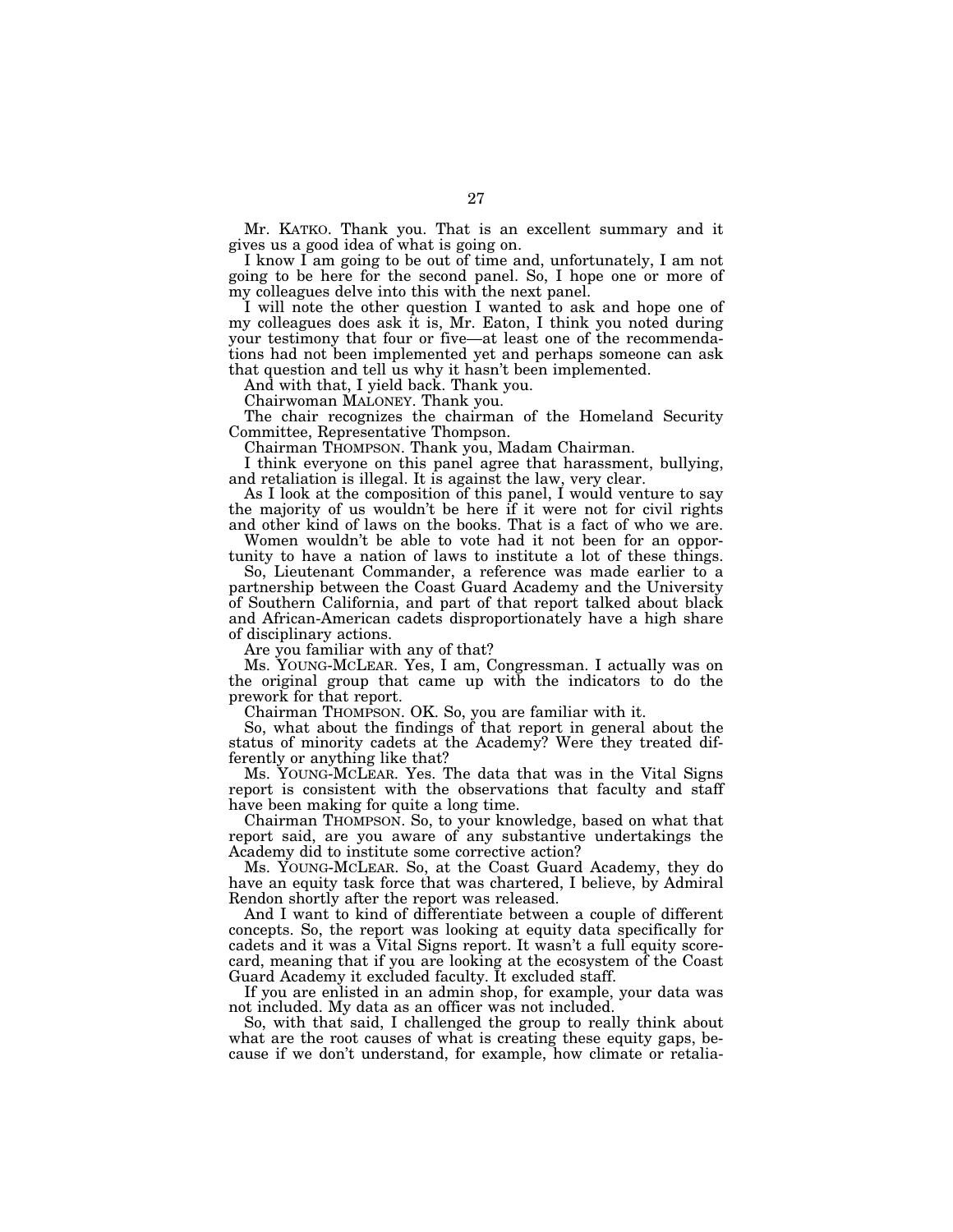tion, harassment, those types of behaviors are contributing to equity gaps, then you are not going to know how to actually solve it.

Chairman THOMPSON. So, and I—what I am getting to is that there was some documented evidence that something was wrong at the Academy.

Ms. YOUNG-MCLEAR. Yes.

Chairman THOMPSON. To your knowledge, after that documented knowledge was made available, what issues did—are you aware of that other whistleblowers had to endure?

Ms. YOUNG-MCLEAR. I am sorry. Are you——

Chairman THOMPSON. Well, I guess the question is are you aware of other whistleblowers at the Academy.

Ms. YOUNG-MCLEAR. I understand. So, the Vital Signs report collected data from 2015 to 2018. During that same exact time period is when we have had an extraordinarily high amount of climate issues at the Coast Guard Academy on both faculty, cadet, and staff areas.

Just one example, there was a company officer that used a racial slur and there were other instances that occurred. So, it is not unreasonable to connect the climate incidence of harassment with also the equity gaps that were occurring at the same time.

Chairman THOMPSON. Mr. Eaton, are you aware of any other whistleblower complaint filed against the Academy?

Mr. EATON. I don't want to talk about what investigations we may have under investigation. But-

Chairman THOMPSON. Yes? I am saying yes or no.

Mr. EATON. I am not aware of any.

Chairman THOMPSON. You are not aware of any? OK.

So, with your report, you have indicated that three of the four items the Coast Guard has corrected. Am I correct? Your recommendations.

Mr. EATON. That they have implemented them. Yes, sir.

Chairman THOMPSON. All right. Tell the committee exactly what those three were.

Mr. EATON. The first was to correct Lieutenant Commander Young-McLear's negative OER. They corrected those numerical scores.

The second recommendation was that commanders should be required to document their decisionmaking when making findings and outcomes memos. That has been implemented both through service wide announcement and updates to training slides.

And third, we recommended the Coast Guard require supplemental training into discrimination, harassment, and bullying policies, how to handle those types of allegations, and the importance of discretion in handling those allegations, and that has also been implemented through a service wide announcement and updates to their training materials.

Chairman THOMPSON. So, your testimony is that all that has been done?

Mr. EATON. They have—they have met our recommendations our specific recommendations. Yes, sir.

Chairman THOMPSON. Well, Lieutenant Commander Young-McLear, are you familiar with those recommendations?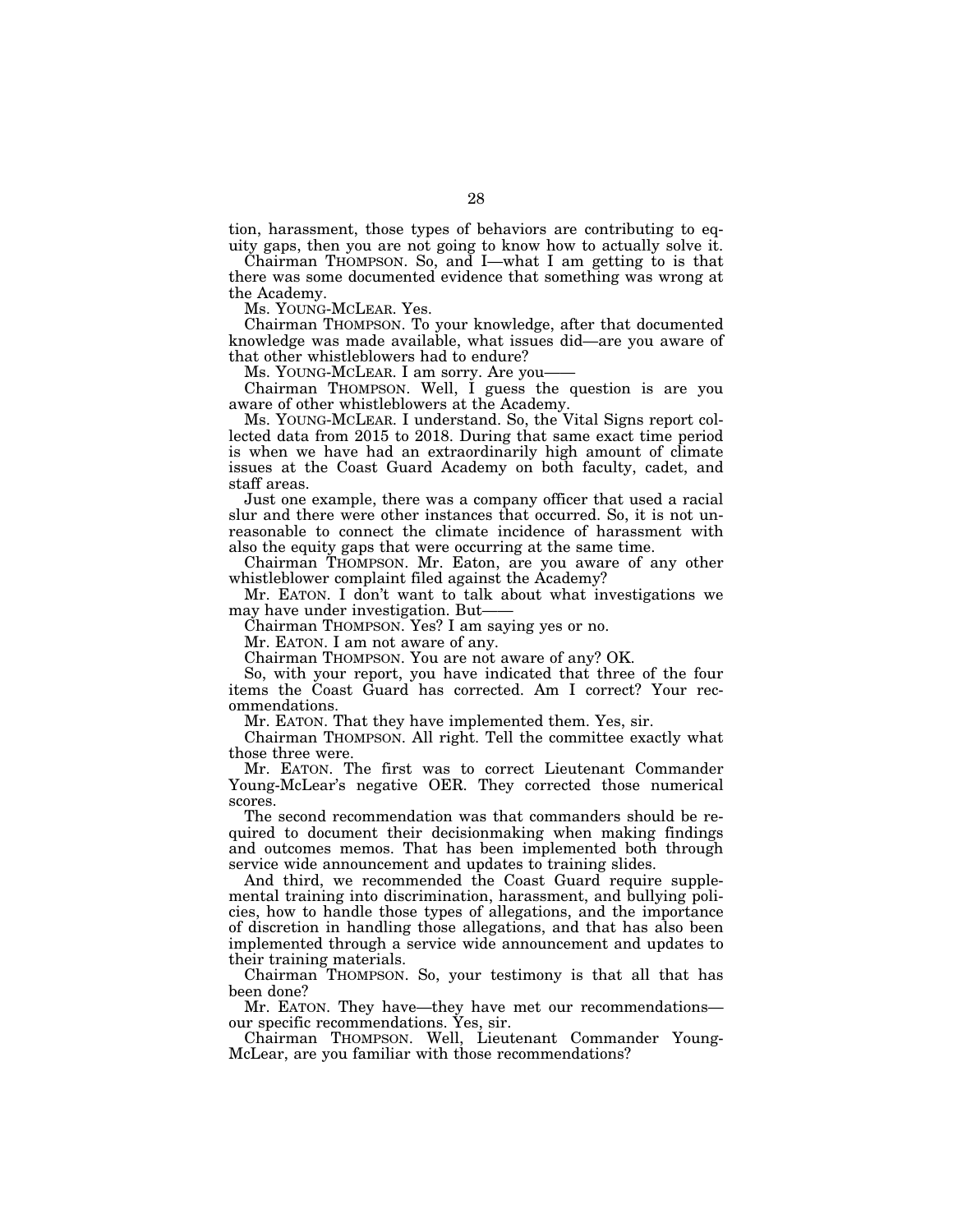Ms. YOUNG-MCLEAR. I am familiar with the recommendations. Yes, sir.

Chairman THOMPSON. Are they presently, to your knowledge, being adhered to?

Ms. YOUNG-MCLEAR. Not all of them, to my knowledge. So, with respect to my Officer Evaluation Report, the recommendations did say to address the numerical scores. The evaluation is actually a two-part. There is a written narrative that I have also requested to have corrected.

And with respect to the training, the only online training I am familiar with was for anti-harassment and, by definition, that is a protected class.

Bullying is not a protected class, and since my case specifically dealt with a lot of bullying and one of the members had mentioned that my case could potentially be used as a case study, so having gone through years of this type of abuse the training that the Coast Guard implemented online is woefully inadequate and I am convinced to this day that people in the Coast Guard actually don't know the difference between bullying and harassment.

Chairman THOMPSON. Thank you.

I yield back, Madam Chair.

Chairwoman MALONEY. Mr. Cleaver is recognized for five minutes.

Mr. Cleaver from Missouri?

Mr. CLEAVER. Thank you, Madam Chair.

I have been here for 14 years, 15 in January, and I have never gotten into an argument at a committee and I don't scream at people. I don't like, you know, getting into this back and forth.

I do feel compelled to say that I, like most Members of Congress, have never gone to an impeachment hearing. I am here every day. I live across the street. I walk over here every day.

I have never even seen a complete hearing on television because, like most Members of Congress, we are working, trying to do our jobs.

And so I don't want those of you here to assume that we are consumed by impeachment. I don't—I don't even know where they are holding hearings. I am assuming in—over in Longworth somewhere. I don't—whatever. I don't—I am not there.

And so I don't want anybody thinking, you know, that we don't have time to do anything else. We do. We are doing something now, and we also passed the Equality Act, Paycheck Fairness Act, Save the Internet Act, Enhancing Background Checks—my bill, which would limit what debt collectors can do to debtors.

And my second statement is I can have some sympathy for and express some compassion on allegations just simply because of what I have been through with my staff experientially.

I have a member of my family who was raped in the Army. Three years ago I was—I couldn't even say that publicly, and I saw what happened to her. It took 10 years, most of those with expensive therapy, before she got justice and she watched while she was—her life was in—you know, in mass confusion—the person who had done this to her be elevated to captain.

And so after sitting here for a moment, I thought maybe I will need to leave because I am—I get too emotional about this. And so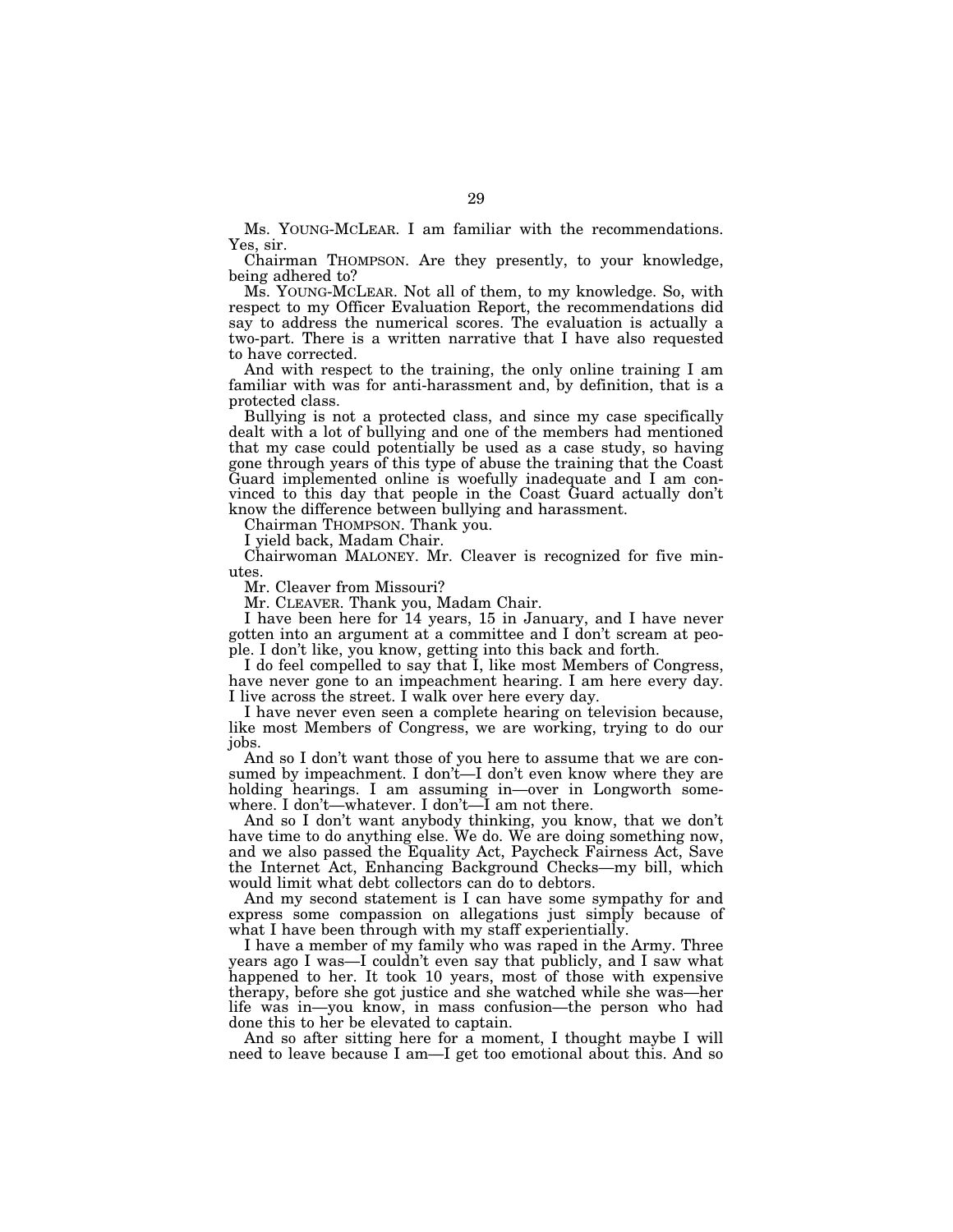forgive me if I am coming across like that but I don't think that I will ever, and I hope my colleagues would note, and I believe that they will as well never just automatically assume that a complainant is somehow mistakenly looking at situations and, you know, they just need to try to get it cleared up in their heads.

So, well, nobody said that in here. But I have been dealing with this in my family and so I know what is sometimes said.

My final statement that—actually I guess it is more of a question—I know, Lieutenant, that there are things that, you know, you would like to make sure we hear. Is there anything that you would like for us to hear that you have not been asked?

Ms. YOUNG-MCLEAR. Yes, and thank you for that, and I am definitely sorry to hear about what happened with your family member.

Throughout this horrible journey since 2014, there has been kind of this tone within the Coast Guard of what happened to me was isolated and there has been this dismissive tone, and the more I elevated these allegations and incidents were escalating the more the Coast Guard uses authority to retaliate and harm me, all the while saying after the OIG report came out in December that it was isolated.

So, what I really wanted to take a moment just to say is that it is not isolated and it is happening across the Coast Guard, and one of the reasons why I chose to come forward publicly is because I knew that there were other people out there than I had even met myself through just mentoring and different types of outreach.

And since coming public this past summer a lot of people have contacted me and there is a couple of people I actually want to acknowledge by name and they have asked me to do so. So, I am just going to take a second.

I did want to publicly acknowledge Rhonda and Paul Mozingo. They are parents of William Mozingo. He was a fireman apprentice in the Coast Guard and recently discharged, and they actually set up a support group for families on Facebook to make sure that folks on the enlisted side are—they have an outlet to deal with hazing and bullying. So, I want to acknowledge them for their efforts and everything that their family has gone through.

And I also want to acknowledge Katie Hazelwonder, who spent time—seven hours, I believe—driving here directly to be here in this room today.

But those are just two examples of folks that have been through a lot, folks who are dedicated, who care about this country and, unfortunately, because of our culture and our processes, they will never really be afforded the opportunity to sit in this seat and to speak.

So, I just wanted to acknowledge that there are many survivors out there and my case is an example in so many ways on what we need to learn from it to make sure it doesn't happen to anybody else.

Mr. CLEAVER. Thank you, Ms. Chairman.

Chairwoman MALONEY. Ms. Kelly of Illinois is recognized.

Ms. KELLY. Thank you, Madam Chair, and thank you to the chairs and the ranking members for holding this subcommittee, and thank you to the witness for your courage and your advocacy.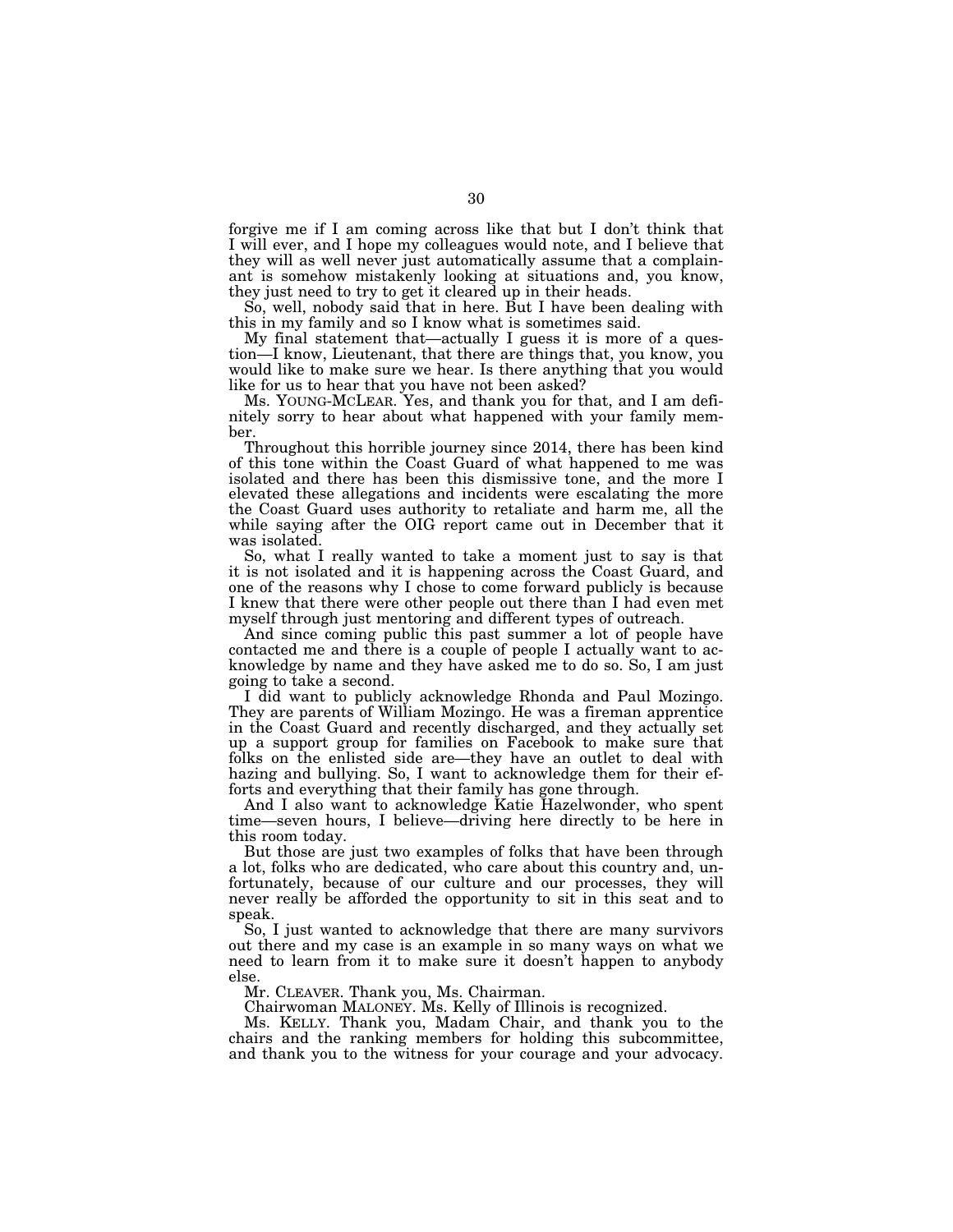On February 3, 2018, the deputy commandant from Mission Support at Coast Guard headquarters received an allegation that the head of the management department had bullied another employee in the department.

The civilian Coast Guard employee that investigated this other complaint submitted a memorandum to the deputy commandant on March 26, 2018.

The investigator stated that the management department had, quote, "exercised poor judgment and unprofessionalism in his interaction with the other department employee.''

On April 10, the deputy commandant began discussing the investigation with then superintendent of the Academy. They discussed a final action memo and an administrative letter of censure.

The updated unsigned letter of censure was addressed to the department head and attached to an April 11 email from the deputy commandant to the Academy superintendent.

The letter of censure read, in part, that the management department head is, quote, ''hereby censured for his failure to exercise the judgment and leadership expected of a senior officer.''

It added, and I quote, ''The information uncovered during the administrative investigation is particularly troubling in light of the recent history of allegations regarding poor climate in the management department.''

Mr. Eaton, did the Inspector General's office contact Coast Guard attorneys to request an interview with the Academy superintendent on April 19?

Mr. EATON. Without identifying the particular identity or position, we did contact the Academy on April 19, 2018, requesting interviews from several officials.

Ms. KELLY. And according to your report, and I quote, ''The Academy staff judge advocate was informed of those interviews no later than April 20, 2018.'' Is that correct?

Mr. EATON. That is correct.

Ms. KELLY. The same day, April 20, the deputy commandant sent a final action memo to the former Academy superintendent regarding the department head. It stated that the department head's actions, and I quote, "constituted bullying."

I note that the deputy commandant who found bullying in this case is the same official who found that Lieutenant Commander Young-McLear had not been bullied, even though an investigator who examined the lieutenant commander's case found evidence that bullying had occurred.

The day after the Academy's legal office was informed that the Inspector General's office was investigating possible whistleblower retaliation on April 21, the lieutenant commander's transfer from the management department was made permanent.

Mr. Eaton, on April 23 did the Inspector General directly contact the dean and other officials at the Academy to request an interview?

Mr. EATON. We did contact at least two officials on that date.

Ms. KELLY. According to the documents reviewed by the committee, the next day on April 24 the dean requested and former superintendent approved the removal of the management department.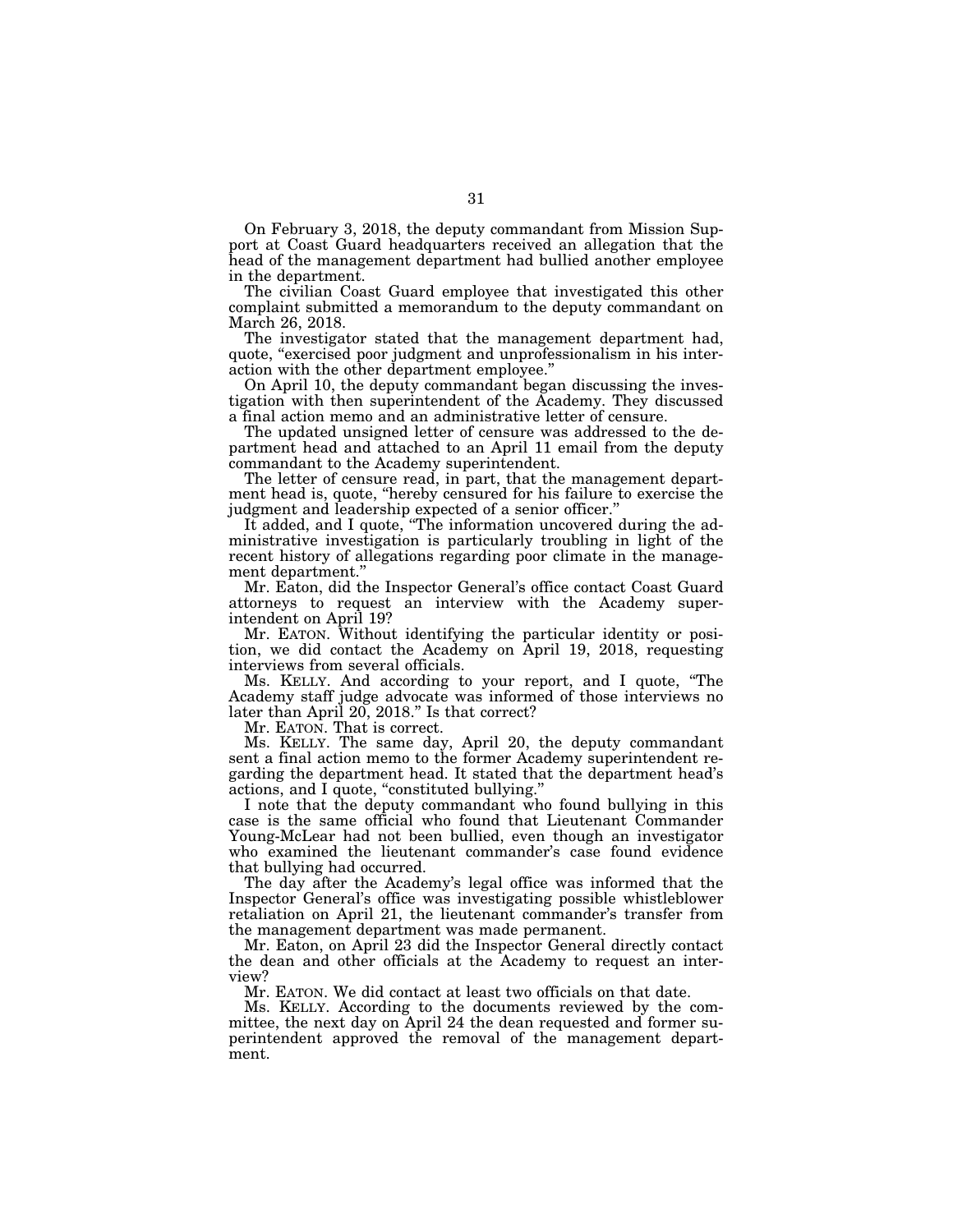So, for nearly three years no adverse action was taken against the person who Lieutenant Commander Young-McLear accused of harassment and bullying, even though an investigator found bullying had occurred.

Then one day after Academy leadership was notified of an Inspector General's investigation, the department head was relieved of his duties.

The committees also found no evidence that the letter of censure was ever executed or provided to the department head.

I am glad the Coast Guard finally took action but I hope it does not always take an investigation by the Inspector General for the Coast Guard to take action on substantiated harassment and bullying.

And I yield back my time.

Chairwoman MALONEY. OK.

Mrs. Coleman—Representative Coleman from New Jersey? Watson Coleman?

Mrs. WATSON COLEMAN. Thank you very much, first of all, Lieutenant Commander. Let me commend you, thank you, for your bravery, your courage, and your love of this country that you would stand up the way you have.

Let me just say that from everything that I have heard and everything that I have read thus far, the Coast Guard does have a problem in both the Academy and perhaps in its—in the other areas.

I looked at the statistics with regard to the underrepresentation of African Americans in particular as a member of the class and then I see that they are disproportionately disciplined.

I look at the underrepresentation of minorities in particular in the faculty and staff, and it is very concerning.

You filed a discrimination complaint at some point, did you?

Ms. YOUNG-MCLEAR. Yes, I did.

Mrs. WATSON COLEMAN. Was it based on your race, your sex, and your marital status?

Ms. YOUNG-MCLEAR. Yes, and also prior EEO activity.

Mrs. WATSON COLEMAN. And was it ever investigated separate and apart from the harassment complaints and the bullying complaint? Was there a parallel investigation taking place at any point?

Ms. YOUNG-MCLEAR. Yes. It started in parallel and ultimately the Coast Guard civil rights directorate they have a contractor who does those investigations. So, I also did that process as well.

Mrs. WATSON COLEMAN. And so what happened as a result of your discrimination complaint—your EEO——

Ms. YOUNG-MCLEAR. So, I received the final agency decision back, which said that I did not provide enough evidence to substantiate my case, and then I also filed a DHS civil rights appeal and that was later denied.

Mrs. WATSON COLEMAN. And so do you have any other avenues of appeal of that?

Ms. YOUNG-MCLEAR. No. That was it.

Mrs. WATSON COLEMAN. And who made these decisions? Who made these findings that you had insufficient evidence?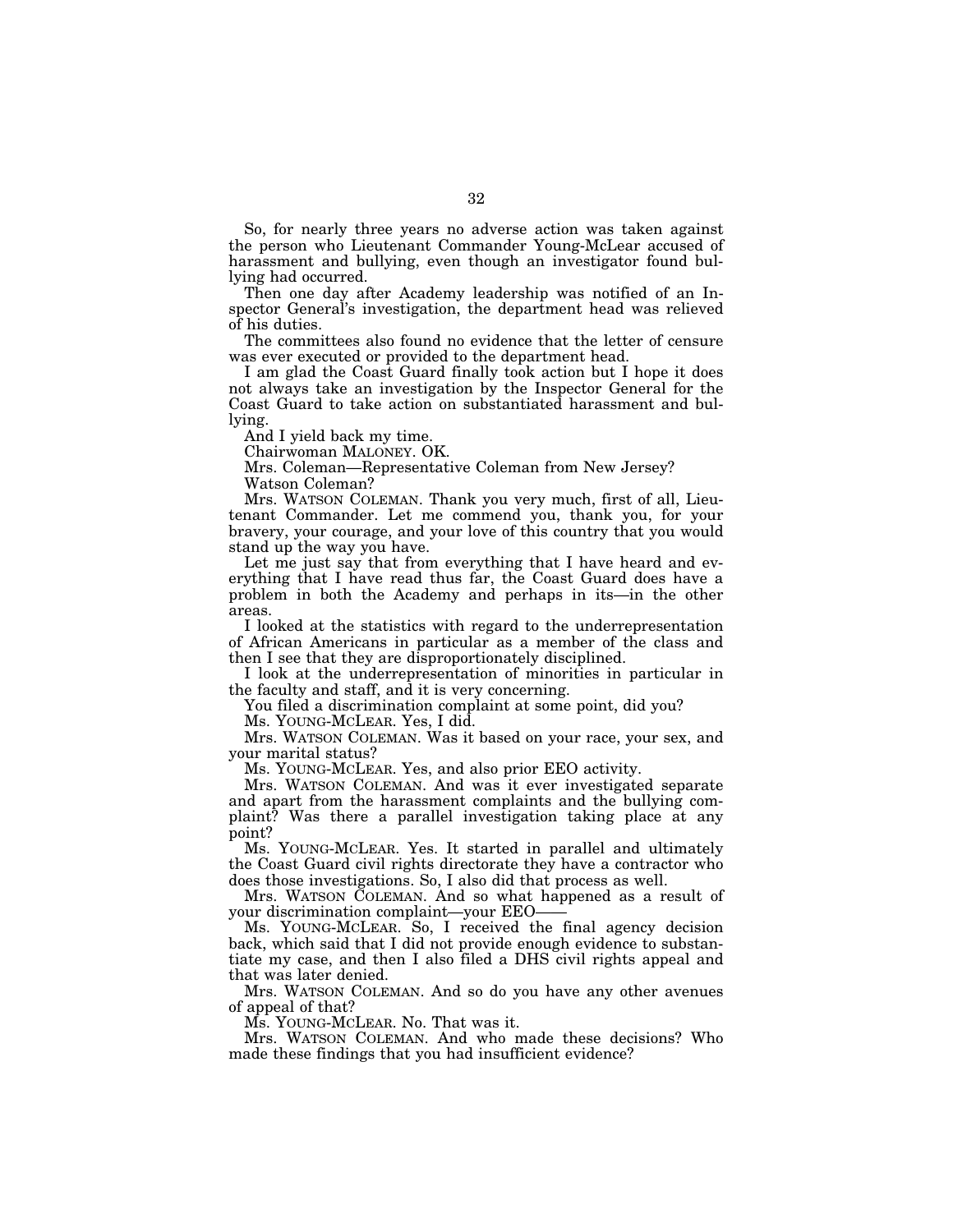Ms. YOUNG-MCLEAR. So, the Coast Guard findings were made by the head of civil rights. So, that would be Ms. Terry Dickerson, and then for the DHS civil rights that would be by Ms. Veronica Venture.

Mrs. WATSON COLEMAN. You are currently working for the Department of Homeland Security and Cybersecurity.

Ms. YOUNG-MCLEAR. Yes.

Mrs. WATSON COLEMAN. Is that where you want to be?

Ms. YOUNG-MCLEAR. Yes. Yes.

Mrs. WATSON COLEMAN. Do you not—you do not want to go back to the Academy to teach?

Ms. YOUNG-MCLEAR. I actually do want to go back to the Coast Guard Academy. I am very passionate about education and being a role model and I believe in our future generation. So, I will be returning to the Coast Guard Academy.

Mrs. WATSON COLEMAN. Do you know that that is going to happen?

Ms. YOUNG-MCLEAR. Yes. I am on a two-year detail so I will be reporting back in the summer of 2021.

Mrs. WATSON COLEMAN. Are any of the people that were responsible overseeing your—part of your agency going to be there that were there?

Ms. YOUNG-MCLEAR. When I return back?

Mrs. WATSON COLEMAN. Yes.

Ms. YOUNG-MCLEAR. Yes. Some of them will still be there.

Mrs. WATSON COLEMAN. To your knowledge, have any of them had the opportunity to be trained or admonished or held accountable?

Ms. YOUNG-MCLEAR. To my knowledge, nobody has been held accountable for the years of abuse that I sustained.

Mrs. WATSON COLEMAN. To your knowledge, has there been any sufficient training on how you would acknowledge and respond to cases that are filed based on race, creed, color, national origin, ancestry, sex—all that stuff that is in the civil rights laws?

Ms. YOUNG-MCLEAR. To my knowledge, no, and I would also add that there has been misinformation in Coast Guard's civil rights training delivered on the campus itself.

Mrs. WATSON COLEMAN. Mm-hmm. With that in mind, Mr. Eaton, did you all make recommendations about training in that area? I recalled you saying you did.

Mr. EATON. Our specific training recommendations were that, first of all, that there should be supplemental training required for Coast Guard members on the policies of discrimination, harassment, and bullying.

Mrs. WATSON COLEMAN. And what about discrimination based on your race and your sex and your—you know, those things under the Civil Rights Act?

Did you—did you have any findings and recommendations with regard to that? Because it seems to me that that is the big elephant in this room, and we keep talking about bullying, harassing, and things of that nature and we haven't really talked about why she was necessarily bullied and harassed?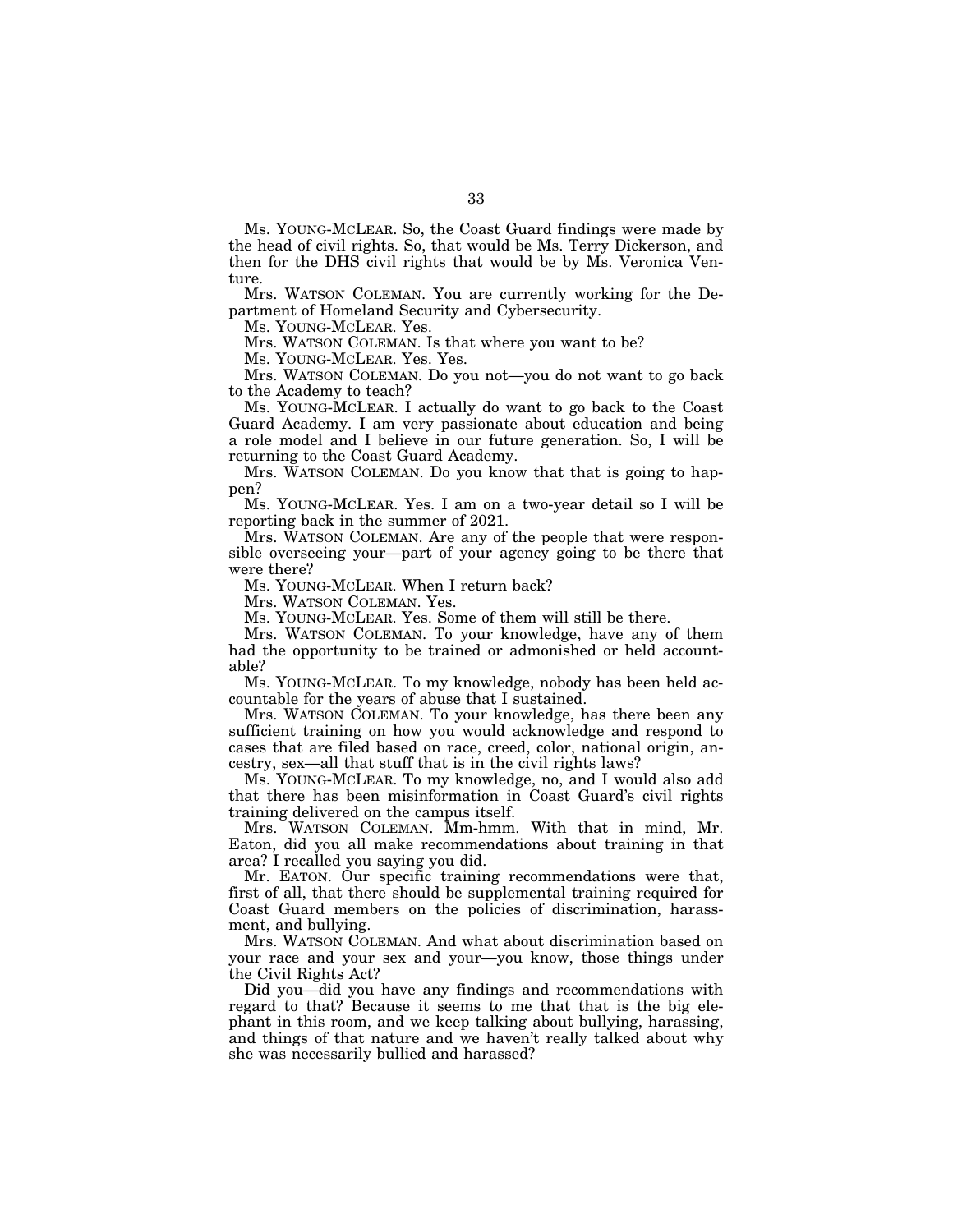Was it her marital status? Was it her race? Was it her sex? Have we not dealt with that? That seems to be an illness in the Coast Guard that we are not treating. So, did you specifically?

Mr. EATON. We did not make specific recommendations for racebased discrimination training.

Mrs. WATSON COLEMAN. OK. Well, you miss a great opportunity to do that and I don't know who is responsible for doing that.

But I think that Congress has a responsibility to ensure that there is that kind of training and that kind of sensitivity and that kind of oversight and that kind of accountability because those things exit, and Lieutenant Commander was not bullied because she existed.

She was bullied and harassed for reasons that are related to who she is, what she is, and what the law says she is.

I yield back.

Ms. OCASIO-CORTEZ.[Presiding.] Thank you. The chair now recognizes Ms. Demings of Florida.

Mrs. DEMINGS. Thank you so much, Madam Chair, and to our witnesses, thank you so much for being here.

Lieutenant Commander, it is good to see you again.

Let me just preface my questions with this. I believe that I worked with some of the finest men and women in law enforcement. The overwhelming majority of the work that they did was exemplary.

But you know what? Sometimes we messed up. Sometimes we didn't get it right. Sometimes we failed, and there were sometimes when the policy as written failed us. And regardless of what happens, whether it is policy or individual, we have an obligation to try to get it right.

Lieutenant Commander, as you have already indicated, we are all proud of the Coast Guard. We don't need to justify that today.

I am from Florida. We are all proud, and providing oversight does not mean that we are abandoning the men and women who we depend on.

Providing oversight gives us the opportunity to identify strengths and deficiencies and, believe me, we have an obligation to do both.

So, I thank you for being here today and I hate to say that I thank you for your courage because we ought to create an environment where people who have been wronged don't have to be courageous as we know it to come forward.

But in the environment that we have contributed to here in Congress, today's world, I thank you for your courage in coming forward because, as you well know, it is not just about you. It is about the men and women who will follow you.

So, I know we have already discussed it but let me go back to Lieutenant Commander. So, in March 2016, you raised allegations of harassment that were handled under the Coast Guard's antiharassment process. Is that correct?

Ms. YOUNG-MCLEAR. That is correct.

Mrs. DEMINGS. A preliminary inquiry of those allegations found that, and I quote, ''This preliminary inquiry does not afford sufficient detail or depth to fairly conclude whether or not prohibited harassment has occurred.'' Is that correct as well?

Ms. YOUNG-MCLEAR. That is correct.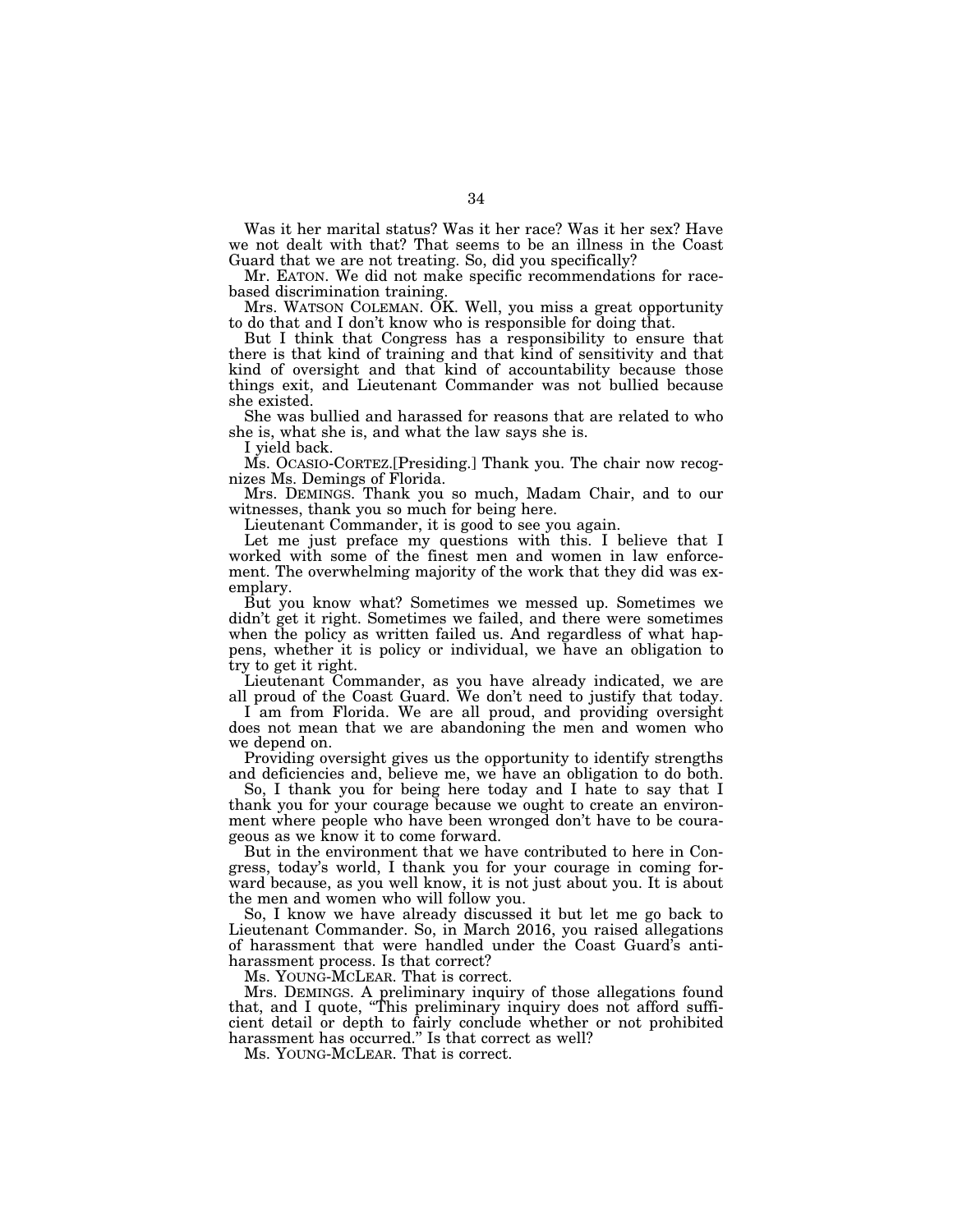Mrs. DEMINGS. The individual who conducted the preliminary inquiry recommended that an investigation of your allegations be conducted. Is that correct?

Ms. YOUNG-MCLEAR. That is correct.

Mrs. DEMINGS. Instead, however, an admiral convened a climate and culture investigation of the department in which you worked. Is that correct?

Ms. YOUNG-MCLEAR. That is correct.

Mrs. DEMINGS. Mr. Eaton, according to your report, the climate and culture investigation, and I quote your report, ''was not an equal substitute for an investigation into complainant's specific allegations.'' Is that correct?

Mr. EATON. That is correct.

Mrs. DEMINGS. Your report also stated that the manner in which the investigation was conducted raised questions about the depth and objectivity of the fact finding. Is that correct?

Mr. EATON. That is correct.

Mrs. DEMINGS. The committee's investigation examined how the manner in which the climate and culture investigation was conducted lacked depth and objectivity. Is that correct?

Mr. EATON. I am not familiar with the committee's investigation.

Mrs. DEMINGS. The investigation found that the department head accused of bullying—the allegation that was supposedly under investigation and the climate and culture survey was involved in scheduling interviews on behalf of the investigating officer with department personnel. Is that correct?

Mr. EATON. We received testimony that he was—I think he was one of the witnesses where it is, quote, ''lingering'' in the department space where those interviews were taking place.

Mrs. DEMINGS. Lieutenant Commander, were there other ways in which the climate and culture investigation seemed to lack depth and objectivity? Could you explain some of those other ways that you believe it lacked depth and objectivity?

Ms. YOUNG-MCLEAR. Yes, and just to clarify, when I was initially briefed by the dean on the outcome of the April 2016 investigation, I was told verbally that it was not substantiated.

I did not find out through other means down the road of what the memorandum actually said. So, I actually asked the dean what was the purpose of doing the culture and climate investigation if my allegations were to be unfounded, and he didn't really provide me an answer.

Other ways in which the culture and climate administrative investigation was inadequate, and I have stated this before, but it was a humiliating process.

The department is approximately 13 people and it is not difficult to figure out who is who, even if you don't use people's names.

So, it was incredibly humiliating and intimidating for a one-star admiral to come in after the April 2016 investigation was flimsy and inadequate.

My witnesses were not interviewed and he revealed—the admiral revealed confidential information from my resolution agreement and he basically suggested that it was going to be a superficial investigation.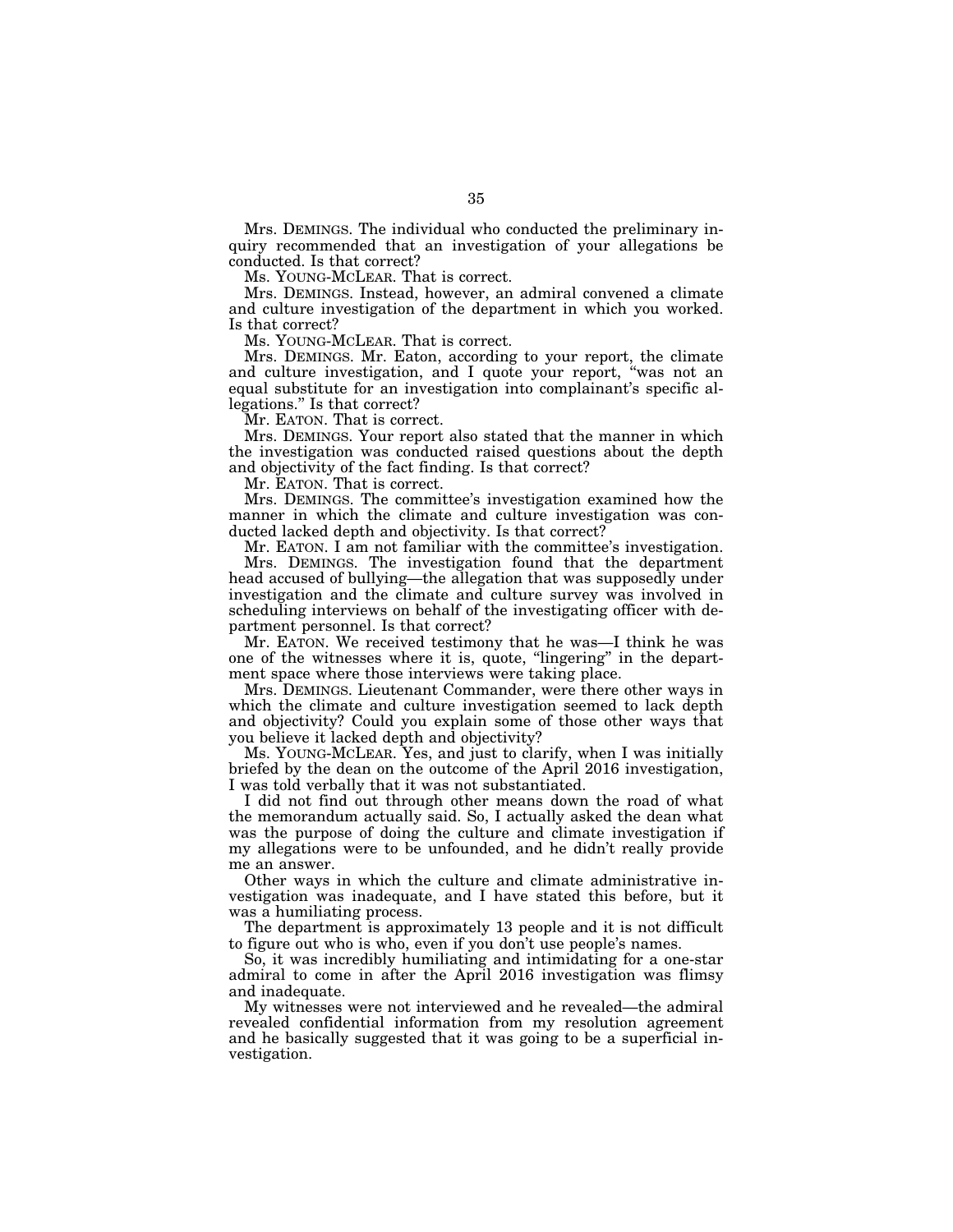He looked forward to us getting back to work. So, I already knew that the investigation was going to be substandard and it was also humiliating on top of that, and that also further drove into mental health challenges that I had and at that point I was already enduring two years of abuse.

So, not only was it inadequate but it was humiliating. It was demeaning and it was completely unnecessary, and had the Coast Guard actually invested the resources to do an effective and proper and thorough investigation the first time I never would have been subjected to all the years of abuse after that.

Mrs. WATSON COLEMAN. Thank you so much. I am out of time and I yield back.

Ms. OCASIO-CORTEZ. The chair now recognizes Ms. Norton of the District of Columbia.

Ms. NORTON. Thank you very much, and I would like to say to you, Lieutenant Commander, that your courage in coming forward deserves change enacted from this committee.

And I would also like to say that you should notify us if you experience any retaliation as a result of coming forward here today.

I am a former chair of the Equal Employment Opportunity Committee and I have been trying to understand how the Coast Guard handles complaints, and I must tell you all I see is a lack of due process.

Before I came to the commission, sexual harassment or harassment, as we call it, was not even noted as a violation of Title 7. We had the appropriate hearings and there are now thousands of complaints that come and this is, of course, on the civilian side at the—every year.

So, I am really perplexed. This so-called service—sorry, civil rights service provider—here is this person who, as I understand it, is the intake for civilian equal employment and military—equal employment cases. Is that not the case?

Mr. EATON. We didn't get into that level of detail. We weren't, Congresswoman, taking a look at the broader-

Ms. NORTON. Well, here is what—here is what we have found in the Civil Rights Manual—that they are required to assist commands, employees, and military members—all three—in complying with the procedures outlined in the anti-harassment policy.

So, let me ask the lieutenant commander. Was it ever a challenge that the same civil rights provider was providing information on the anti-harassment process to both you and the command at the same time?

Ms. YOUNG-MCLEAR. Yes. The position of the civil rights directorate and civil rights providers they are supposed to be neutral. But I did perceive times where I felt that it was not neutral.

Ms. NORTON. There is the person who is in charge and then you are talking to somebody who has alleged harassment. I begin to see that the committee has a due process challenge and that goes to structural issues beyond the individual who may be involved.

Did the civil rights provider ever discuss with you the reaction to your allegations expressed by the Coast Guard admiral who was responsible for handling the complaint?

Ms. YOUNG-MCLEAR. Yes, he did.

Ms. NORTON. What did—what did he say?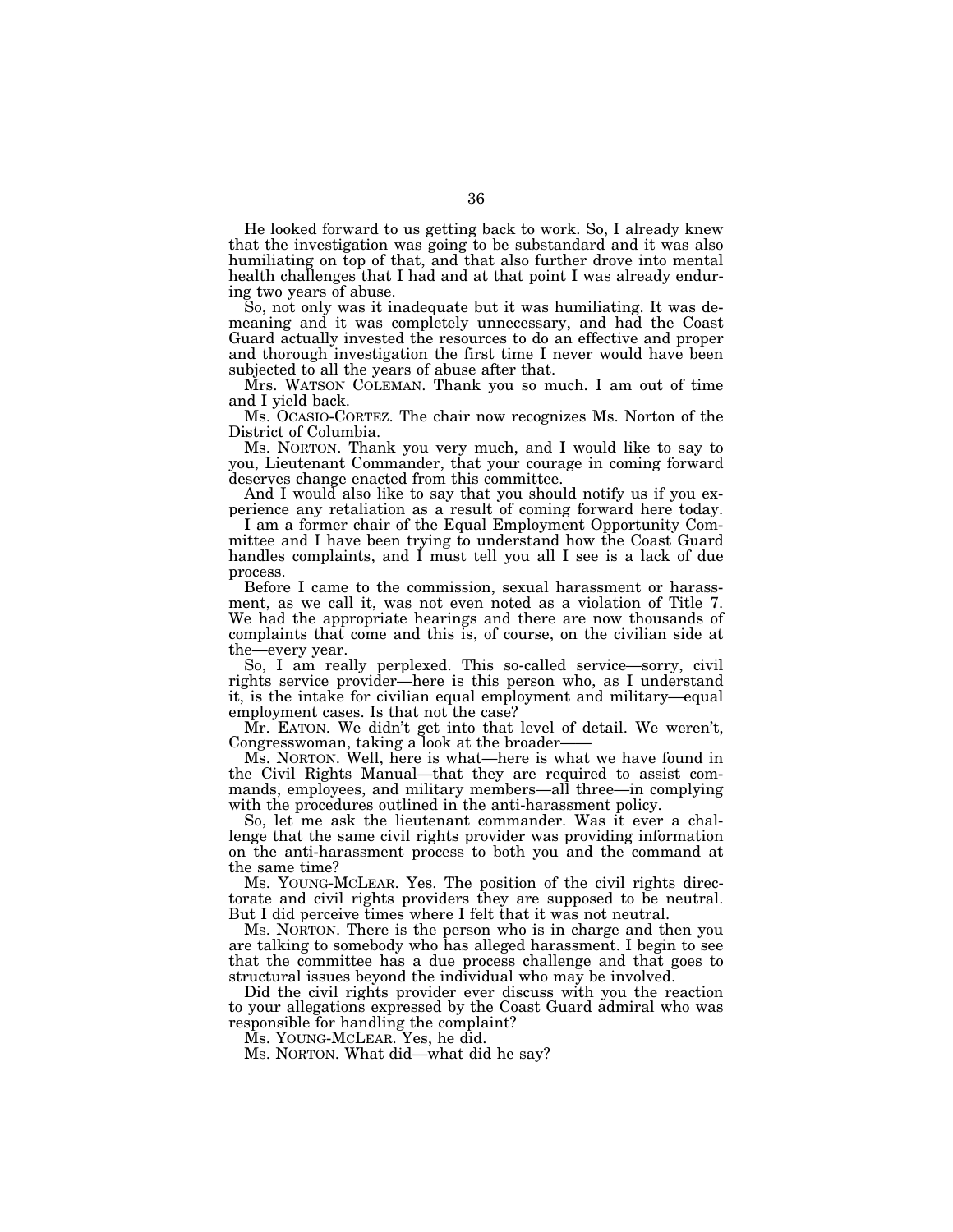Ms. YOUNG-MCLEAR. He expressed that after I filed a complaint it would have been around May 2016 that the one-star admiral had come into his office, seemed agitated and upset and was pacing his office, frustrated that I had entered into the process.

Ms. NORTON. Did you go to the same civil rights provider to discuss filing a military equal opportunity complaint?

Ms. YOUNG-MCLEAR. Yes. That is the same person.

Ms. NORTON. That is the same person? I want to note for the committee that the admiral who was in charge of resolving one of the lieutenant commander's allegations stated that he had found it, and here is his words, ''awkward to have the same individual providing information to both complainant and command.''

He recommended, and here is what the admiral recommended, ''I think the Coast Guard would be well served to create a EE specialist cadre that serves the command and, more importantly, an EE specialist cadre that are supportive and serve the complainant separately to make sure their concerns are addressed.''

Do either of you have a reaction to the admiral's recommendation?

Mr. EATON. No. No, Congressman, I don't.

Ms. NORTON. Even in light of what you have heard, sir?

Mr. EATON. I-

Ms. NORTON. And hear it comes from an admiral?

Mr. EATON. Our report was looking at the allegations of retaliation.

Ms. NORTON. And not at remedies?

Mr. EATON. And we identified issues in the course of our investigation dealing with many of the problems that you have mentioned. But our report did not go further than providing recommendations about those issues.

Ms. NORTON. How about you, Lieutenant Commander?

Ms. YOUNG-MCLEAR. I think their processes are so convoluted and there aren't any firewalls between the—I filed multiple complaints and that problem was persistent the entire time through 2016 and through 2017 as well and I think it is—that particular admiral who made that recommendation was also intimidating and violated my privacy. So-

Ms. NORTON. Well, maybe he saw that something should be done.

In any case, I think this subcommittee sees that something that should be done. So, again, I very much appreciate your coming forward.

And, Madam Chair, I think that if we—if this subcommittee doesn't do more than simply expose the problem but doesn't come forward with some remedies, then I am not sure what we are here for.

Thank you very much.

Ms. OCASIO-CORTEZ. The chair now recognizes Mr. Clay of Missouri.

Mr. CLAY. Thank you, Madam Chair.

Mr. Eaton, the office of the IG has identified several instances in which parties named in Lieutenant Commander Young-McLear's January 2017 complaint discussed her complaint with officials at Coast Guard headquarters who were responsible for investigating and resolving the complaint.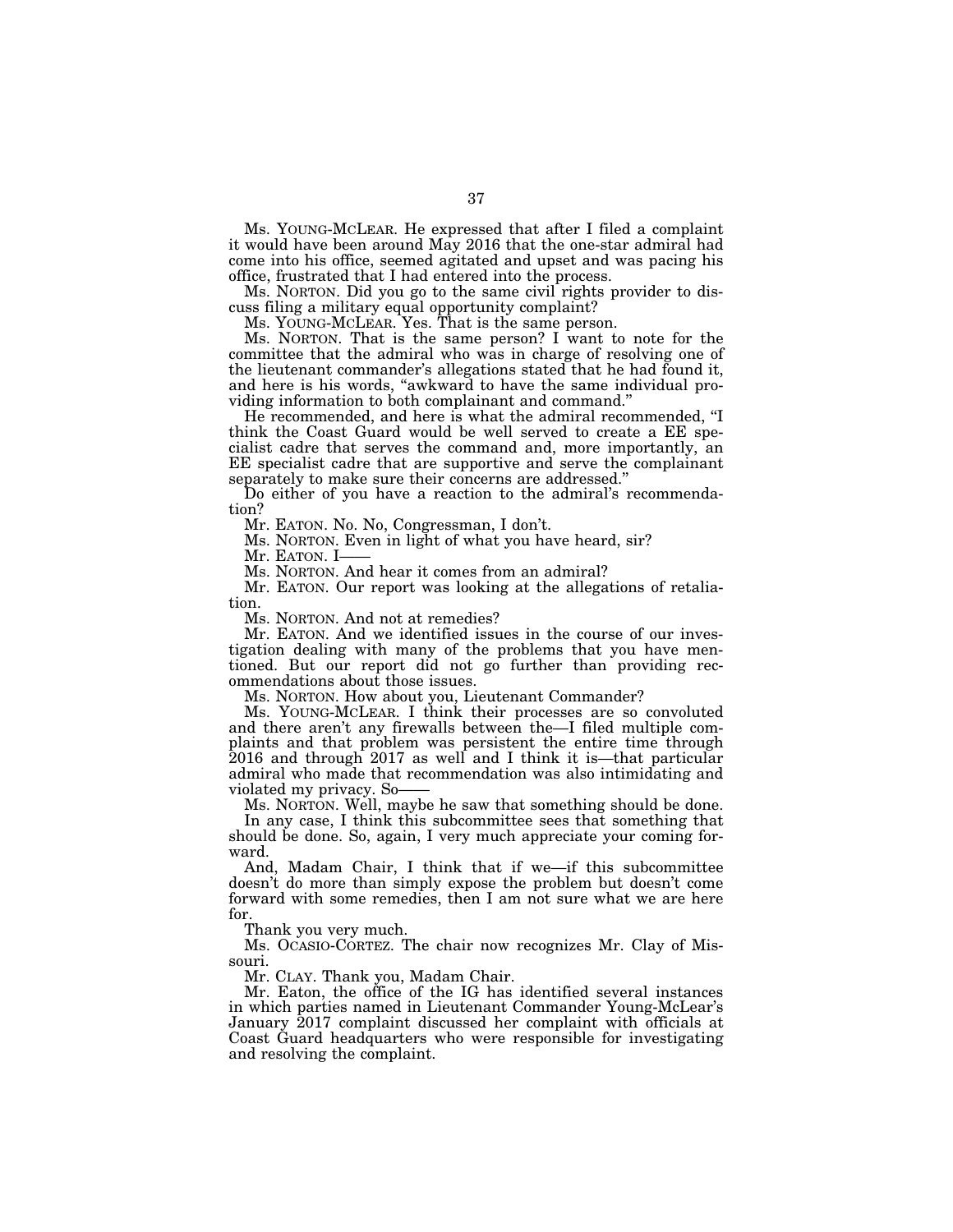You stated in your prepared testimony that these interactions created the appearance of improper coordination or undue influence by certain senior Academy officials and the IG's December 2018 report states that one Academy official in particular likely violated the Coast Guard's Civil Rights Manual's requirement to respect the confidentiality of individuals reporting harassment.

I would like to briefly go over a couple of the interactions that were described in your report and in documents that were provided to this committee.

On July 11, 2017, a person you have identified as Academy Official Two emailed another named party in the lieutenant commander's complaint, writing that he had heard from another official that the case had been completed.

He wrote, and I quote, "Do you have any visibility? Just wondering if this is possibly (finally) settled.'' Is this an accurate description of the email your office reviewed?

Mr. EATON. That is correct, sir.

Mr. CLAY. Does this exchange appear to violate the Civil Rights Manual's provision regarding confidentiality?

Mr. EATON. It appears to likely violate it. Yes, sir.

Mr. CLAY. And was any disciplinary action taken for that violation?

Mr. EATON. No, sir.

Mr. CLAY. OK. On July 12 of 2017, the same Academy official sent another email, which read that he saw headquarters Admiral Two, quote, "in the gym this morning. Like all of us, he is frustrated,'' end of quote.

What is your impression of this exchange?

Mr. EATON. It should not have taken place. It likely violated–

Mr. CLAY. Yes. Should a—should a named party in a harassment and bullying complaint be discussing the complaint at the gym with the person in charge of adjudicating the complaint?

Mr. EATON. No, sir.

Mr. CLAY. You know, all of this sounds real messy and very inappropriate. Have you brought it to the attention of the hierarchy of the Coast Guard that this is not the norm and that this—and that action should be taken to discipline these people?

Mr. EATON. We have provided the report to the Coast Guard. One of our recommendations including—included supplemental training on the importance of discretion. We leave disciplinary decisions up to the Coast Guard.

Mr. CLAY. OK. So, the Civil Rights Manual instructs commanding officers to, quote, ''Respect the confidentiality of individuals reporting harassment or providing information relating to harassment to the extent permitted by law and consistent with good order and discipline.''

In your experience, why is protecting complainants' confidentiality so important?

Mr. EATON. In one part, so as not to deter them from coming forward and making complaints and also to ensure that not just the complainants but everyone else has confidence in the integrity of the process.

Mr. CLAY. OK. And to finish up, Lieutenant Commander Young-McLear, can you add anything to what—to my line of questioning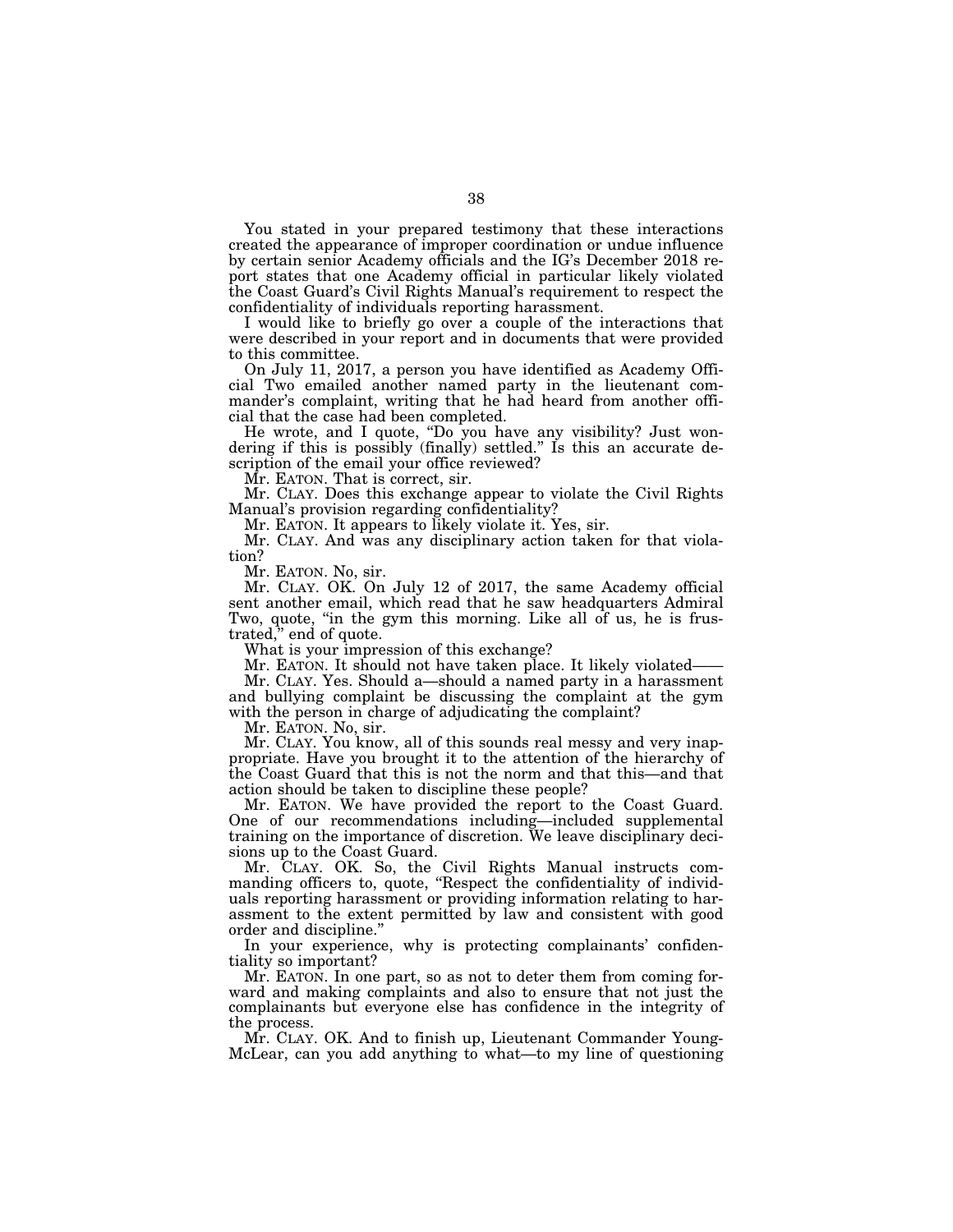and how you viewed and how you felt about this back and forth that was going on?

Ms. YOUNG-MCLEAR. Yes. I think that it just speaks to the culture. So, those two individuals are admirals and I want to just comment on if certain individuals were held accountable. I actually want to add that some individuals were actually rewarded.

So, one of the individuals in the report went on to be selected for a prestigious district assignment. So, I want to be clear on that aspect.

So, that ties right back into the culture. Not only are we not holding people accountable; we are actually rewarding people.

And I think that is how we have cultures where you have two admirals making those types of inappropriate comments, and throughout the report it is clear that there is a very derogatory tone and attitude, and they simply did not want me to continue to exercise my voice to say that this is unacceptable.

So, I think that that reflects, really, the urgency of what I am trying to bring forward is because it is not an isolated situation and if people are acting that unprofessional and causing that much harm with no regard to the value of their shipmates, it is not going to stop.

Mr. CLAY. Thank you both for your responses.

I yield back, Madam Chair.

Ms. OCASIO-CORTEZ. The chair now recognizes Mr. Courtney of Connecticut.

Mr. COURTNEY. Thank you, Madam Chair.

Again, I just want to start, very quickly, just to foot stomp Mrs. Demings' comments about the fact that this hearing is not, you know, an attack on the Coast Guard writ large.

Again, there is strong bipartisan support in the House for the mission of the Coast Guard. I co-chair the bipartisan Coast Guard Caucus.

Just a few days ago, 70 of us joined together to write a letter to the conferees on the Coast Guard Reauthorization Act—Mr. Thompson, I am sure, is one of those—to make sure that there is going to be total parity between the Coast Guard and the other military branches in the cases of a government shutdown, which was an outrage that took place last January.

However, if there is a problem we just need to face up to it and fix it, and that really is what—you know, Lieutenant Commander led the way in terms of starting this process and the OIG report certainly validated.

Mr. Eaton, I just want to verify, on Page 6 of your testimony today, again, you stated that the OIG is actually not finished at this time in terms of their review of Coast Guard issues in terms of race-based harassment—that, in fact, there is an ongoing investigation that is happening right now. Is that correct?

Mr. EATON. That is correct. It is, obviously, not a whistleblower retaliation investigation. It is a broader evaluation of, as you said, race-based harassment at the Coast Guard Academy.

Mr. COURTNEY. And the plan is to have a report issued sometime next year. Is that correct?

Mr. EATON. Yes, sir.

Mr. COURTNEY. OK. Thank you.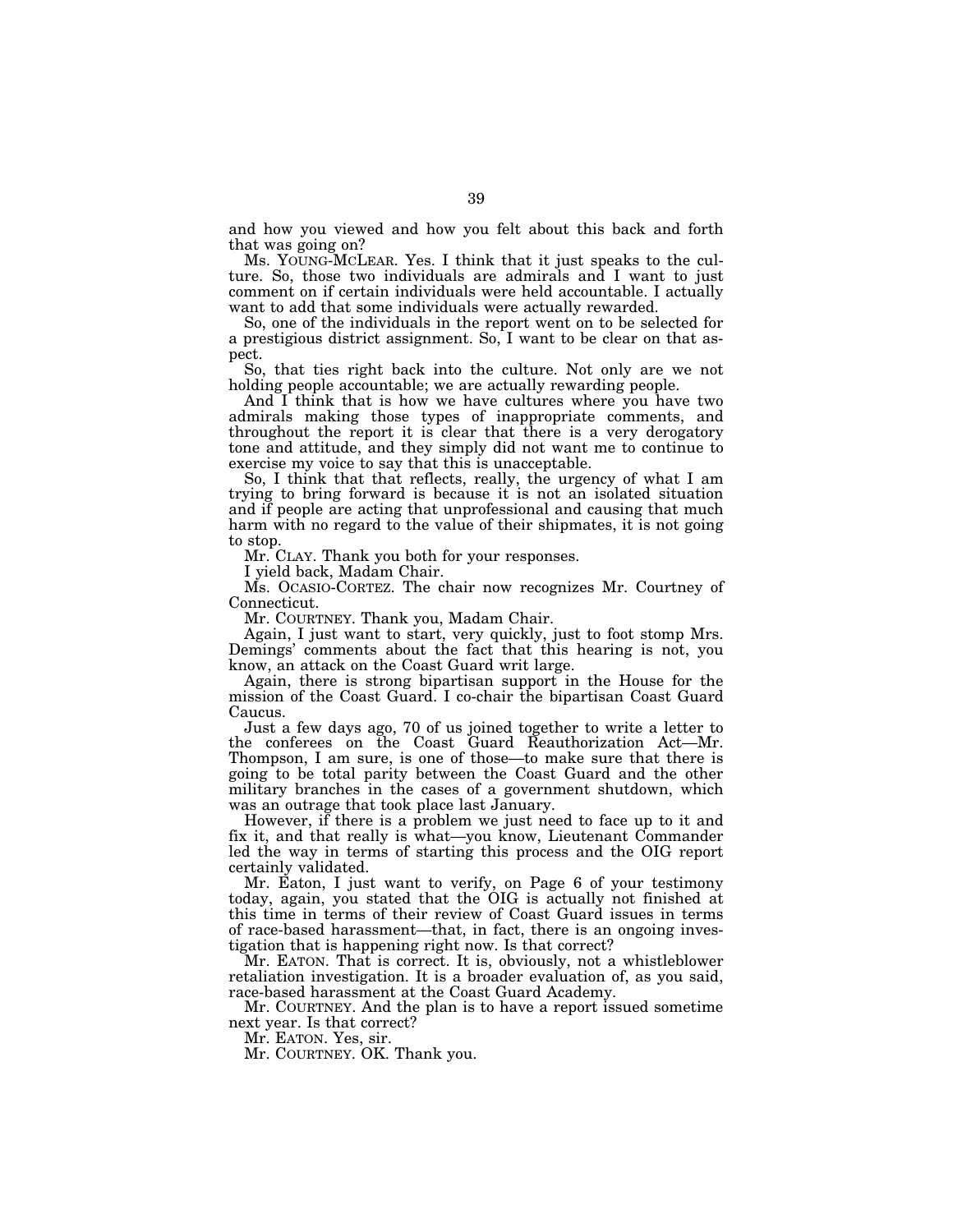You know, again, I also, you know, read Admiral McAllister's testimony, which we will be hearing shortly and I just, again, want to underscore the fact that some of the initiatives that are taking place at the Coast Guard Academy, which I have personally visited a number of times on a clips day and other visits—the equity scorecard, the followup, you know, task forces and what not.

Again, Lieutenant Commander, again, I just want you to talk a little bit about the fact that you have been actually involved not just, you know, along for the ride but actually in a leadership position, is that correct, in those initiatives?

Ms. YOUNG-MCLEAR. Yes, that is correct, and specifically within the engineering department our philosophy is we really want to start from the ground up, making sure that people are in psychologically safe environments first, and I think that is the contrast that we have with the equity task force.

They are mainly focused on equity and we are actually approaching it more from a grassroots perspective to make sure that the climate is safe for everybody first.

Mr. COURTNEY. Well, thank you for mentioning the Engineering Deans Initiative, which, again, as you point out, is really sort of an organic coming together of faculty and cadets in terms of trying to address this issue.

I know the—Dr. Zelmanowitz is here from the engineering department in the second row and, again, had the opportunity to visit with you—the effort that is happening there.

Again, can you talk about sort of the approach of that initiative, which, unfortunately, is not mentioned in Admiral McAllister's testimony?

Ms. YOUNG-MCLEAR. Yes, absolutely.

So, the framework—basically, the foundation is in psychological safety. So, No. 1, everyone deserves to be treated with dignity and respect and do people feel safe, safe being their authentic selves, safe speaking up against wrongdoing.

If, at a minimum, we do not have that, no initiative on diversity and inclusion is going to work. It will fail and it will actually probably harm people because it will come across as superficial and people may resent why we are even doing it.

The next phase above that is focusing on moral courage. So, I note many of the members today have spoken about my particular courage, and it shouldn't be on my shoulders alone and many of the folks who are here in this room.

It is about how do we—how do we create a culture where it is safe to speak up, it is not taboo, and that is in align with our professional duties when we take that oath.

And the next layer above that is inclusion—diversity and inclusion—sorry, diversity and equity, mission performance, mission readiness, and then innovation.

So, it is, basically, started from the ground up, making sure that everyone is treated well and I believe that if you treat everyone with dignity and respect you are going to attract diverse groups of people.

But if you try and artificially force diversity, you are not going to get inclusion. You are going to end up with resentment and probably toxic work environments.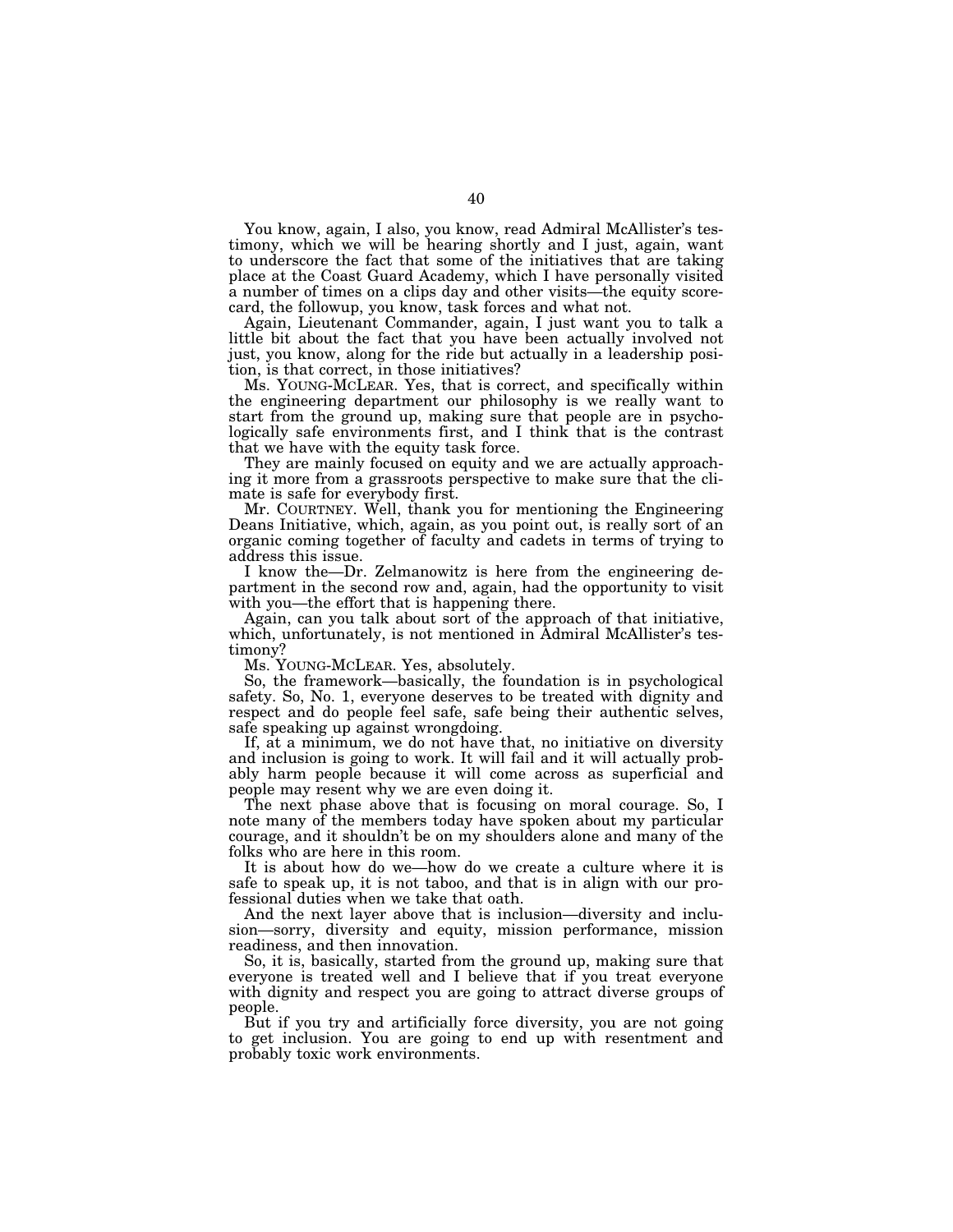Mr. COURTNEY. And how is the uptake in terms of participation? Ms. YOUNG-MCLEAR. So, far it is great. We have four action teams led by our engineering dean and it is just—personally, I mean, it is one of the highlights because we are engineers but we like solving problems.

And so we take that very seriously and it also puts us on par with other engineering colleges across the country to tap into those networks as well.

Mr. COURTNEY. Well, again, I just wanted to really spotlight that work that you and the dean are doing—that, you know, your approach to this is really not just sort of, you know, pointing fingers and not trying to be part of the solution.

In fact, you are part of, I think, really a very promising effort to get to the core of the issue that we are talking about today.

Ms. YOUNG-MCLEAR. Thank you. And if I could just quickly add, I am also plugged into diversity and inclusion efforts at Coast Guard headquarters as well. The Coast Guard—we just awarded a contract for diversity and inclusion training.

There is going to be, basically, a coaching program and I actually helped write input into the statement of work for that to make sure things like psychological safety are included and I actually had a chance last week to actually audit one of their modules.

And one of the things that I tried to just emphasize with that pilot group is to not be afraid to be critical and to self-examine our own culture, and if we don't understand our culture, we don't understand our history, we are not going to make progress.

It is just going to be superficial. So, I just wanted to add that it is not just efforts at the Coast Guard Academy. I have been in the Coast Guard for 16 years and I have always been passionate about how we can create healthy thriving work environments so that we can effectively do our mission and be innovative.

Mr. COURTNEY. May I make two quick clarifications for the record for earlier questions? Earlier, I indicated that the supplemental training that we recommended in handling these types of complaints was for all Coast Guard service members. It is for Coast Guard managers.

I also wanted to clarify that in response to an earlier question about referring complaints to—back to DHS and back to components for investigation that we only do that after receiving consent from the complainants to do that.

Ms. OCASIO-CORTEZ. Thank you.

And I would like to recognize myself for five minutes of questioning.

Lieutenant Commander Young-McLear, thank you so much for coming in and testifying today.

Mr. Eaton, thank you as well for your testimony and coming to answer some of our questions.

For a very long time it has been the legacy of this committee for whistleblowing to be a bipartisan and supported activity because without whistleblowers we cannot maintain the integrity of our government activities.

That is how we are able to ensure that every single branch and every single office under our Federal administration conducts itself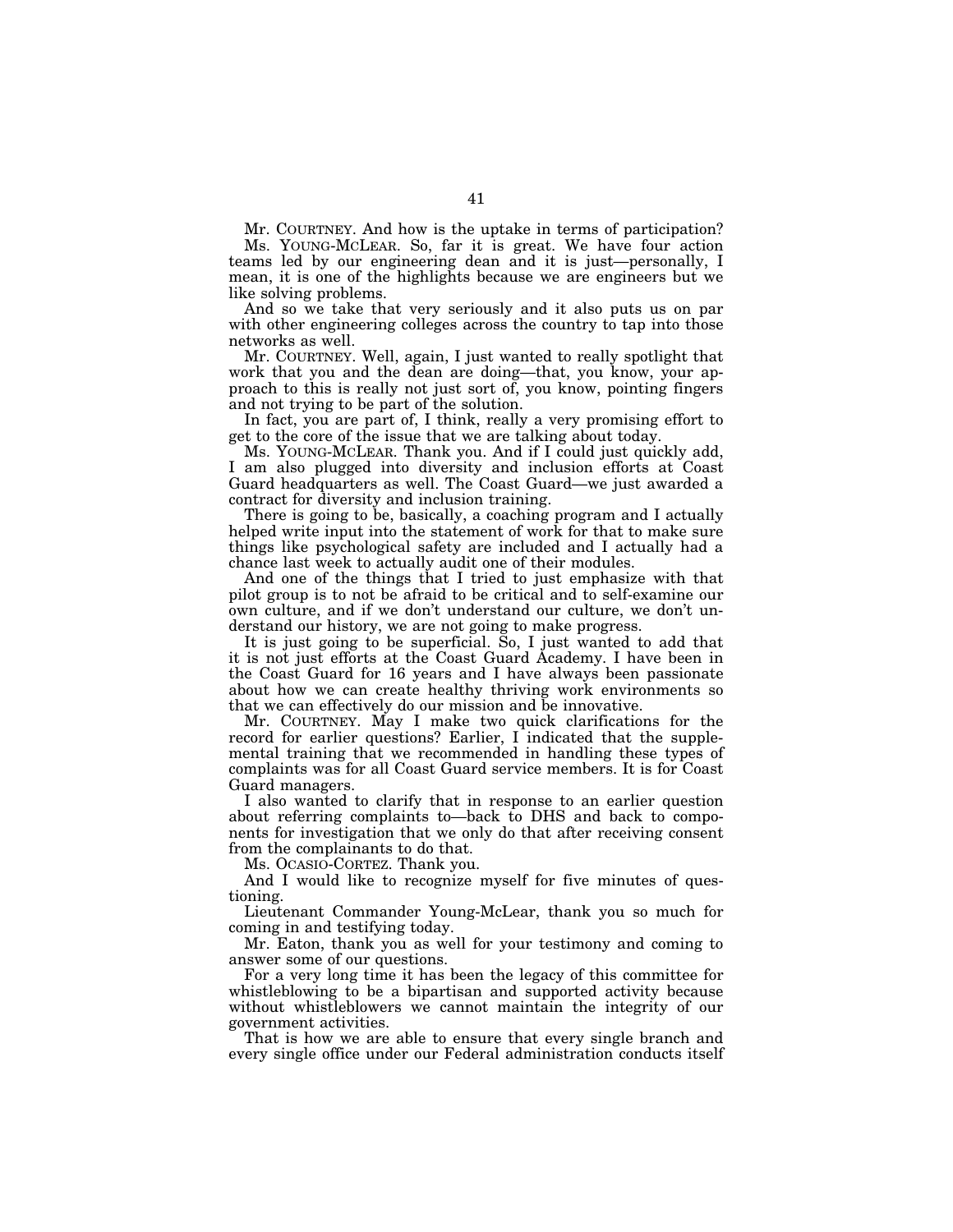with the utmost integrity and that we live our values in the work that we do.

As we have discussed, the Inspector General's office confirmed that Lieutenant Commander Young-McLear suffered retaliation for raising allegations of harassment and bullying.

And, Lieutenant Commander, once again, thank you for sharing this story and for bringing this pattern of behavior up to us.

Mr. Eaton, this past September your office released another report of investigation that substantiated retaliation against Coast Guard officers for whistleblowing.

Specifically, your investigation substantiated retaliation against a lieutenant commander and a lieutenant assigned to a port security unit. Is that correct?

Mr. EATON. That is correct.

Ms. OCASIO-CORTEZ. Can you tell us, briefly about your findings in that case and did whistleblowers in those cases also receive unfavorable officer evaluation reports?

Mr. EATON. Yes. We did find that retaliation occurred in those cases. Like this one, those officers received negative evaluations on their OERs.

There were also other instances of retaliation such as the withholding or denial of certain awards or the removal from a temporary duty assignment.

Ms. OCASIO-CORTEZ. So, this is not just in a matter limited to Lieutenant Commander Young-McLear's experience. This seems to be something of a pattern and that there are other examples of retaliation going on in the Coast Guard?

Mr. EATON. That is clear. I guess I should make one distinction, that those complaints of retaliation for protected communications were not about allegations of discrimination but about reporting misconduct by their senior officers.

Ms. OCASIO-CORTEZ. I see. And you mentioned earlier that the Inspector General also began the review of race-based cases at the Academy. What caused and what triggered the IG to begin to review that?

Mr. EATON. That review was begun independently of this particular case, although our evaluators are certainly informed by our report and our findings.

Ms. OCASIO-CORTEZ. Mm-hmm. So, given that it is happening independent of this case, what has caused the IG to look into it?

Mr. EATON. I believe we have received requests from Congress and we have noticed reporting in the media.

Ms. OCASIO-CORTEZ. So, there is a pattern of reporting about race-based cases and there is a separate pattern of reporting of retaliation against whistleblowing. Is that correcting?

Mr. EATON. I don't know if I would go so far as to characterize it a patter, but there has been reporting.

Ms. OCASIO-CORTEZ. OK. And could whistleblower retaliation cause service members to be reluctant to speak out about deficiencies in the Coast Guard?

Mr. EATON. Yes.

Ms. OCASIO-CORTEZ. So, over a 12-month period the Inspector General's office has found that Coast Guard officers retaliated against three service members and in all three cases at least one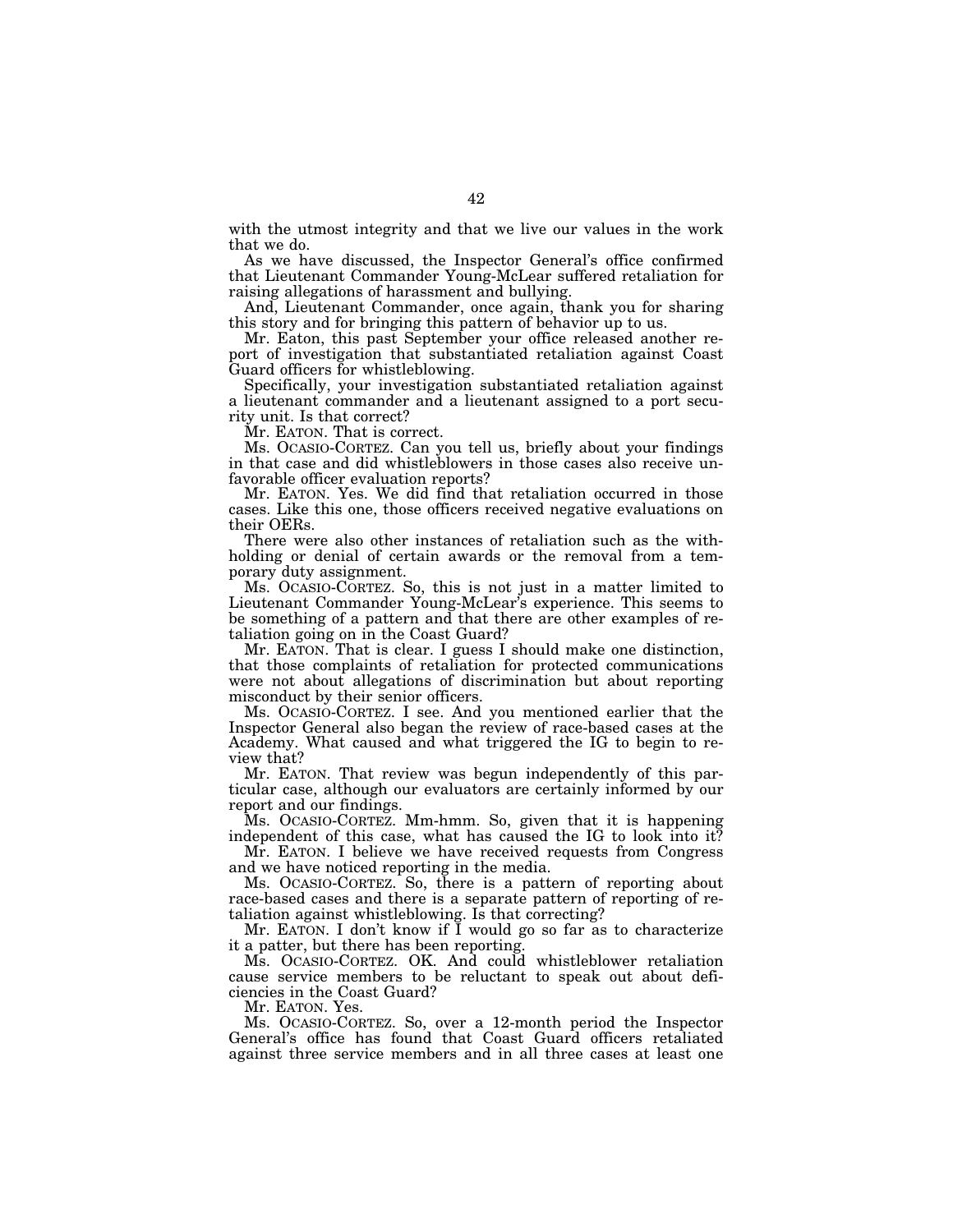of the methods of retaliation was by lowering the Officer Evaluation Report.

That, frankly, is completely unacceptable. What this also does is, as the lieutenant commander mentioned earlier, is that it could potentially allow some of—some of the worst actors to be elevated within a culture, within an office, while we lower Officer Evaluation Reports, some of our finest officers being relegated to being stuck in their careers.

Not only is it unacceptable but it has a profoundly detrimental effect on the Coast Guard's ability to carry out its mission.

So, clearly, the Coast Guard must take additional steps to ensure that service members who blow the whistle are protected from this kind of retaliation.

And so I think that is a huge part of what our job—of what our role is here today.

Lieutenant Commander Young-McLear, you did your job by blowing the whistle on this. But we need to do ours and we need to make sure that we take this report extremely seriously and make sure that we followup along with the Inspector General, who has substantiated these reports as well.

And I know not just speaking for myself but for our committee that is exactly what our intention is.

Thank you all very much.

Do any other members have additional followup?

[No response.]

Ms. OCASIO-CORTEZ. Great. That being said, the first panel is dismissed with the thanks of the committee.

At this time I would normally be introducing all of our witnesses for the second panel but, unfortunately, the Commandant Admiral Schultz has declined our invitation to appear voluntarily to this hearing and we will not be hearing from him today.

But I would like to welcome our other witnesses.

You are dismissed. Thank you.

[Applause.]

[Pause.]

Ms. OCASIO-CORTEZ. The committee now welcomes Vice Admiral Michael F. McAllister, deputy commandant for Mission Support at the United States Coast Guard.

Thank you, Vice Admiral, for coming today. It is the practice of the committee to swear in our witnesses. So, if you could, please, raise your right hand.

Do you swear or affirm that the testimony you are about to give is the truth, the whole truth, and nothing but the truth, so help you God?

[Witness is sworn.]

Ms. OCASIO-CORTEZ. Thank you.

Let the record show that the witness has answered in the affirmative. Thank you.

And I would like to remind everyone that these microphones can be very sensitive. It is very important we speak directly into them.

Without objection, your written statements will be made part of the record and, with that, Admiral—Vice Admiral McAllister, you are now recognized to give an oral presentation of your testimony.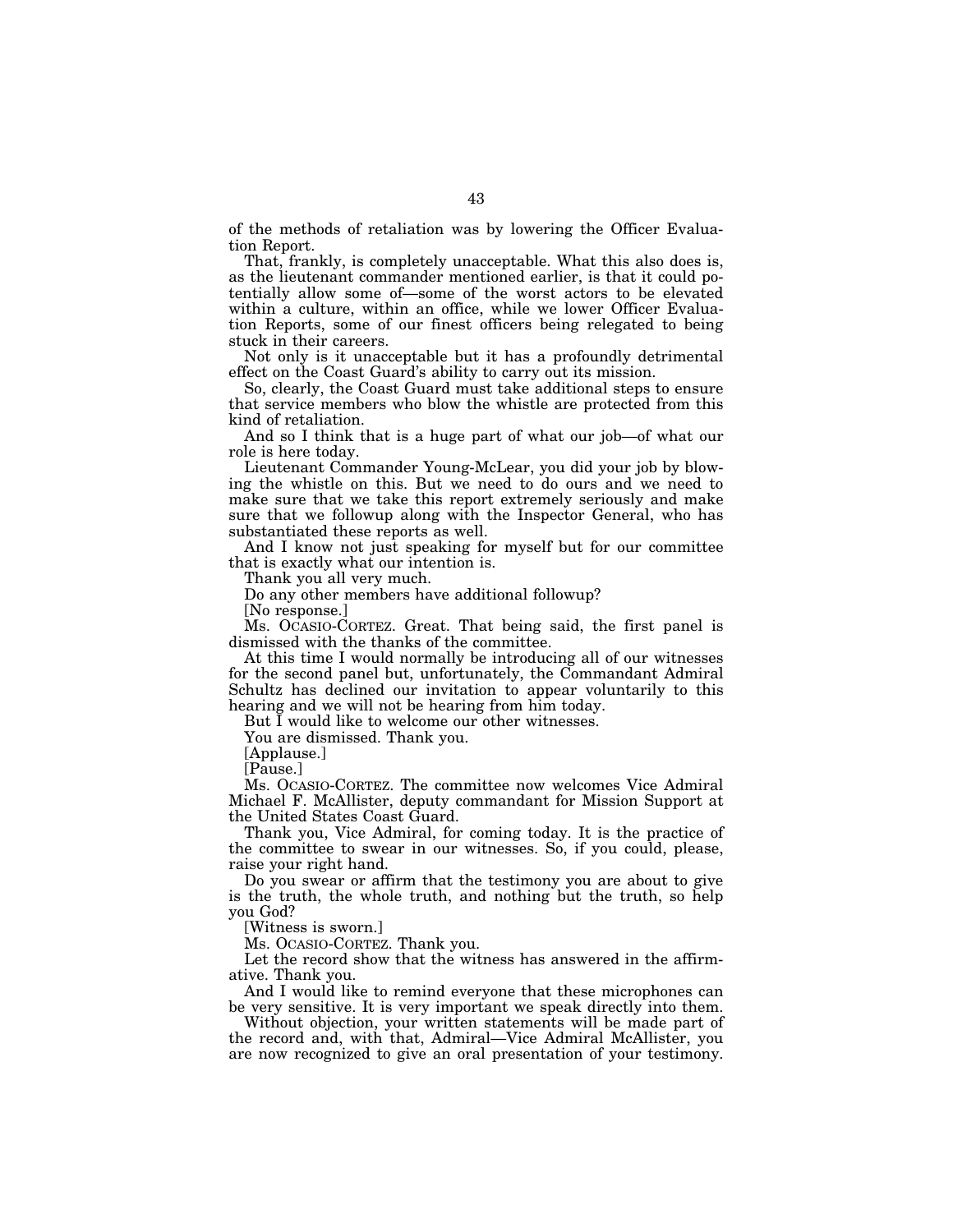### **STATEMENT OF VICE ADMIRAL MICHAEL F. MCALLISTER, DEPUTY COMMANDANT FOR MISSION SUPPORT, UNITED STATES COAST GUARD**

Vice Admiral McAllister. All right.

Well, good afternoon, Chairwoman Ocasio-Cortez, Chairman Thompson, Chairman Correa, Ranking Member Roy, Ranking Member Lesko, distinguished members of the subcommittees.

Thank you for the opportunity to testify today. I would like to share a quote from our commandant, Admiral Karl Schultz, which was delivered to the core of cadets at the Coast Guard Academy, but really applies to the entire service.

''The vision of the Coast Guard that I have is that everybody should have the right and expectation to come to a workplace that values them as an individual, that is inclusive, and is absolutely committed to each member's definition of what they see as success.''

I share the commandant's sentiment. Diversity, inclusion, and equity are the top—are a top Coast Guard priority and are foundational to a ready work force and an essential element of our overall effectiveness.

The entire Coast Guard leadership team is committed to championing and maintaining an organizational climate where everyone feels safe, valued, respected, and included. Simply put, it is a mission imperative.

Since assuming his role in 2018, Admiral Schultz has directed clear and proactive steps to actively improve diversity and inclusion within the service.

Efforts include creating a diversity and inclusion action plan, conducting the first holistic study on the recruitment and retention of underrepresented minorities in 25 years, creating a personnel readiness task force, developing and funding work force sustainability initiatives, and revitalizing the college student pre-commissioning initiative to better attract women and underrepresented minorities into the Coast Guard.

The commandant has also focused his efforts on improving diversity inclusion at our assessment points—the Coast Guard Academy and Training Center Cape May.

Today, the Coast Guard Academy has the most diverse corps and faculty in its 150-year history and ensuring equitable outcomes for all cadets is one of our highest priorities.

To this end, in 2017, the Academy became the first Federal service academy to undertake a comprehensive examination of the educational and performance outcomes amongst cadets of different racial, ethnic, and gender groups via the Equity Scorecard process developed by the University of Southern California's Center for Urban Education.

We worked with the CUE for almost a year to tailor the project to the unique needs of a service academy and further improve the culture of respect, inclusivity, and equity mindedness.

As a result, in March 2018 a Vital Signs report was released and that June the superintendent chartered an equity task force to begin to address the report's recommendations and to provide a collaborative and holistic review of the equity gaps the report revealed.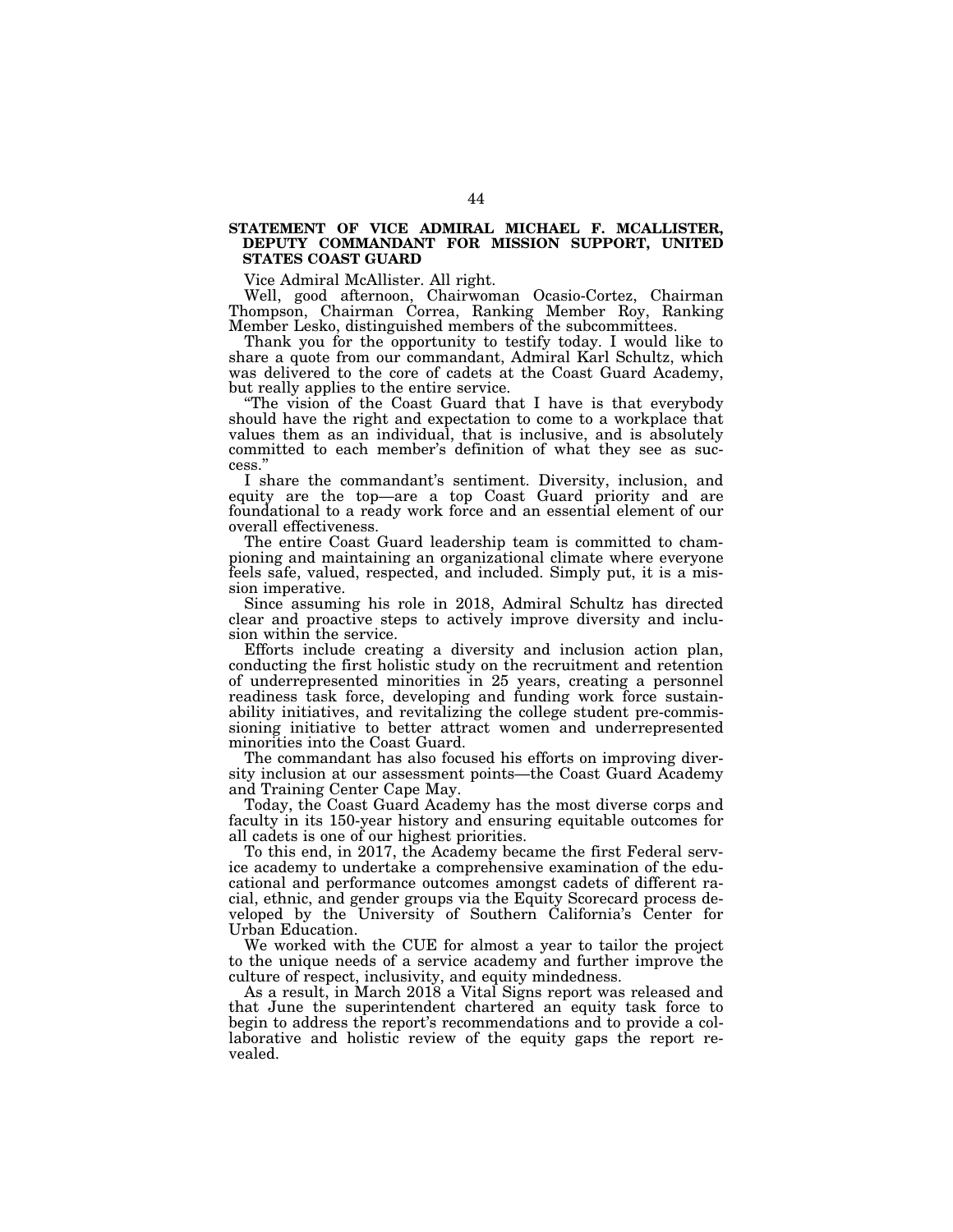The Vital Signs report is one of many assessment tools used to examine educational outcomes and formulate improvement strategies, and these broad efforts will allow us to improve policies, practices, and customs to maintain world-class programs and meet our mission of graduating leaders of character.

Building upon these efforts, the commandant issued a strategic vision for the Coast Guard Academy in the June 2018. This vision establishes clear direction to foster an inclusive environment that enables students and faculty to reach their greatest potential and to facilitate a climate of respect.

To these ends, additional oversights were created including the deputy commandant for Mission Support, deputy for personnel readiness, a two-star admiral responsible for the Human Resource Directorate, Force Readiness Command, and the Coast Guard Academy.

Admiral Schultz and the entire Coast Guard senior leadership team is taking every step to foster and develop a climate that is free from harassment, bullying, and retaliation.

And when incidents do occur, we act swiftly and professionally. We take all complaints of harassment, bullying, and retaliation seriously and have actively addressed every issue that was raised in the Academy whistleblower investigation.

Specifically, we have implemented service wide changes to the Coast Guard civil rights awareness training, revised procedures requiring commanders to notify the next level in their chain of command regarding the findings of all harassment, hate, hazing, and bullying inquiries, and we have revised policies via official service wide communications articulating whistleblower procedures to all personnel, and highlighting that a management official may not use their authority to take or threat action against a civilian employee, candidate for civilian employment, or a military member from making protected communications to Members of Congress.

This work is vitally important, and while we have made significant strides to create lasting change, our work is far from complete, and I will quote Chairman Correa from earlier: ''We recognize our shortcomings.''

Going forward, we have already begun working on ways to improve our anti-hate and hate—or anti-harrassment and hate instrument process, or what we call AHHI, as well as the administrative investigations process as a whole.

While the policies are still being worked internally, I can offer that we are considering providing more robust guidance for the selection of investigators and the contents of convening orders, as well as giving greater clarity to the investigators as they work to create their investigative plan.

Further, we are working closely with the Department of Homeland Security to develop a civil rights and civil liberties training module that can be provided to investigators who are assigned to investigate claims of harassment.

Now, as in the past, we appreciate Congress's support in helping us to identify areas where we need to improve, where are policies are unclear or where our policies are not meeting the needs of our work force.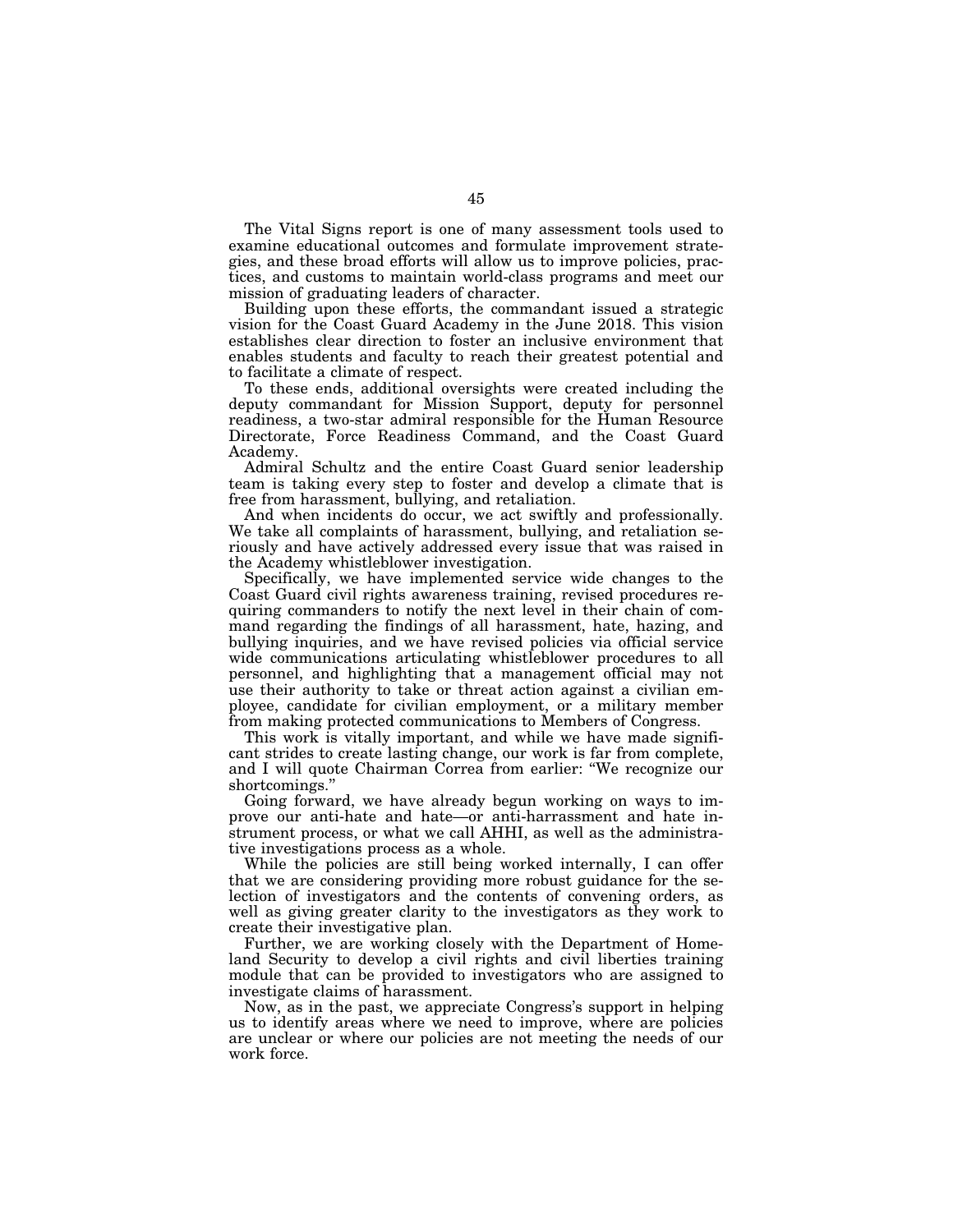Moreover, your expertise and insights are invaluable as we work to build an inclusive and diverse Coast Guard Academy.

Particularly, we would welcome opportunities for direct engagement through the Coast Guard Academy Board of Visitors so that we can best collaborate to foster an environment that is free from discrimination, harassment, and other unacceptable behaviors.

Thank you again for the opportunity to testify today and I look forward to your questions.

Ms. OCASIO-CORTEZ. Thank you very much.

The chair now recognizes Mr. Correa for five minutes of questioning.

Mr. CORREA. Thank you, Madam Chair.

Admiral McAllister, again, I want to welcome you here today. Just returned from a trip to New Zealand and Australia and I am proud to report that they talked glowingly about our Coast Guard.

They talked about coordinated efforts exercises and rescuing folks in places of the world in the sea where nobody has ever heard of, and you do a great job.

And as I was mentioning earlier, in Puerto Rico I have also heard the same thing. You watch, you monitor areas as far as Venezuela for those drug interdiction and I understand you have been, you know, stepping all over some mini submarines lately full of drugs, and thank you for doing that good work as well.

North Korea—as I mentioned, earlier, you are part of the enforcement of those sanctions out there, because the Navy can't do it and you all step up and do it. So, you do some very good work.

And I am just going to put it out again, my committee is one of the committees that has co-jurisdiction these issues and I want to not have you report to us but work with you on these issues.

As I mentioned earlier, I had the same challenges in—with the California National Guard and General Baldwin. He stepped up and we worked it out, and a couple of years later everybody was doing a very good job.

So, if I can, I am going to ask a couple of quick questions of you, sir, and move on.

As you know, earlier today the Oversight and Reform and our Homeland Committees released a report on the results of a 19 month-long investigation and the report contains seven recommendations to help ensure that the Coast Guard conducts prompt, thorough, and impartial—impartial investigations of such allegations in the future. Trying to create some good policy here, sir.

So, I am going to summarize the seven recommendations.

No. 1, orders for investigation should identify the specific allegations to be investigated.

Specific allegations be no appearance of conflict of interest.

Individuals assigned to investigate should have the proper training.

Guidelines should be established regarding process for adjudicating complaints.

Investigative reports should meet the standards set forth in the Coast Guard's Administrative Investigations Manual.

No. 6, actions that could have a chilling effect on complaints should be prohibited.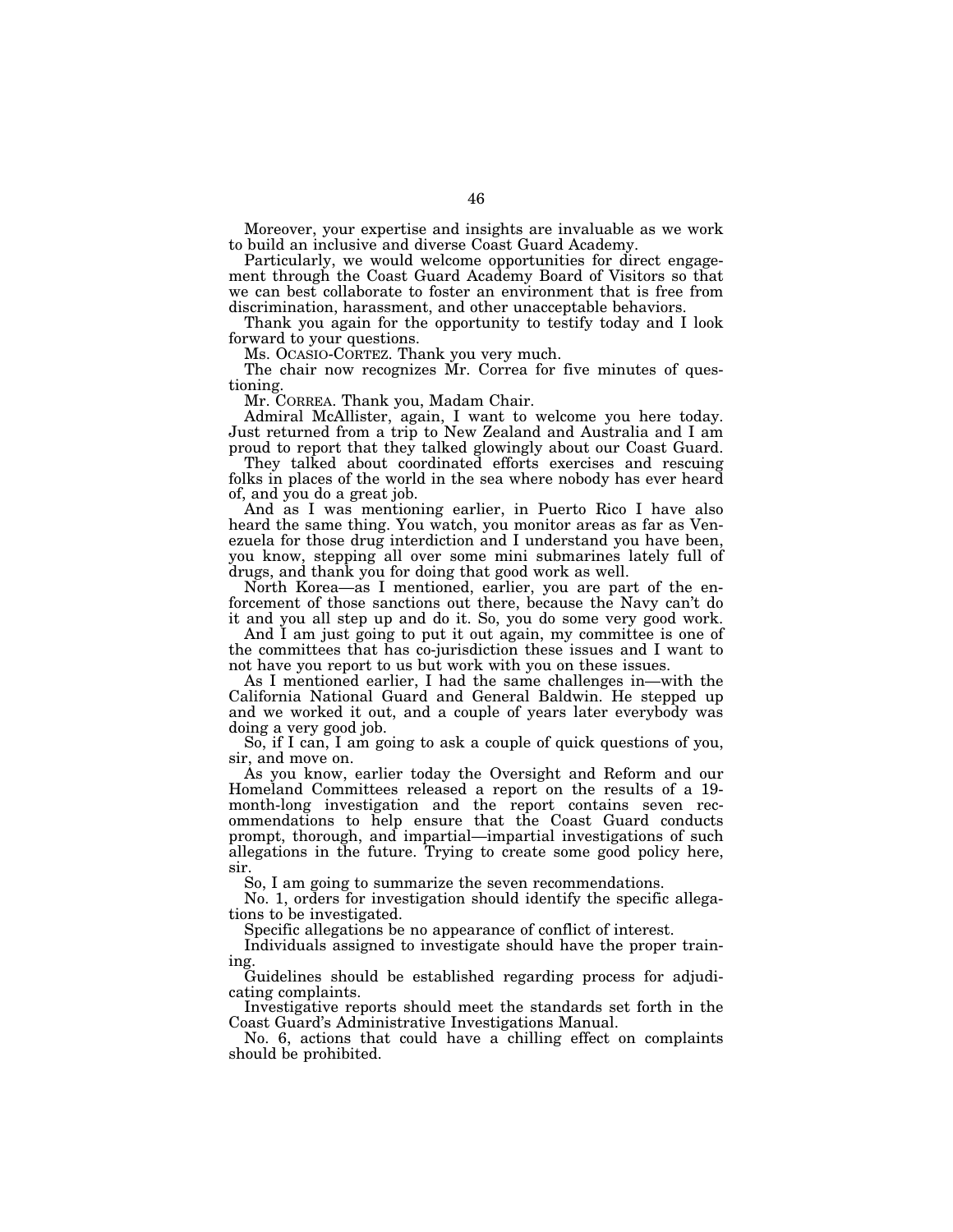And finally, the Coast Guard's anti-harassment anti-bullying policies and procedures should be followed. They exist, but they should be followed.

So, can I get a commitment from you today that the Coast Guard will implement these recommendations and that you—I am not going to say work to do it but work with us to make sure we get it done and make sure you continue to shine brightly because all the folks in the Coast Guard have earned our respect and admiration.

It is a question.

Vice Admiral McAllister. Well, Chairman, thanks very much for the question.

First off, thanks for your comments about Coast Guard operations around the world. We are proud of what we are able to do alongside our DOD and international partners, and we also look forward to working with the committees here to enhance our policies and procedures.

I did not have the opportunity before testifying here today to look at the details of those recommendations. But as you described them, sir, all of those sound reasonable.

I certainly agree in concept with the idea of enhancing our policies and procedures along the lines of clearer orders to investigating officers. Ensuring that investigating officers have the appropriate training to do their work in an impartial manner brings integrity to the process, avoiding conflicts of interest.

And so absolutely agree in concept and I look forward to working with the committees and we are happy to do that.

Mr. CORREA. Admiral McAllister, I am going to say once you have a chance to look at those, I am going to buy you lunch.

I am going to buy your staff some lunch and let us sit down and work through these issues and make sure that we can comply with all these seven recommendations and move ahead.

Thank you very much, and Madam Chair, I yield the remainder of my time.

Ms. OCASIO-CORTEZ. Thank you.

Mr. Correa yields. The chair now recognizes Mrs. Lesko of Arizona.

Mrs. LESKO. Thank you, Madam Chair, and thank you for being here, Vice Admiral McAllister.

First, I would like to say how I am—again, I want to say how disappointed I am that we are doing this little stunt here with the blank chair without Admiral Schultz's name tag. I mean, this is like common in Judiciary Committee that the Democrats pulled this stunt.

But, really, I am sure your staff has told you that the Coast Guard has repeatedly offered Vice Admiral McAllister to come and testify—he person that actually knows the facts about this.

And so, again, I think it is beneath the dignity of the House of Representatives to keep on pulling these stunts. But I do have questions for you, Vice Admiral McAllister.

First of all, the Inspector General representative that was here today said that the Coast Guard had completed three out of the four recommendations that they said to the Coast Guard and if I remember what he said it was a very—seemed like a very small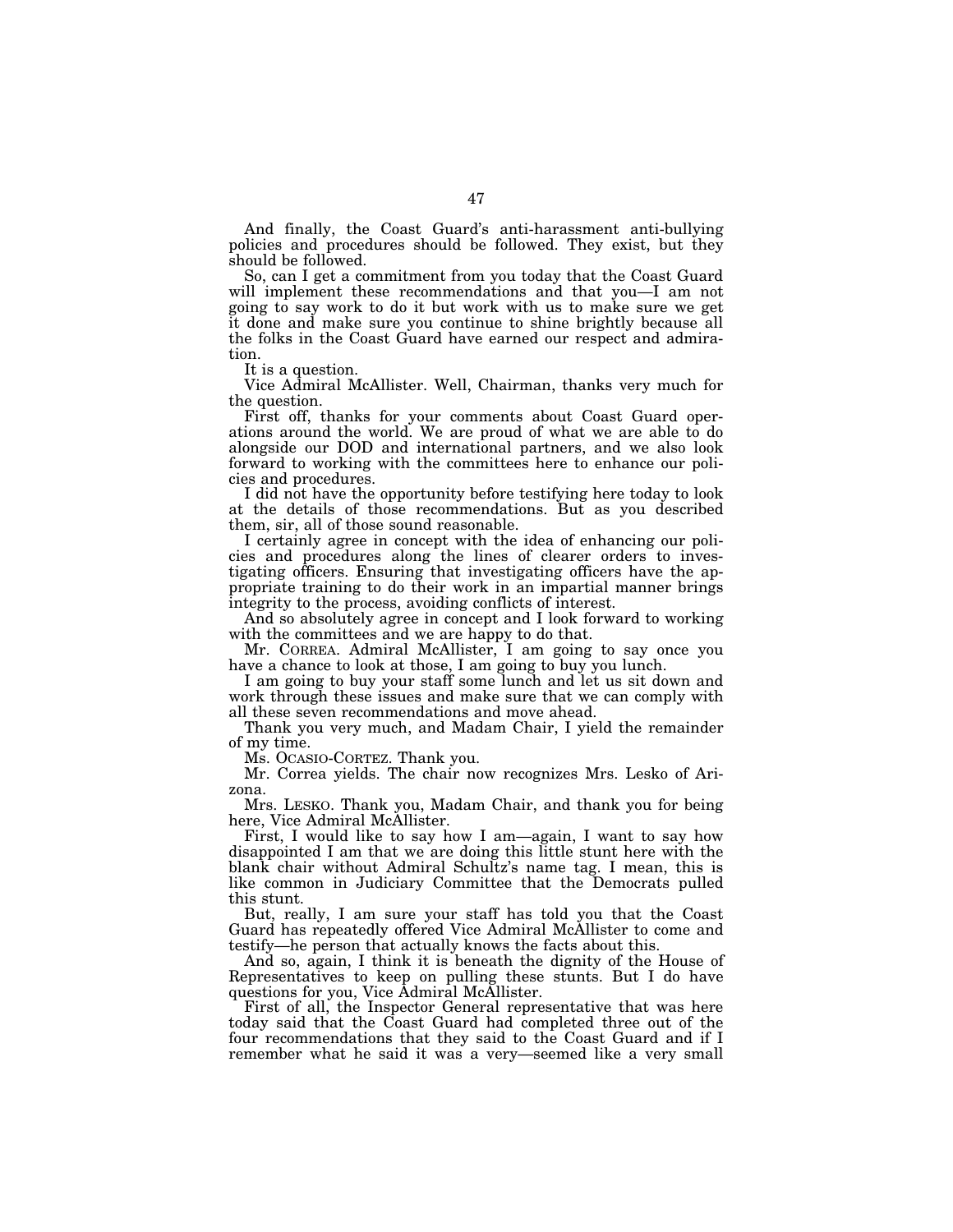thing that you hadn't done, something to the—it was this one, direct that the U.S. Coast Guard Civil Rights Manual be modified to clarify that military members who believe they are subject to whistleblower retaliation should file a complaint with DHS OIG, not the U.S. Office of Special Counsel and that there was some other manual that you forgot to put that in. Is that what you heard and are you willing to add that to the other manual to complete all the recommendations?

Vice Admiral McAllister. Congresswoman, absolutely.

So, we have actually taken all four of the OIG recommendations for action. We had taken action immediately after receiving the results of that investigation.

The nuance here is we put out a message to every person in the Coast Guard saying that we had changed the policy. We needed to go back and update the manual that that change pointed to and that is in process right now and I suspect that that will be completed shortly. But everybody in the Coast Guard knows that the policy has changed, and it has in fact changed. So, we completed all four of the OIG recommendations.

And, ma'am, if you don't mind, just to mention Admiral Schultz asked me to testify on his behalf today. As you mentioned earlier, not only do I oversee the Coast Guard Academy, I see all of our diversity and inclusion initiatives, all of our H.R. policies, all of the rest of our training, infrastructure.

And so I appreciate the opportunity to come and talk to you at the level of detail that I can provide on those programs.

Mrs. LESKO. Yes. Thank you, and I appreciate—I want to remind some of my Democratic colleagues, who many of them I know and get along with well, that it was the minority that invited you here.

The majority, apparently, didn't invite you here and just kept on inviting Admiral Shultz, even though you are the one that has all the knowledge on this, which is confusing to me.

Vice Admiral McAllister, do you believe that the issues of bullying and harassment are widespread within the Coast Guard?

Vice Admiral McAllister. Congresswoman, I don't have any data to suggest that those are widespread issues. If there are people who believe and have seen that they are wider spread than the data that I have suggests, then I am absolutely interested in hearing directly from those people.

And, you know, I would tell you the commandant and I and our entire senior leadership team is committed to, as I stated in my opening statement, creating an environment where people feel, one, that they can reach their potential, but two, that if they need to report something that they find unsatisfactory that they have the right outlets to do that. And so process integrity is important to us and you have my commitment to continue to ensure that we do the best we can along those lines.

Mrs. LESKO. And thank you very much.

And, again, I want to say how disappointed I am that my Democratic colleagues chose to publish this report or give us this report today and give it to the staff on Saturday and my understanding didn't even ask for your input on it, didn't ask, of course, for our input on it, and this seems to be a pattern.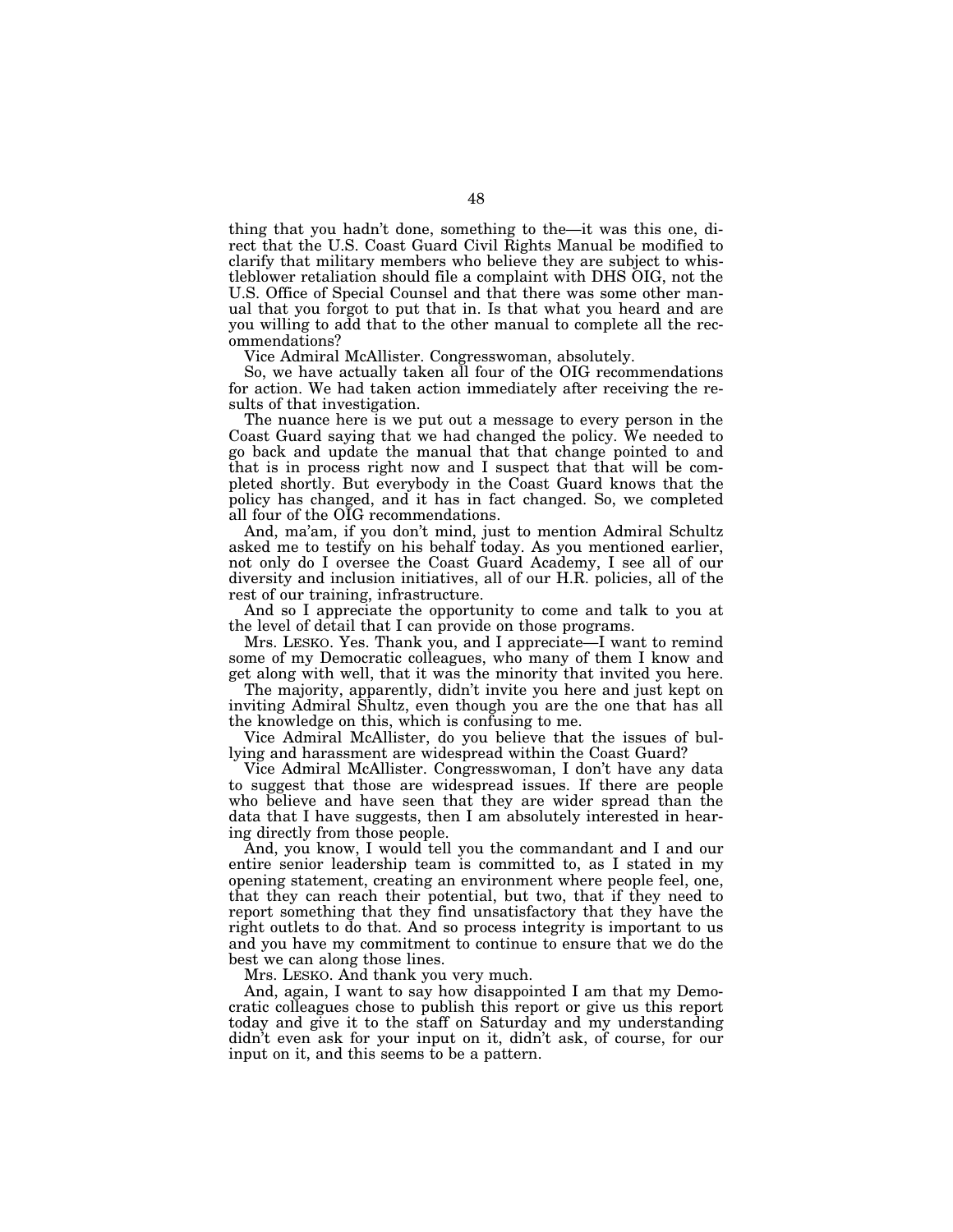I mean, I serve on the Judiciary Committee and we get dumped thousands of documents on a Saturday before a Monday hearing. I mean, this is, in my opinion, just a total—I know that they are in the majority.

I know they can do it. I know they have the votes to do whatever they want. But it is wrong.

And so I yield back my time, Madam Chairman.

Ms. OCASIO-CORTEZ. Thank you.

I will recognize myself for five minutes of questions.

On December 4, after the committees had written to the commandant requesting that he testify at today's hearing, the committees received letters from Rear Admiral Melissa Bert, the Coast Guard's director of Governmental and Public Affairs.

In the letter to Chairwoman Maloney, Rear Admiral Bert states that you, Vice Admiral McAllister, are, quote, ''the most appropriate witness'' for our hearing today.

Vice Admiral—and I would also like to take a moment to just thank you for coming in today. We are sincerely appreciative of the time that you are taking out and the effort that you are taking out to prepare for today's hearing.

With that being said, could you illuminate for us what did Rear Admiral Bert mean when she stated that you were a more appropriate witness than Admiral Schultz?

In what ways are you more qualified than the Coast Guard's commandant to speak about the Coast Guard's policies and procedures on harassment, bullying, and retaliation?

Mr. MCALLISTER. Madam Chairwoman, I would just offer to you—and I consulted with the commandant on this—as a service chief he has a lot of responsibilities. He has assigned me the responsibilities of delivering a diversity action and equity plan for the entire Coast Guard and for, more specifically, for the Coast Guard Academy.

So, as an example, just last week, the commandant and I together presented our draft diversity inclusion plan for all of the senior leaders in the entire Coast Guard. We brought them all together and that was agenda item No. 1.

And so he is absolutely committed to it. But he has got a lot of things that tear at his time. He has got a lot of strategic priorities for the service and he asked me, with my portfolio and with my understanding of the detailed policy and procedural issues, which really is, you know, the work of the staff, to represent him here today.

Ms. OCASIO-CORTEZ. Would you be able to illuminate for us why the both of you could not come and it was just you?

Mr. MCALLISTER. Well, my understanding, and I am not sure— I haven't laid eyes on the rule myself—but it is common practice within our department that I know of that we provide a single witness to a hearing.

Ms. OCASIO-CORTEZ. I understand.

So, I have a copy here of the Coast Guard's anti-discrimination and anti-harassment policy statement. It is up there.

Can you tell me who signed that statement?

Mr. MCALLISTER. That is signed by Admiral Schultz, our current commandant.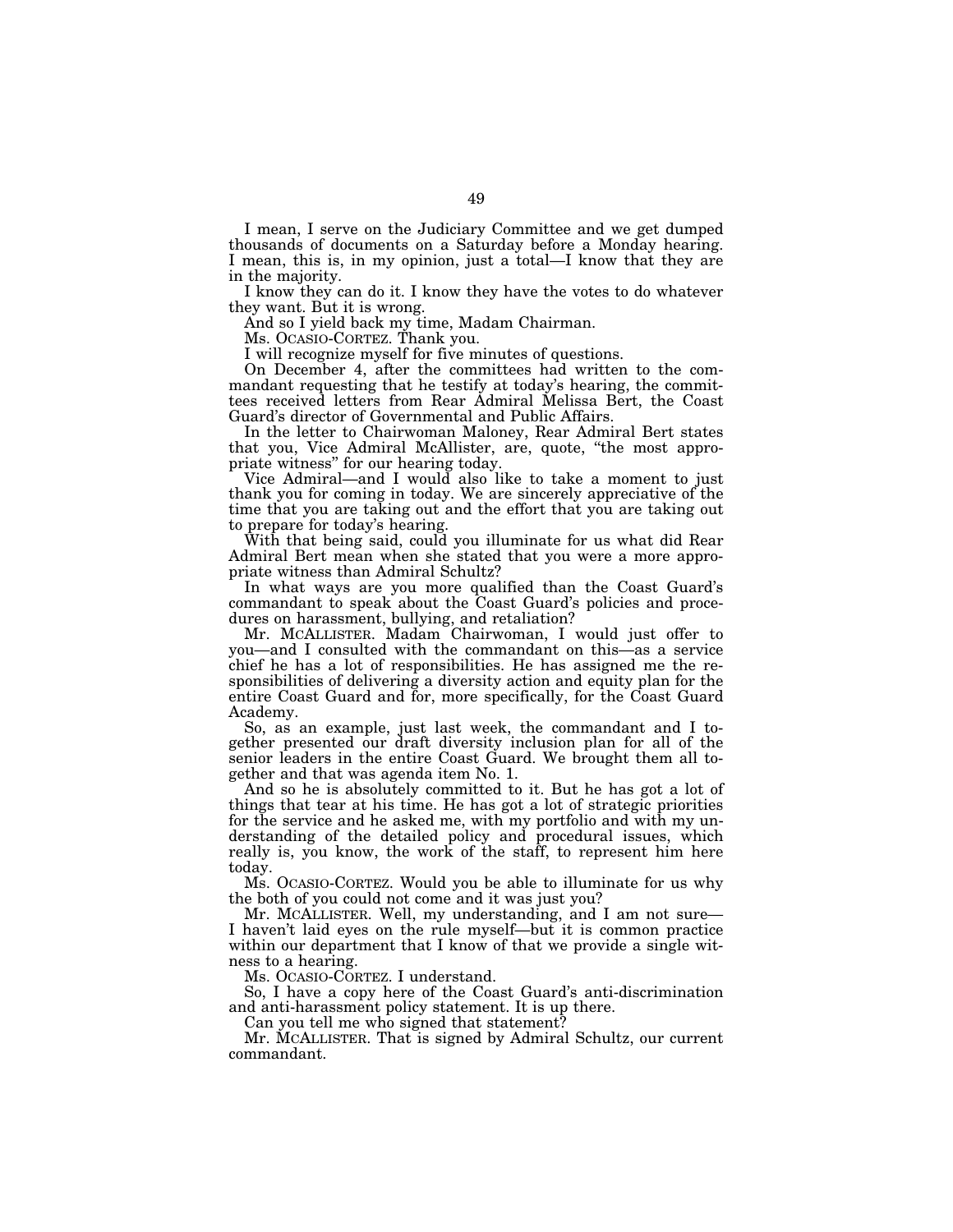Ms. OCASIO-CORTEZ. And here is the Coast Guard's equal opportunity policy statement. Can you tell me who signed that?

Mr. MCALLISTER. That is also signed by our commandant.

Ms. OCASIO-CORTEZ. So, with utmost respect, I would have assumed that since the commandant signed these two policies he would have the most knowledge and assume the highest responsibility for their enforcement and implementation on how they work, and I think one of the questions and one of the concerns that we have is that it may not just be limited, you know, to one area.

This is a question of the entire Coast Guard, and I am surprised to hear that the commandant is issuing policies that he is not able or willing to make time to discuss with Congress.

Vice Admiral, how many times in the past has the commandant been invited to a congressional hearing that he has refused to attend?

Mr. MCALLISTER. Ma'am, I am not aware of any. I am happy to provide additional information for the record.

Ms. OCASIO-CORTEZ. So, this is the first time that the commandant has refused to attend a congressional hearing. How many times in the past has the director of Governmental and Public Affairs responded to a request from a congressional committee for testimony from the commandant by telling the requesting committee that an officer subordinate to the commandant is more appropriate of a witness than the commandant himself?

Mr. MCALLISTER. I am not sure I have the full visibility on the correspondence back and forth from a congressional affairs perspective to-

Ms. OCASIO-CORTEZ. I understand.

Mr. MCALLISTER.—answer that question.

I will offer both the commandant and I have only been our positions for about 18 months now. So, that is the window that I can use to judge for you.

Ms. OCASIO-CORTEZ. I completely understand and I thank you.

But I do think it is important to assert that this may be unprecedented at least in recent history for a commandant to refuse to attend a congressional hearing and that refusal today is disappointing to this committee and it is—it only seems to—from what we can infer, that lack of presence seems to essentially suggest that and reaffirm about the command environment in which Lieutenant Commander Young-McLear suffered and perhaps has suffered retaliation for making allegations of harassment and bullying, and I think that that is what that absence here today is difficult for us to square.

But, once again, I want to state my gratitude for you coming here today and it is in no means a respect—a disrespect to you or your service, and I thank you for you taking the time to testify today. I thank you very much.

The chair now recognizes Mr. Roy of Texas.

Mr. ROY. I thank the chairwoman.

Vice Admiral McAllister, do you have complete knowledge of what is going on at the Academy? Are you in charge of what is happening at the Academy?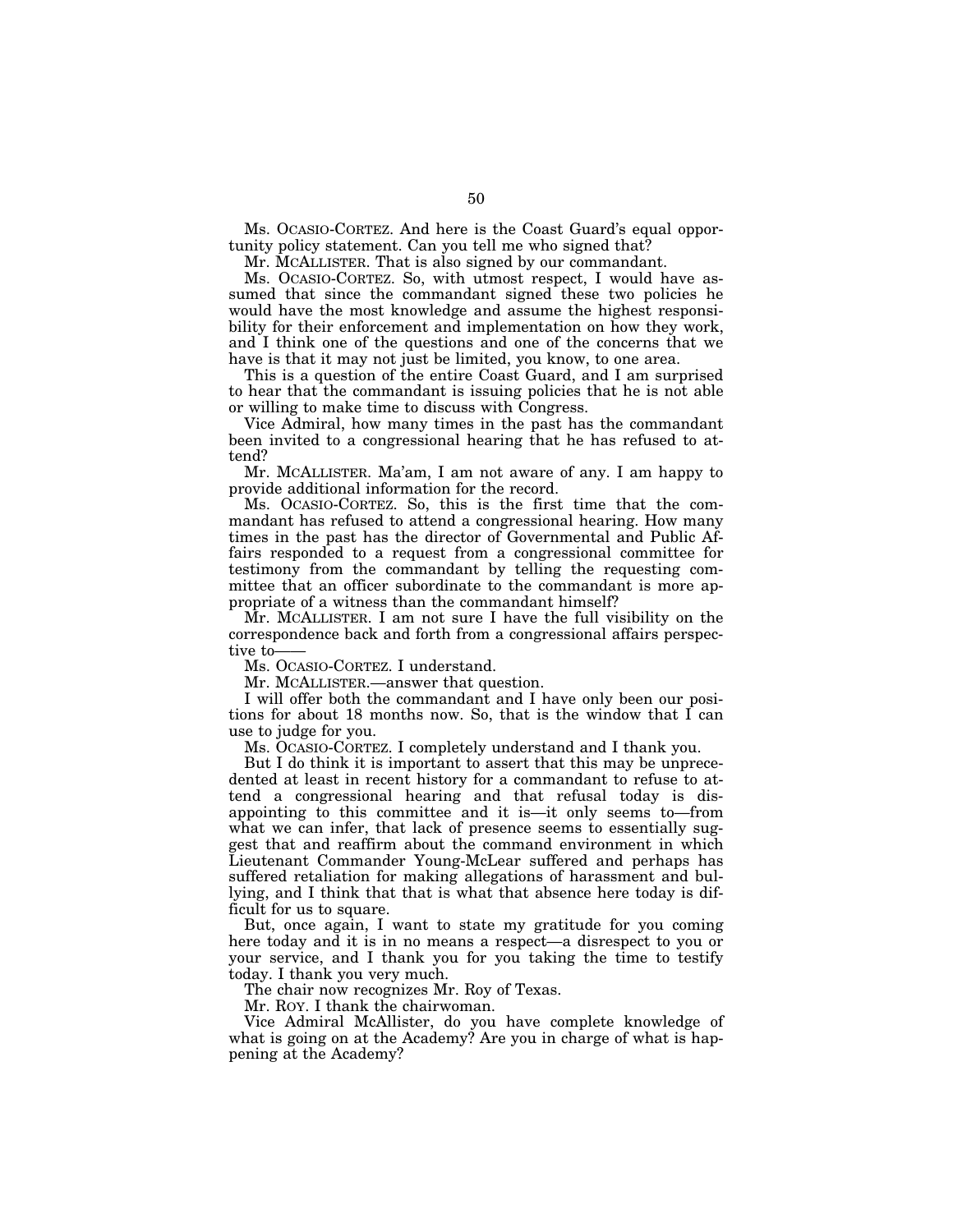Mr. MCALLISTER. I am, sir. I am in the chain of command. I supervise the superintendent of the Coast Guard Academy who runs the Academy on a day-to-day basis.

Mr. ROY. So, you are fully knowledgeable and fully able to answer these questions as vice admiral?

Mr. MCALLISTER. I believe I am. Yes, sir.

Mr. ROY. Could you give me a little bit of your background? How long have you been in the United States Coast Guard and your education, training, and so forth?

Mr. MCALLISTER. Sir, I have been in the Coast Guard for going on 34 years. I am a graduate of the United States Coast Guard Academy.

I have both operated all around the Coast Guard and I have been in the support worlds, the engineering worlds, the H.R. worlds, the budget worlds, and so forth.

From an educational standpoint, received Master's degrees in civil engineering and a Master's in business administration, and a graduate of a variety of executive education opportunities.

Mr. ROY. Safe to say that you are proud of the United States Coast Guard?

Mr. MCALLISTER. I am very proud of our organization, and as was introduced in some of the opening comments, I think we have an outsized impact for, you know, against the size of our service.

Mr. ROY. Safe to say you are proud of the United States Coast Guard Academy and being a graduate of that institution?

Mr. MCALLISTER. I am. We are always looking for ways to improve, though, and I recognize that in some cases we need to do that.

Mr. ROY. What are the primary missions of the Coast Guard?

Mr. MCALLISTER. Well, sir, I know you are familiar with some of our missions including interdicting drugs and transnational organized crime.

We have had a banner year last year, seizing 208 metric tons of cocaine, which is more cocaine than all other U.S. law enforcement agencies combined. We have saved thousands of lives, maintain our Nation's waterways, facilitate extremely important commerce into and out of our ports.

And so a variety of different missions that we are carrying out simultaneously, literally around the world every day.

Mr. ROY. The United States has 95,000 miles of coastline, 360 seaports, 3,700 Marine terminals, and 25,000 miles of waterways. Does that sound about right to you?

Mr. MCALLISTER. That is correct, sir. It is about a \$5.4 trillion a year maritime commerce system.

Mr. ROY. You mentioned drug interdiction. You talked about the tons of cocaine with a street value—I mean, 2017 223 metric tons with a street value of \$6.6 billion. 2017, the Coast Guard also detained 708 suspected drug smugglers. Does that all sound right to you?

Mr. MCALLISTER. Yes, sir. It does. And about two-thirds of those drug smugglers are brought back here to the U.S. for prosecution, which allows us to find other drug smugglers.

Mr. ROY. Another staggering statistic—you mentioned saving lives. 2017, the Coast Guard saved 4,228 lives, conducted 16,000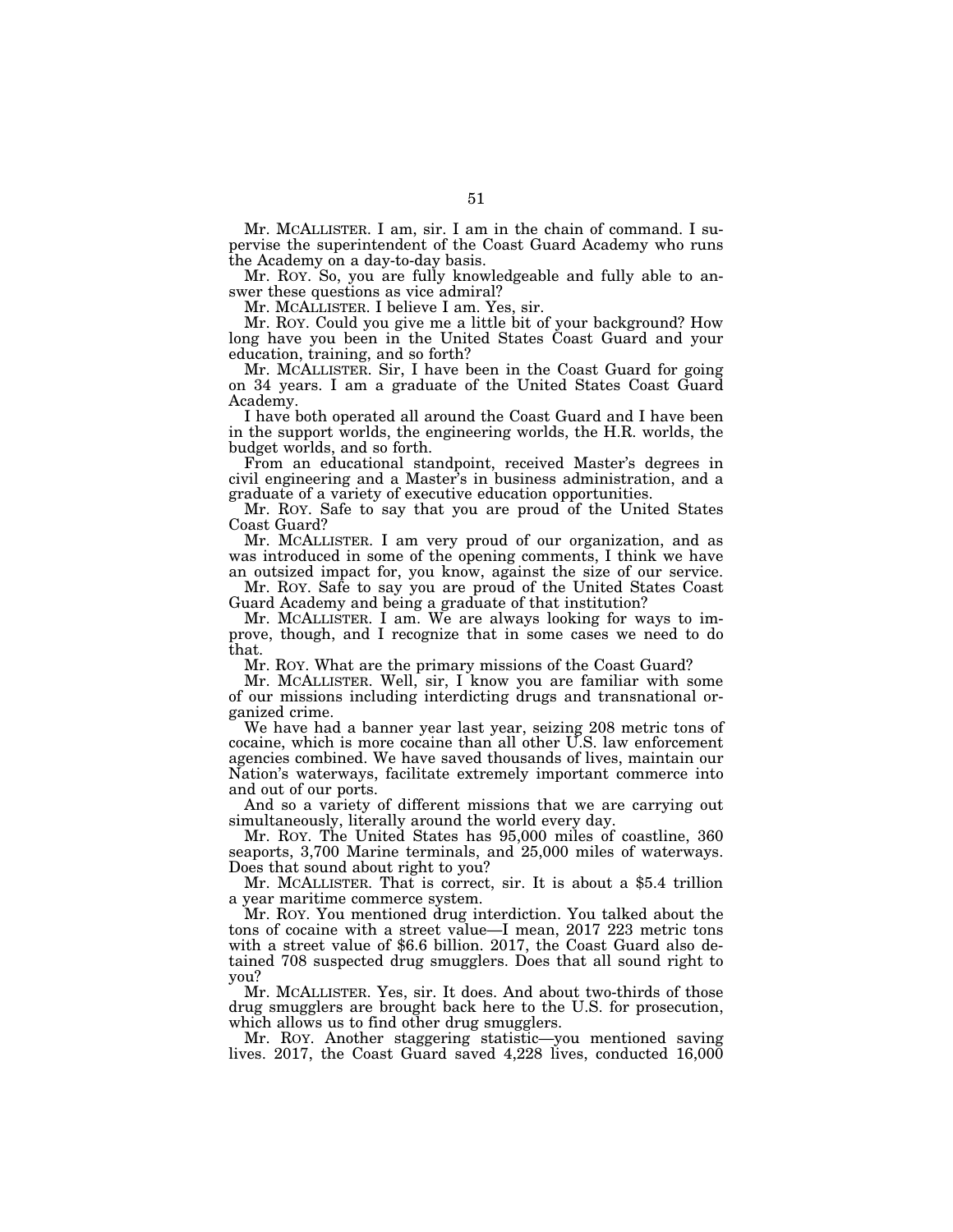search and rescue operations consisting of nearly 12,000 people during hurricanes.

It is clear the Coast Guard plays an important role in keeping the Nation's borders and citizens safe. We could go through all of those wonderful accomplishments.

How many members active—are active in the United States Coast Guard right now, roughly?

Mr. MCALLISTER. Sir, we have about 43,000 active duty members.

Mr. ROY. And how many students are there at the Academy currently, or in a class?

Mr. MCALLISTER. Approximately 1,000 cadets, sir.

Mr. ROY. OK. And you responded to my colleague just a minute ago who asked a question about whether you believe that the kinds of harassment and bullying that is the subject of this hearing is prevalent throughout the Academy or the Coast Guard.

Is it safe to say that of those 43,000 or the rough number that you said of the members of the United States Coast Guard, the thousand at the Academy, do you have any idea of the rough number of cases of harassment or bullying that have been reported and moved up the chain? So, some rough knowledge of the state of that?

Mr. MCALLISTER. Yes, sir. I can give you some rough numbers.

We receive, to my understanding, about 250 EEO complaints a year. We actually beat the Federal averages and are at the top of the DHS in terms of timeliness of resolving those issues, resolving those issues at the lowest level possible and of using mediation to achieve that.

On the anti-harassment and hate incident side, we also receive about 250 of those types of cases a year and about a third of those—well, all of those are investigated immediately and about a third of those have resulted in action, everywhere from verbal counseling to removal of duties.

So, it is a system that is relatively mature, although we would like to process it in place, and I would argue, working to some level today.

Mr. ROY. I am aware that there are other places where the Coast Guard has voluntarily or chosen itself to lead. For example, ensuring equitable outcomes for all cadets in the U.S. Coast Guard Academy has been a strategic priority since 2013. Is that correct?

Mr. MCALLISTER. That is correct, sir.

Mr. ROY. And when did the Coast Guard determine that there was an issue with equitable outcomes for the Academy and how did you identify it?

And I am running of time, but if you could just give a little bit of background here for the committee on how you all took action to deal with some of those issues yourselves as the United States Coast Guard to address those.

Mr. MCALLISTER. So, we were the first service academy to go through the equity scorecard process, again, under the—with the help of the University of Southern California, and that was in 2017 and that just gives you a snapshot of where there may be or there are inequities in outcomes across different dimensions—academics, military, athletics, and overall.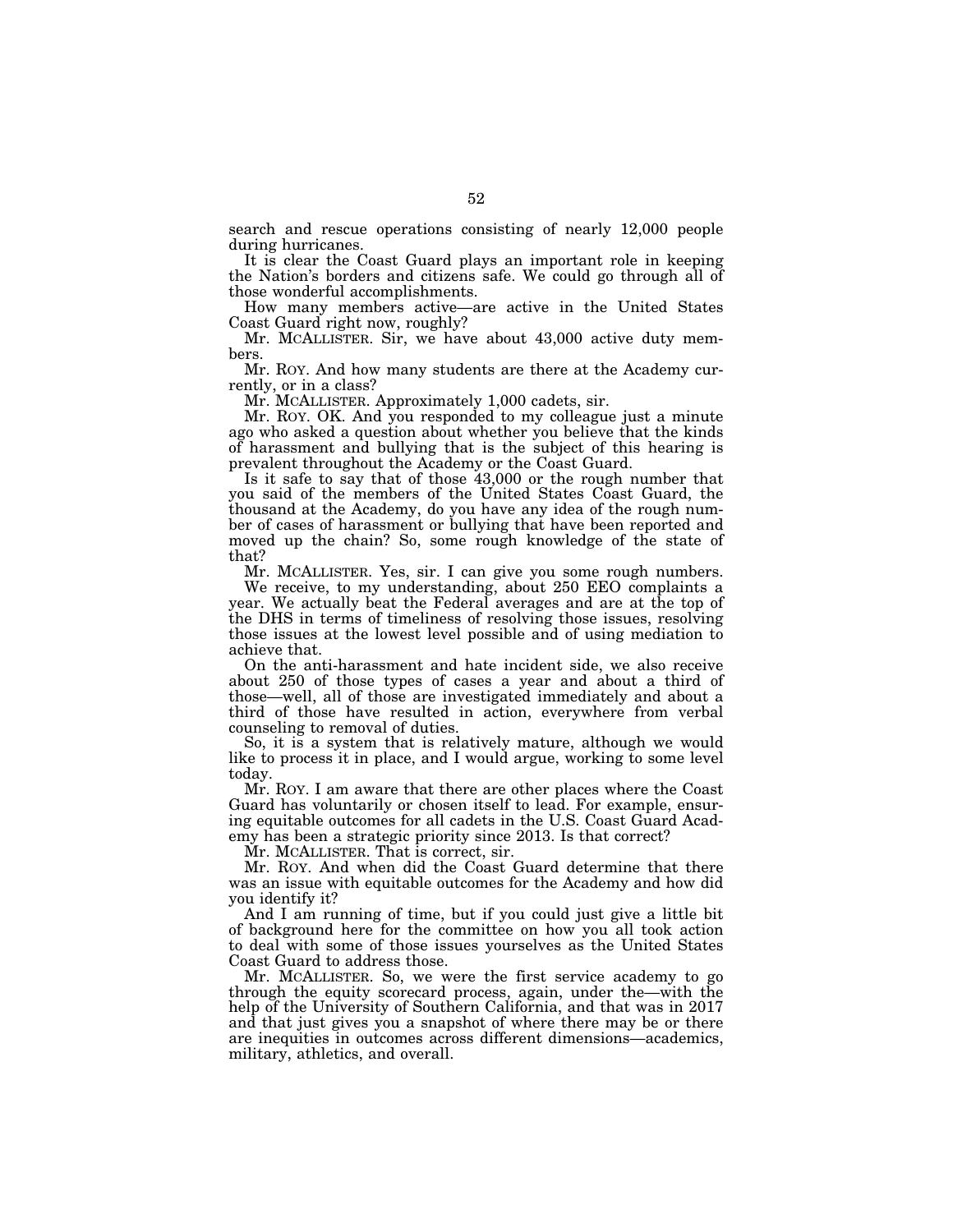And it is now the work of the equity task force that was mentioned in the previous panel to identify the root causes of those issues and to do the things that need to be done to create more equitable outcomes as a result of that.

And there is a long list of things that we are doing right now with some of the people who are sitting behind me from the Coast Guard Academy involved to enhance things like our teaching methods, our mentoring programs, senior leadership, understanding of climate-related issues and those sorts of things.

Mr. ROY. Thank you, Vice Admiral McAllister, and thank you for your service to our country.

Ms. OCASIO-CORTEZ. Thank you.

The chair now recognizes Mr. Thompson, the chairman of the Committee on Homeland Security.

Chairman THOMPSON. Thank you very much, Madam Chair.

Vice Commander, glad to see you. I want to make sure that, on the majority side, we think the buck stops with the commandant, and that is why he was invited.

The fact that in your testimony you made a number of references to the commandant and so we would assume, and rightfully so, that he is the person.

But as a person tasked with the responsibility of coming, you don't have a choice. So, we thank you and your record speaks for itself.

With respect to our whistleblower, did you have anything to do with any processing or reviewing of any of her complaint?

Mr. MCALLISTER. Sir, I did not have any kind of firsthand involvement in that. All of the investigations except for the OIG whistleblower investigation were completed before I got into my current position.

I did receive the results of that OIG report and helped craft the actions that the Coast Guard was going to take in response to that report. That is my only involvement thus far.

Chairman THOMPSON. Well, thank you.

Some of us have asked the question now that the appearance of the lieutenant commander being mistreated by people in the Academy, we are concerned that, as far as we know, no disciplinary action has been taken toward any of the people who are at fault.

Are you aware of any disciplinary action taken?

Mr. MCALLISTER. Chairman, I will offer we ended up taking administrative action against one of the individuals involved.

Now, it was more directly related to another incident of bullying where we found that bullying had occurred, and so we removed that officer from their primary duties, reassigned that officer, and that officer ultimately voluntarily retired rather than face the additional administrative actions that would have been a result of that.

And I say that because his removal was based on what we call a loss of confidence by the Coast Guard Academy leadership, and it would have included the totality of the circumstances in terms of his actions in his position, including those that the earlier panel identified in making that determination.

Chairman THOMPSON. Thank you.

You know, one of the hallmarks of a policy is how much of an enforcement mechanism you put in place behind it. What is the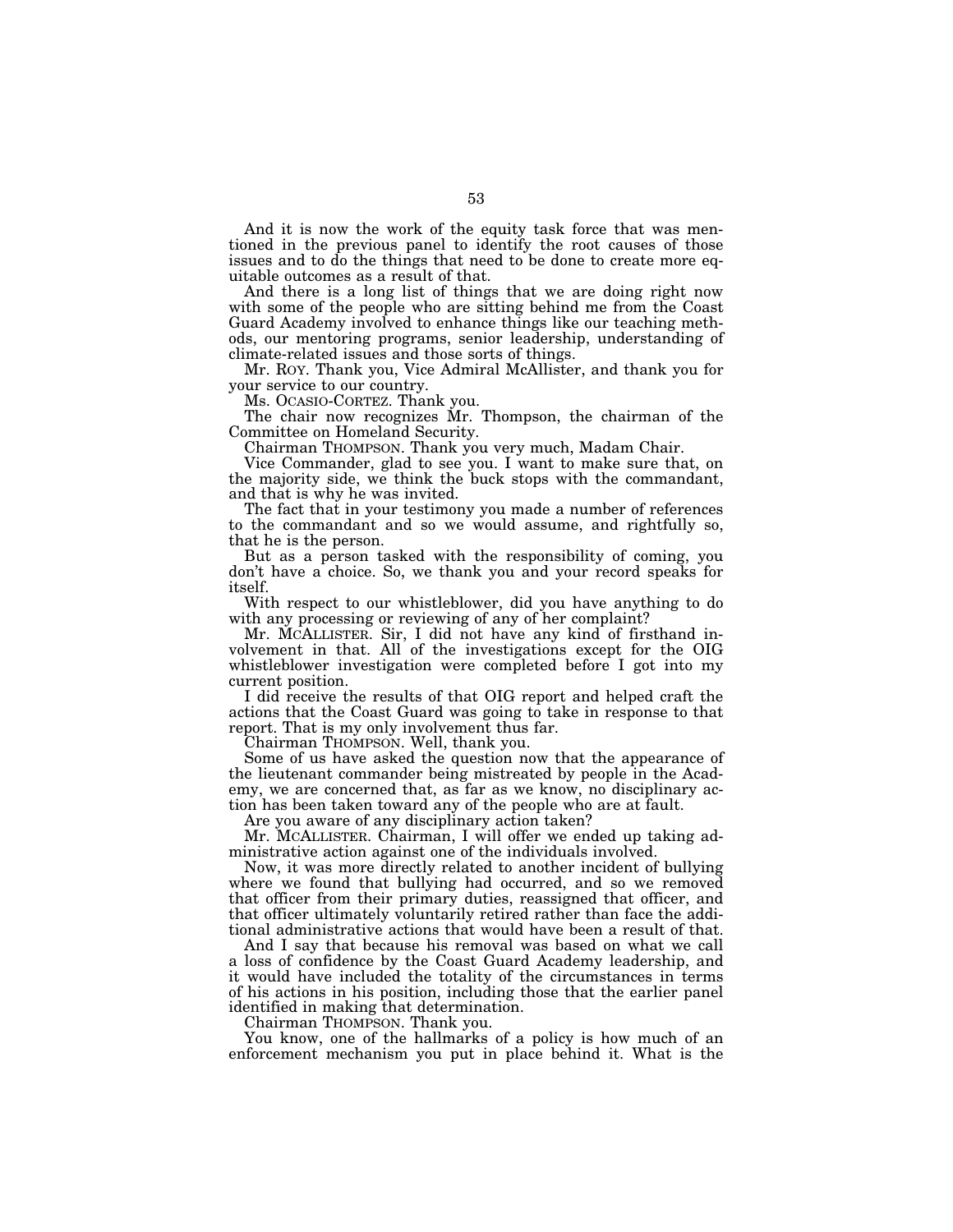current enforcement mechanism subject to the IG's recommendation that is available for bullying, harassment, or retaliation?

Mr. MCALLISTER. Sir, so there are a couple different processes involved there, particularly for harassment.

You can go either through the EEO process or through the administrative process, the anti-harassment hate incident process. For any of those, if it is severe enough you can go through a criminal process as well—criminal investigation.

But those are the processes that have been in place for a while. I would offer to you—to your question about the recent changes that we made as a result of the OIG report, those are recent changes and we haven't yet seen all of the positive things that will come from that.

I would tell you our work is incomplete there. There were some suggestions earlier made about improper communications between officials that were engaged in this process.

Those communications were not prohibited under our old policy. I would offer they are—now that we have raised our standards for our policies and procedures in terms of the discretion and the confidentiality of those communications, you will see less of that, and there is opportunity for us to be more specific in what those prohibitions look like to ensure we have it.

Chairman THOMPSON. So, you do understand the challenge that a cadet might have in the fact that you have a policy with no teeth and a reluctance to move forward with a complaint because the perception is that nothing will be done.

And I am saying that to say I encourage you to make sure that you go back to the commandant and express that a zero-tolerance policy on this would be absolutely necessary to also have some penalty and enforcement mechanism.

A couple of other items, Madam Chair, if I might.

You know, we went through quite an extensive effort to get information. Are you aware of all these committees had to go through to get basic information?

Mr. MCALLISTER. Yes, sir. I am.

Chairman THOMPSON. Are you comfortable that the Coast Guard did not impede the committee's right to certain information?

Mr. MCALLISTER. Chairman, I would offer to you it was certainly our intent to be responsive and transparent. There were a lot of processes that we were required to follow—Coast Guard, DHS, DOJ processes in terms of redactions and those sorts of things. I can certainly understand the committee's frustration with that.

I would offer we also have done 37 hours of briefings and interviews to supplement all of the record material—the 10,000 pages of record material.

So, I am hopeful that the committee found that at the end of the day they had everything they needed to make appropriate judgments.

Ms. OCASIO-CORTEZ. Gentleman's time has expired.

The chair now recognizes Mrs. Watson Coleman of New Jersey. Mrs. WATSON COLEMAN. Thank you, Madam Chair.

Vice Admiral, thank you for being here, and let me associate myself with all the good things that my colleagues have said about the work that the Coast Guard does in keeping us safe, keeping our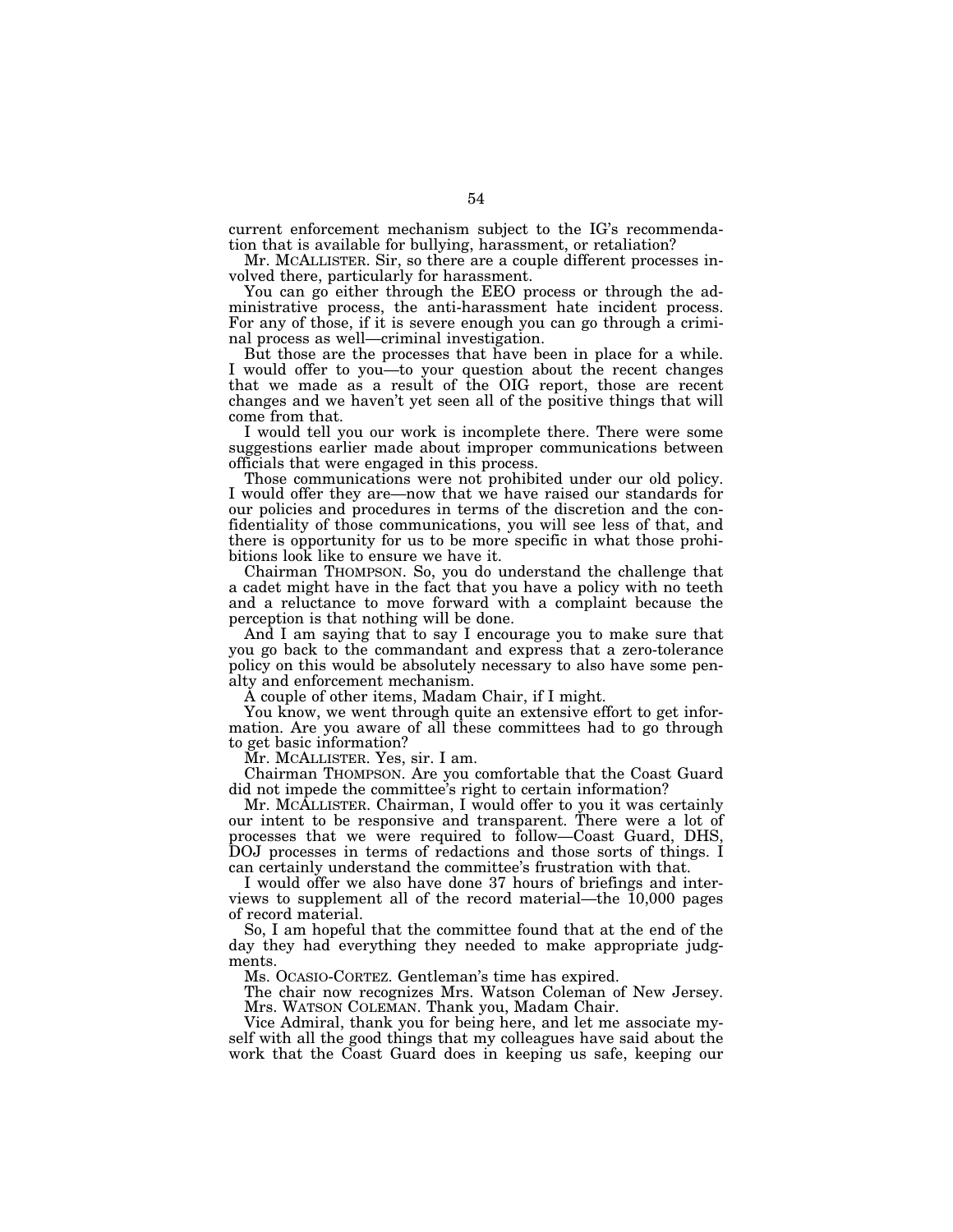waterways safe, finding drugs that should never get to our communities, and saving lives. You do a remarkable job and we are grateful.

But I need to talk to you about the sort of administrative aspects of the—of the Coast Guard, including the Academy.

A couple of things. No. 1 is, what—did you work in this area prior to your recent appointment? Where were you during the period of time that the lieutenant commander's complaints were being addressed or not addressed? What space were you working in?

Mr. MCALLISTER. I was not directly involved, Congresswoman. I was the regional commander for the Arctic and Alaska, and I was the deputy director of operations for the U.S. Northern Command-

Mrs. WATSON COLEMAN. U.S. what?

Mr. MCALLISTER. For the U.S. Northern Command.

Mrs. WATSON COLEMAN. OK. So, you weren't even on the scene, so to speak?

Mr. MCALLISTER. I was not, ma'am.

Mrs. WATSON COLEMAN. OK. I want to go over that case with you a little bit then, if you don't mind.

After the lieutenant commander raised complaints of harassment and a hostile work environment based in part on her race, her gender, and sexual orientation, the Coast Guard attempted to address them through preliminary inquiry.

The preliminary inquiry determined that a full investigation should be conducted. So, it would seem that the logical next step would have been for leadership to order that full investigation.

It seems simple, but instead the assistant superintendent of the Academy ordered a general climate and cultural survey of the department, chose an unqualified investigator from the information we have to conduct it, and specifically told the investigator not to investigate the allegations.

The investigator actually told the committee staff that he was, and I quote, "expressly asked not to look at any individual." He was not even made aware of the lieutenant commander's specific allegations until he spoke with her as the very last person he surveyed.

It would seem, actually, the process didn't break down but, rather, that it was purposefully subverted. The assistant superintendent was presented with credible allegations of harassment and took no steps to ensure that they were investigated appropriately.

So then, Vice Admiral, let me ask you a question on this. I need to understand is this a cover up?

Mr. MCALLISTER. Congresswoman, it is not.

Mrs. WATSON COLEMAN. It is not a cover up? Is it a sweeping of things under the rug? What exactly is it?

How could this have consistently happened over the last couple of years with people at such high levels knowing better or should know better?

Mr. MCALLISTER. So, if I may, the preliminary inquiry that is described is actually an administrative investigation.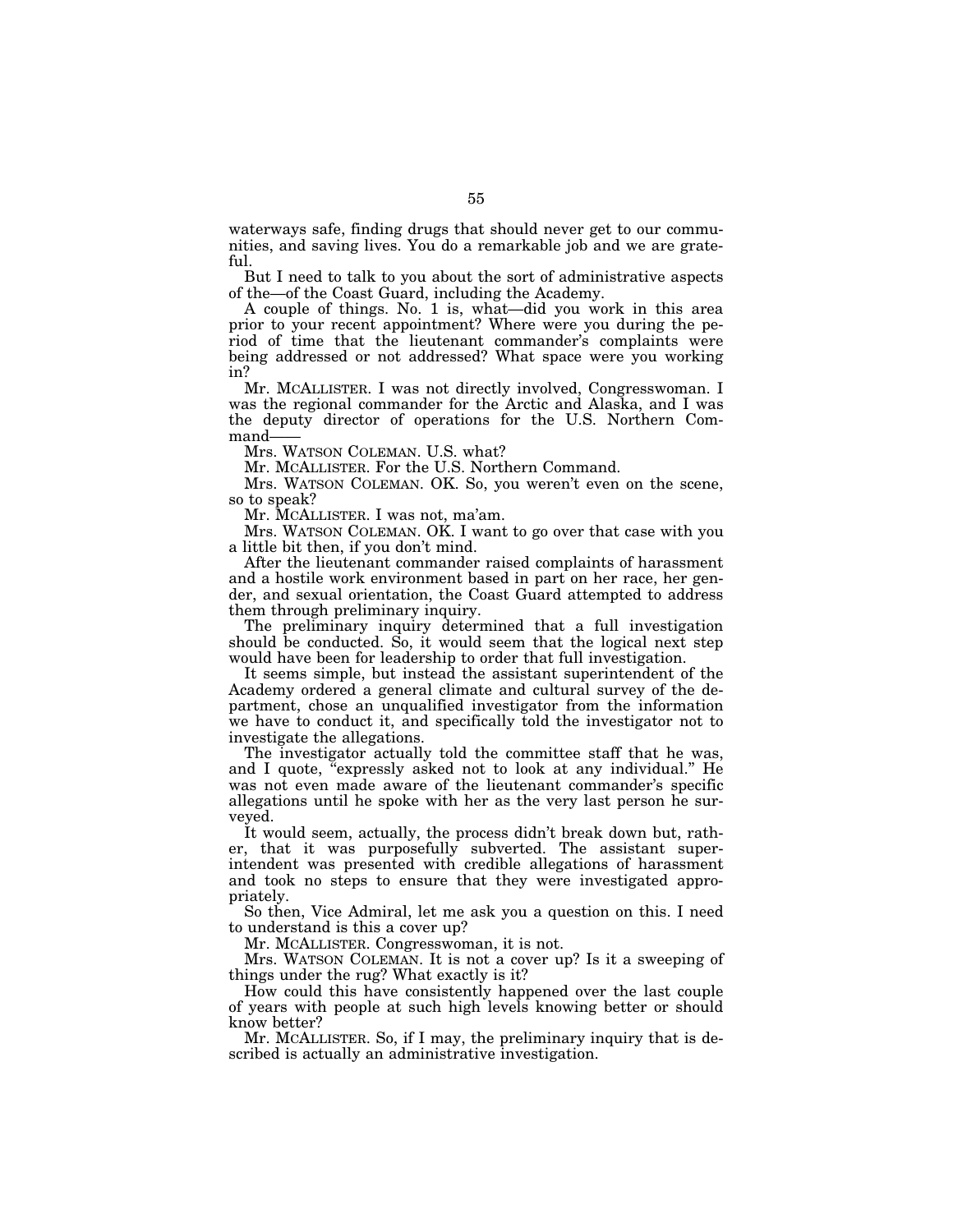That is merely the form in which the results are delivered. The recommendations from that preliminary inquiry were to do a broader investigation——

Mrs. WATSON COLEMAN. Right.

Mr. MCALLISTER.—of the entire department, which was ordered and done and was done in an investigation format. I have seen that investigation myself. It was accompanied by——

Mrs. WATSON COLEMAN. Are you saying that the information I have here, that the request for the investigation was denied, is inaccurate?

Mr. MCALLISTER. An investigation was ordered and done, ma'am.

Mrs. WATSON COLEMAN. When? In relationship to this first part, when was that—when did that happen? Was there a period of time where the investigation was recommended and the assistant superintendent did not do it?

Mr. MCALLISTER. No. The-

Mrs. WATSON COLEMAN. Or did not order it?

Mr. MCALLISTER.—the investigation was recommended by the dean and the assistant superintendent ordered the conduct of that investigation.

Mrs. WATSON COLEMAN. Was the dean the investigator who made the recommendations?

Mr. MCALLISTER. The dean was the investigator of the first—was not the—I am sorry.

Mrs. WATSON COLEMAN. And he made the—what?

Mr. MCALLISTER. To be clear, he was not the investigator but he was the convening authority for the first investigation.

Mrs. WATSON COLEMAN. Was there a period of time where there was the preliminary investigation a recommendation for a more thorough investigation and a declining on the part of administration to move forward with that comprehensive investigation at that time? That is my question.

Mr. MCALLISTER. No, there was no declination of the need to do a second administrative investigation.

Mrs. WATSON COLEMAN. OK. If that was the case, why did it take so doggone long to come to any conclusions as it relates to the lieutenant commander's allegations?

Mr. MCALLISTER. It took approximately—it took approximately 30 days, which is our standard for the first investigation.

Mrs. WATSON COLEMAN. I think we are talking a couple of years. Mr. MCALLISTER. And it took approximately 30 days for the second investigation.

Now, I am not holding these investigations up as the model. There were issues in those investigations in terms of the lack of detail on what those investigations should include, the form in which those investigations were provided.

So, this is not—I mean, this was not the experience that everybody gets-

Mrs. WATSON COLEMAN. Thank you, Vice Admiral. I have been— I have heard this, which means that my time is up.

I think that my concern is that the climate and culture investigation didn't examine the specific allegations and that in and of itself is troubling to me because it seems to me that there was an intentional subversion of what should have been the right thing to do.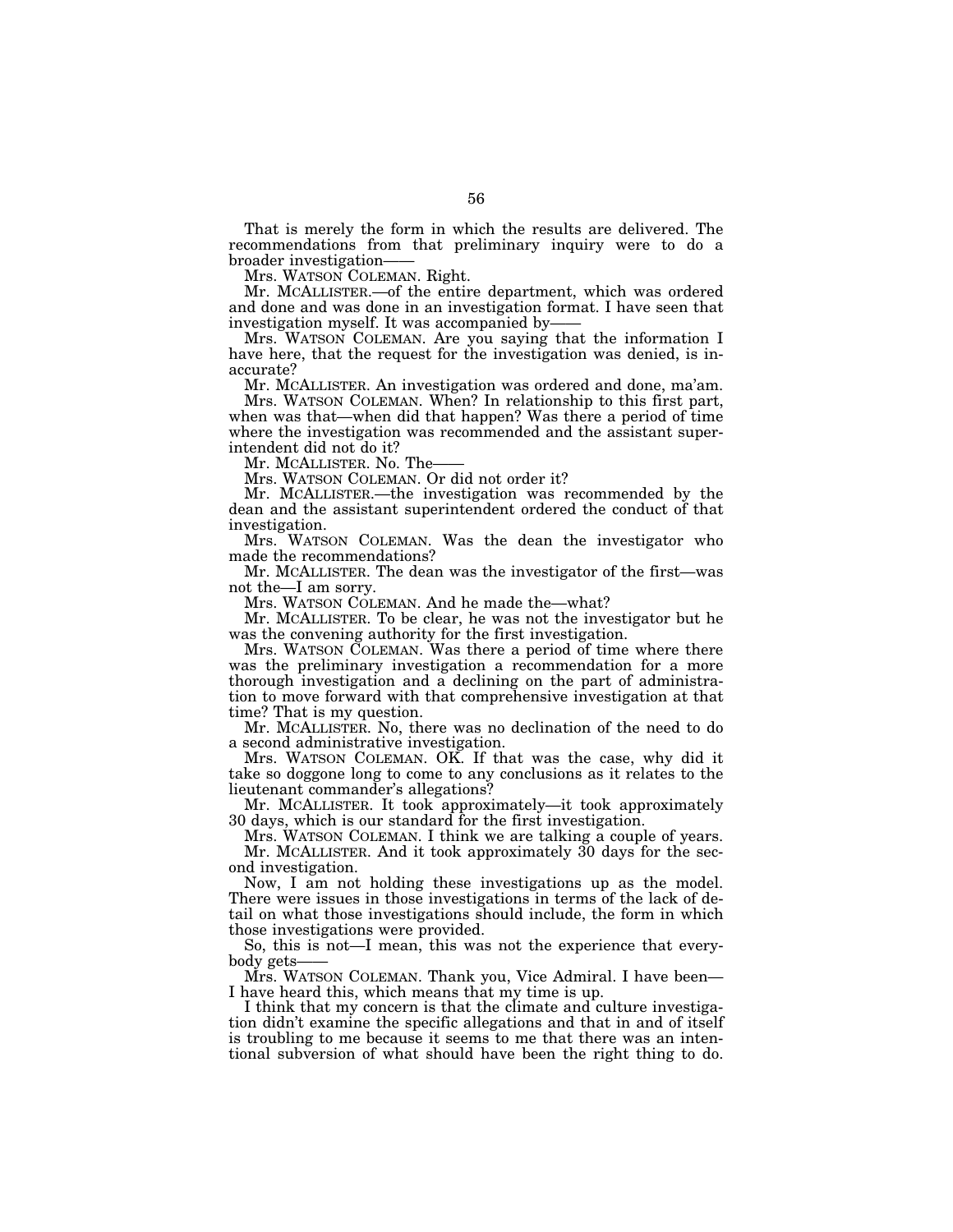Thank you for coming, and thank you for your indulgence, Madam Chair.

Oh, Mr. Chair.<br>Mr. CLAY.

[Presiding.] And we thank the gentlewoman from New Jersey for yielding back.

And I recognize the gentleman from Connecticut, Mr. Courtney, for five minutes.

Mr. COURTNEY. Thank you, Mr. Chairman, and thank you, Admiral, for being here today.

I just returned from a CODEL from Norway and Iceland, which was supposed to be Navy focused and I just want to share with you that we spent most of the time talking to both their respective navies about the great collaboration with the Coast Guard, which includes, by the way, the Academy, since there is a pretty robust foreign exchange program, which, again, deepens that interoperability. So, you know, congratulations on your great work up there.

I wanted to go back to your comments about the administrative action which was taken regarding the department head.

Again, just, I mean, I am sure you read the Inspector General's report that there is Page 19 recent developments which, again, goes through the second complaint and the fact that, you know, really within a pretty short period of time—it was about three months—the Academy removed that individual.

Again, I just want to clarify and at least put on the record that this is the same individual for whom the IG report identified as, you know, the actor who changed the rating for Lieutenant Commander Young-McLear, which was, again, on Page 26 and talked about how, again, they took her score down below six. They actually were talking about bringing it down to four.

And so when you indicated that it is the totality of the circumstances led to that decision for removal, again, I just want to get some feedback that at least, you know, the actions that the IG reported as retaliatory is part of that totality of circumstances?

Mr. MCALLISTER. Congressman, it is fair to say we were aware of what the OIG report said. It was released earlier. No, actually, I take that back. I am confusing my time line a little bit.

The event that most precipitated that administrative action of removal of that particular person really was an unrelated event.

But the way I described it was when somebody is removed of their primary duties for loss of confidence, that considers all of the events that may have happened in the past.

And, again, it is not a disciplinary—a disciplinary action under the Uniform Code of Military Justice but it has very significant consequences and it is up to the chain of command to take that action, and they did in this case.

Mr. COURTNEY. Well, I was trying to give you a lifeline, Admiral, in terms of just trying to show that at least there was some recognition about Lieutenant Commander Young-McLear's experience with this individual—that it had some ripple effect in terms of, you know, the second incident in the administrative action that you described.

So, the other point I just wanted to sort of walk through with you is the IG report talked, again, about the confidentiality issues,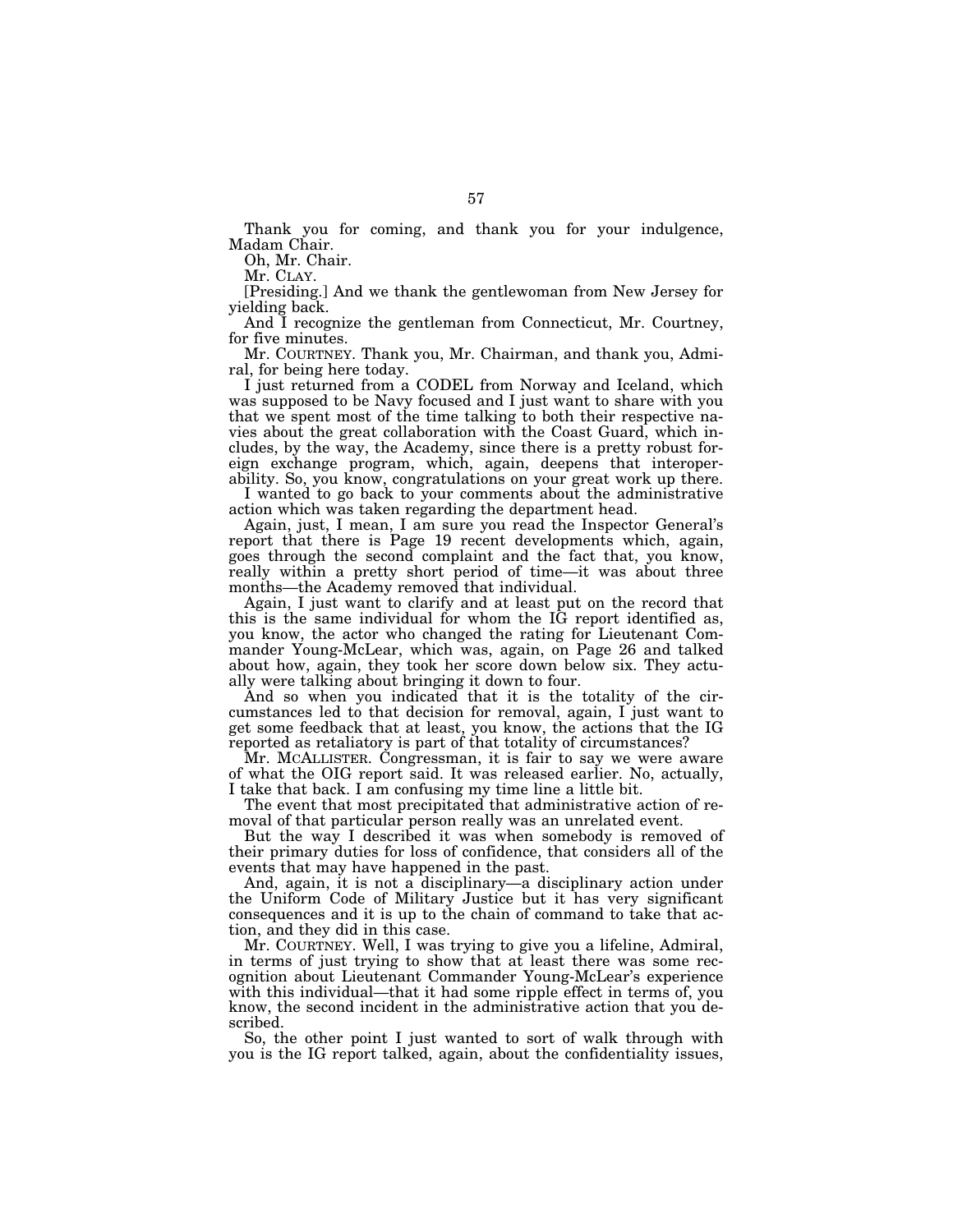which they described in pretty vivid detail about the fact that Lieutenant Commander Young-McLear's complaint was announced before a staff meeting, that it was discussed in the gym, in emails, and they determined that it was likely a violation of the manual.

That was one of the four recommendations that they said that, you know, you guys—the Academy has to tighten up.

Can you, like, just walk through a little bit in more detail, like, how you are going to make sure that that type of, you know, very, you know, reckless almost behavior is not going to occur again?

Mr. MCALLISTER. Congressman, thanks for the question.

At the time, I would offer to you, that was not either allowed or prohibited. It was not—we didn't indicate in our policy who could or couldn't be discussed.

But I share with you your concern that just from a judgmental standpoint that was probably not the right behavior.

And so we have done the initials steps of laying out the—our expectations for increased sensitivity and confidentiality of these cases while they are being adjudicated and I think we will have an opportunity to expand upon that, you know, based on what the committee here has suggested in terms of detailed activity.

So, there is certainly room for improvement there.

Mr. COURTNEY. Well, again, I think that goes to the core of, you know, the whistleblower process and the complaint process is protecting people's confidentiality because it can be toxic if it just sort of gets out there in the blood stream.

You know, the last point—and I raised this in the first panel is that, you know, I have visited the Academy. Again, the self-reporting, which is what the equity scorecard was, certainly deserves credit.

It did not go through the whole institution, as the lieutenant commander noted, and so there is still a little meat left on the bone there in terms of, you know, trying to address this overall issue.

In the initiatives that are taking place in terms of some of the task forces, again, I have been briefed on that in person in New London.

I was a little disappointed that the engineering department's initiative wasn't included in your testimony and I just hope to, you know, hear from you the fact that that is really a promising initiative which, as I said, is really organic.

It is happening, you know, really self-initiated and which is a healthy response. I just wondered if you could comment.

Mr. MCALLISTER. Congressman, I am absolutely willing to take that onboard and, you know, I would offer I am very much encouraged and I knew that it was happening that Lieutenant Commander Young-McLear is still very much involved in helping us to solve the issues that I know we have as an organization in terms of how to improve our diversity, inclusion, inclusiveness.

And so, you know, the continued engagement she has—I know she was at a workshop recently looking at our culture of respect across not just harassment and bullying and other things but sexual assault and some of the other concerning behaviors that we are focused on at the same time.

So, that is the kind of engagement I think that will help us to really leapfrog ahead in terms of these policies, procedures, and the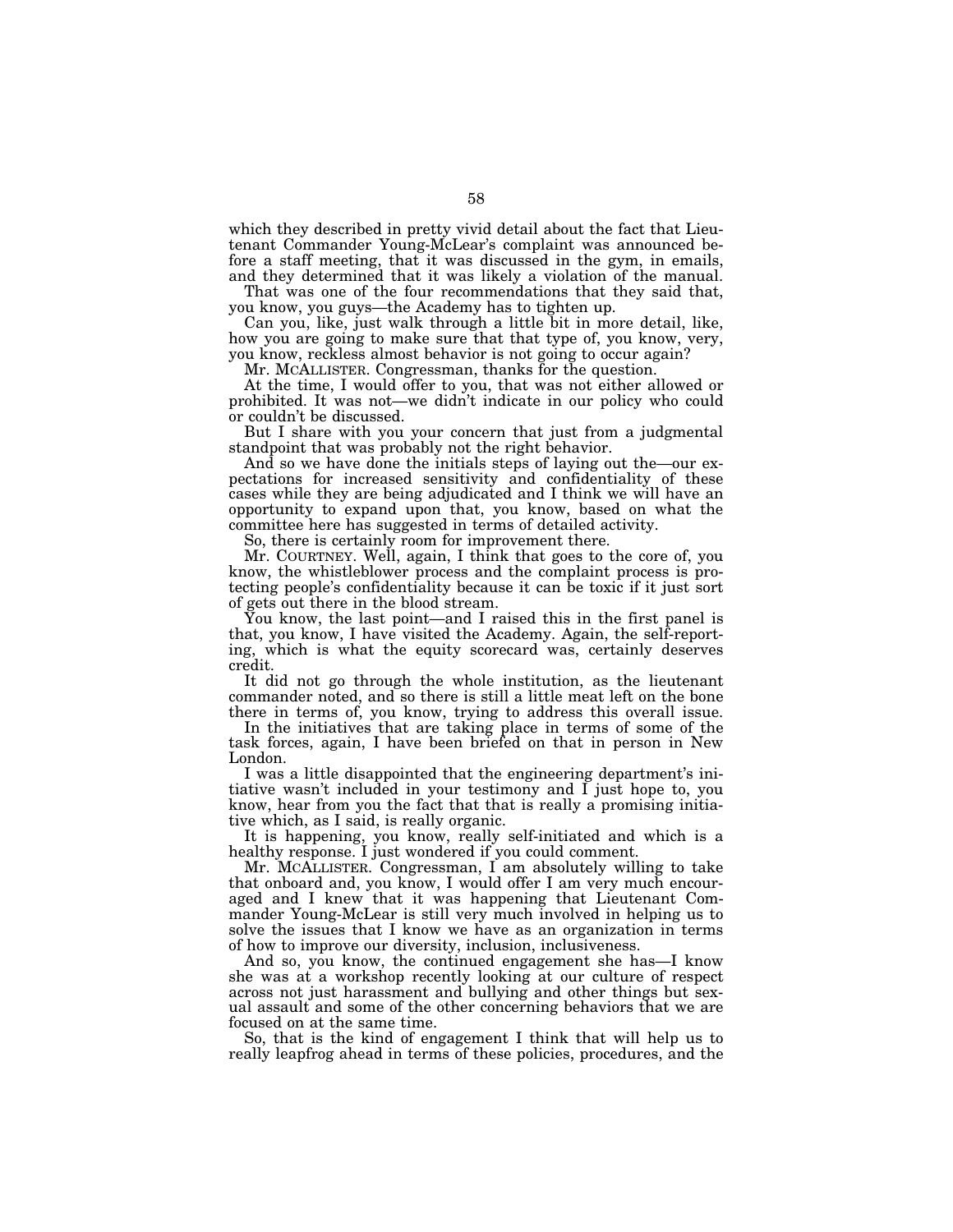environment or the culture that is, you know, a result of those things that I think we can improve upon.

But you absolutely have my commitment to take what the Academy is doing and particularly the engineering work and continue to focus on that and make sure that we get the right equitable outcomes at the end of these processes.

Mr. CLAY. The gentleman's time-

Mr. COURTNEY. Mr. Chairman, if I could just one—I just appreciate the fact that you did, you know, give Lieutenant Commander a shout out for her continuing work.

And with that, I yield back.

Mr. CLAY. The gentleman's time has expired.

The gentlewoman from West Virginia, Mrs. Miller, is recognized for five minutes.

Mrs. MILLER. Thank you, Mr. Chair.

And I do want to thank Lieutenant Young-McLear for testifying in our first panel and to you, Vice Admiral McAllister, for answering all of our questions.

I also, of course, want to thank you all for your service to our country.

I also want to commend the Coast Guard for the very important work you do in protecting American interests at home and abroad, serving every day to keep Americans safe.

I especially want to highlight the role that the Coast Guard plays in my district in southern West Virginia, providing the vital search and rescue missions during our flooding and extreme weather.

I also want to highlight the important job that the Coast Guard plays in drug interdiction in the Gulf of Mexico where each year they intercept billions of dollars worth of illegal drugs and detain hundreds of drug dealers. Thank you.

The Coast Guard Academy is essential for the continued success of our Coast Guard. Allegations of abuse and harassment are extremely worrying to me and, I am sure, to every member of this committee.

It is essential that our academies operate at the very best level to produce the Coast Guard service members that will serve our next generation of Americans.

How does the Academy prepare their cadets to be future leaders of the Coast Guard and as Americans?

Mr. MCALLISTER. Congresswoman, thanks for the question.

So, the goal of the Academy is to graduate leaders of character and so from the day they show up at the Coast Guard Academy it is a immersive environment that focuses not only on the academics that you would expect from a four-year educational institution but the military, the enculturation, and to our core values of honor, respect, and devotion to duty, the athletics. And so we are trying to create whole people, and we do that in an environment that really does.

We intend to focus on diversity and inclusion and so when they graduate those officers and they hit the fleet, they are leading, you know, kind of a new generation of, I would say, emotional intelligence or inclusion intelligence and leadership capabilities that I think ultimately will have a generational and significant impact on the entire Coast Guard.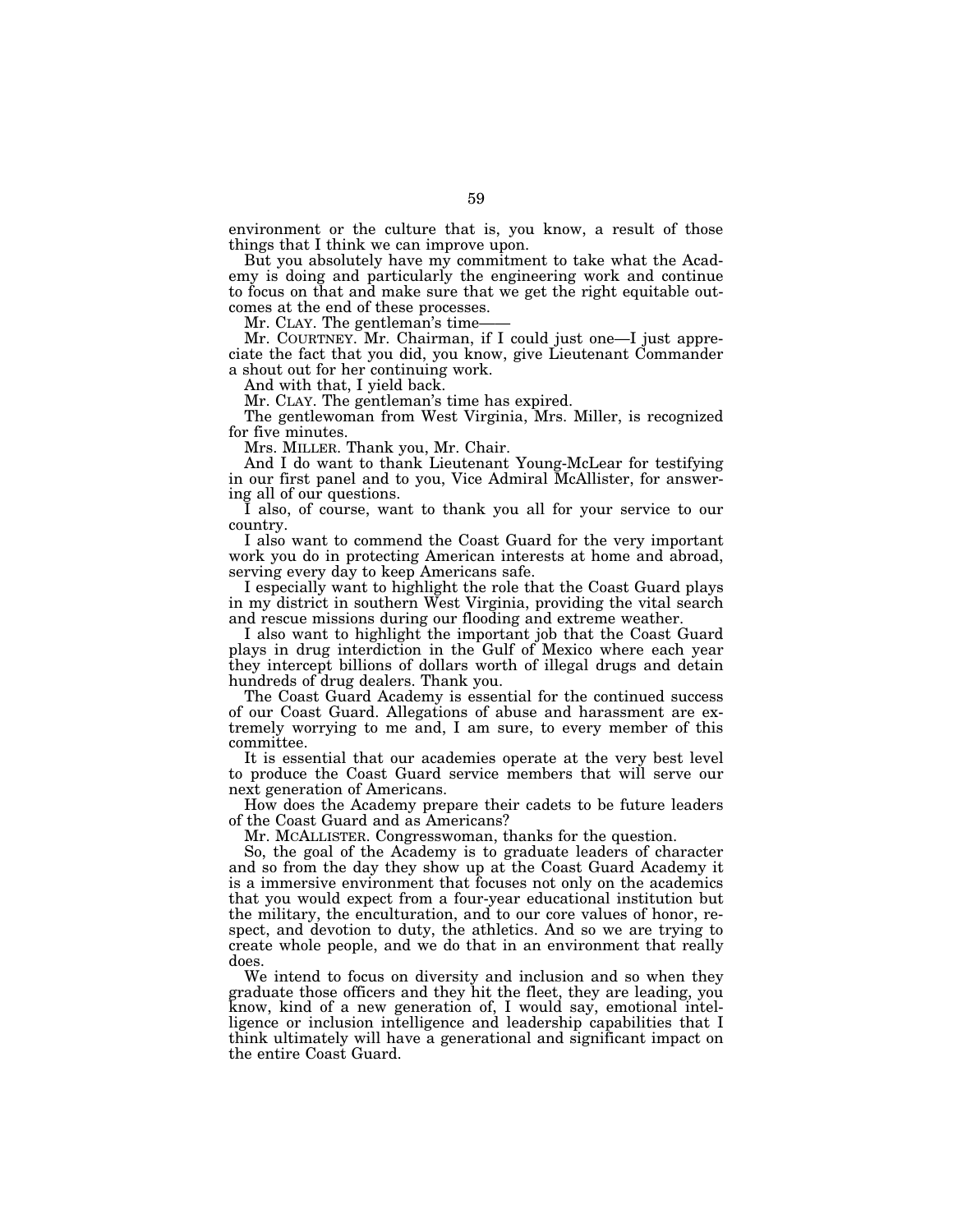Because the Academy leads in so many of these ways as the results to diversity, inclusion, and equity, they are ahead of the rest of the fleet right now and part of my job is to make sure the rest of the fleet keeps up.

Mrs. MILLER. How can Congress help better equip the Coast Guard Academy to help cadets be even more successful in the future?

Mr. MCALLISTER. Well, thank you for that question as well.

In my opening remarks, I mentioned the Board of Visitors, which we have reinstituted, so that is members of both—senior members of both the administration and Congress who can provide oversight to the Coast Guard Academy and overseeing the equity task force and the results that are coming from that I think would be, you know, valuable focus.

And as the commandant has testified to on a number of occasions, more broadly, about the Coast Guard, we get fantastic support from Congress.

But I think the superintendent would tell you it is harder and harder to run an institution where he is attracting the best and brightest across this entire nation to come and be a cadet when our budgets have been flat-lined over time, which, in real terms, means that he is doing—trying to deliver more with less resources to do that and that is a challenge for our entire service.

Mrs. MILLER. Mr. Chairman, is my time expired?

Mr. COURTNEY.

[Presiding.] I will give you another minute if you want.

Mrs. MILLER. OK, because it just seemed like it went backward. Mr. COURTNEY. Yes.

Mrs. MILLER. OK. Thank you.

Do you believe that the current procedures the Coast Guard has in place are adequate and fairly—to fairly investigate and adjudicate complaints of harassments and discrimination?

Mr. MCALLISTER. Congresswoman, certainly, the cases that we are talking about here have uncovered weaknesses in those policies and procedures that we have begun to get after and will continue to do so.

Ultimately, I think the processes are minimally acceptable. They have been—they have been working for us, by and large, with notable exceptions. We can certainly do better. We reserve the right to do better here.

Mrs. MILLER. And has the equity task force made a concrete difference in the culture of the Coast Guard Academy?

Mr. MCALLISTER. I certainly believe they will. I think there is a lot of enthusiasm at the Academy about taking the Vital Signs report, which is really just kind of a snapshot in time and putting action behind it to close those equity gaps.

You know, I would offer to you there is a variety of things going on there, some of which are in that equity task force and some are not.

As an example, we recently changed the way that we hire or that we advertise for civilian faculty positions which, frankly, we hope will attract a large number of underrepresented minorities to those positions.